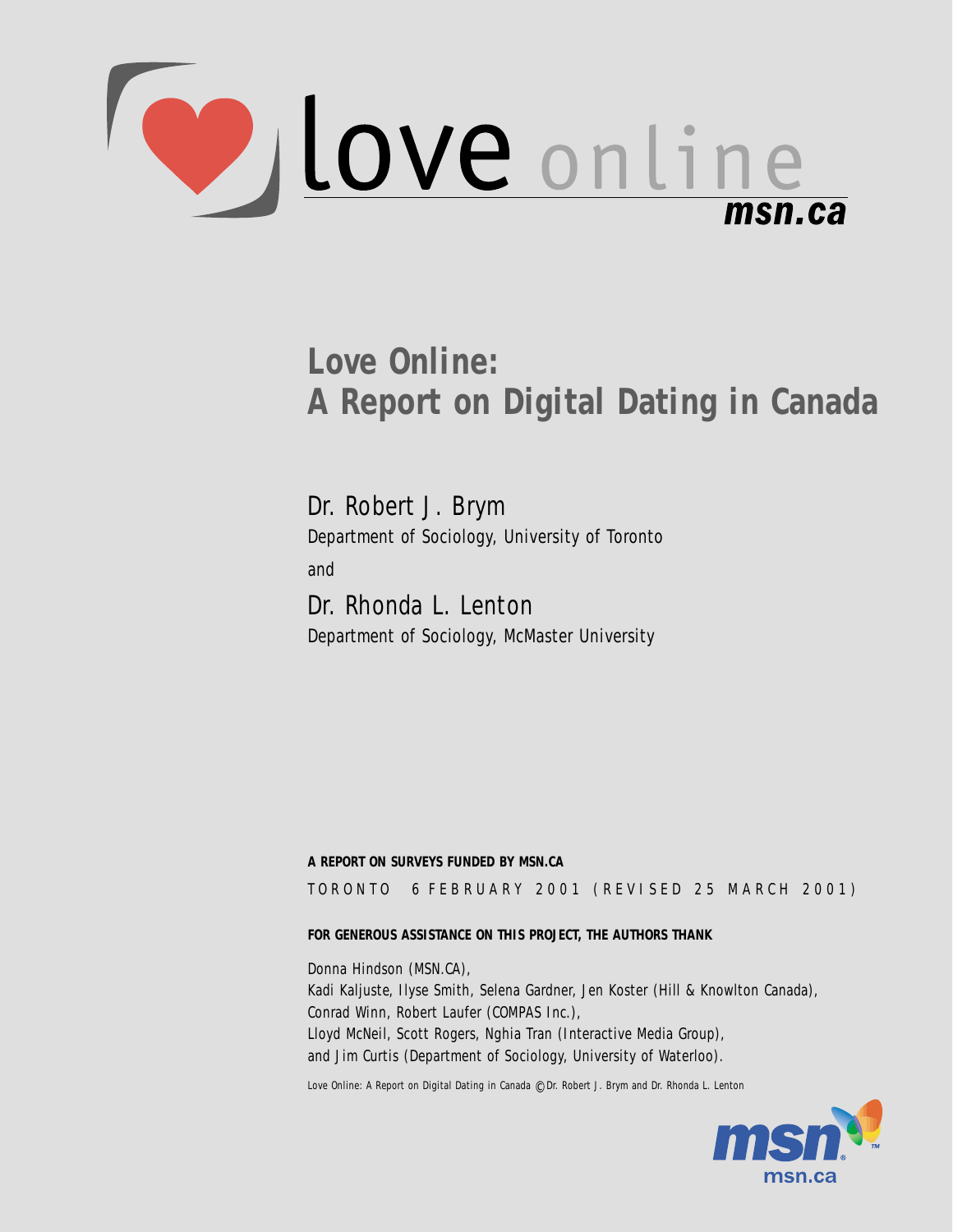## TABLE OF CONTENTS

|                                | Main Findings                                           | 3              |
|--------------------------------|---------------------------------------------------------|----------------|
| 1                              | The Birth of a New Society                              | 5              |
| 2                              | But Is It a Society?                                    | $\overline{7}$ |
| 3                              | The Rise of Online Dating                               | 9              |
| 4                              | The Potential of Online Dating in Canada                | 12             |
| 5                              | A Socio-demographic Profile of Canadian Online Daters   | 13             |
| 6                              | Online Daters are Sociable, Self-confident Offline      | 16             |
| 7                              | <b>Motivations for Using Online Dating Services</b>     | 18             |
| 8                              | Perceived Advantages and Disadvantages of Online Dating | 21             |
| 9                              | Observation, Contact, Meeting, and Misrepresentation    | 40             |
| 10                             | Some Consequences of Online Dating                      | 43             |
| 11                             | Inhibitions Limiting the Use of Online Dating           | 45             |
| 12                             | How to Ensure a Safe Date                               | 48             |
|                                | 13 Conclusion: The Future of Online Dating              | 49             |
| <b>Methodological Appendix</b> |                                                         |                |
| References                     |                                                         |                |
| <b>About the Authors</b>       |                                                         |                |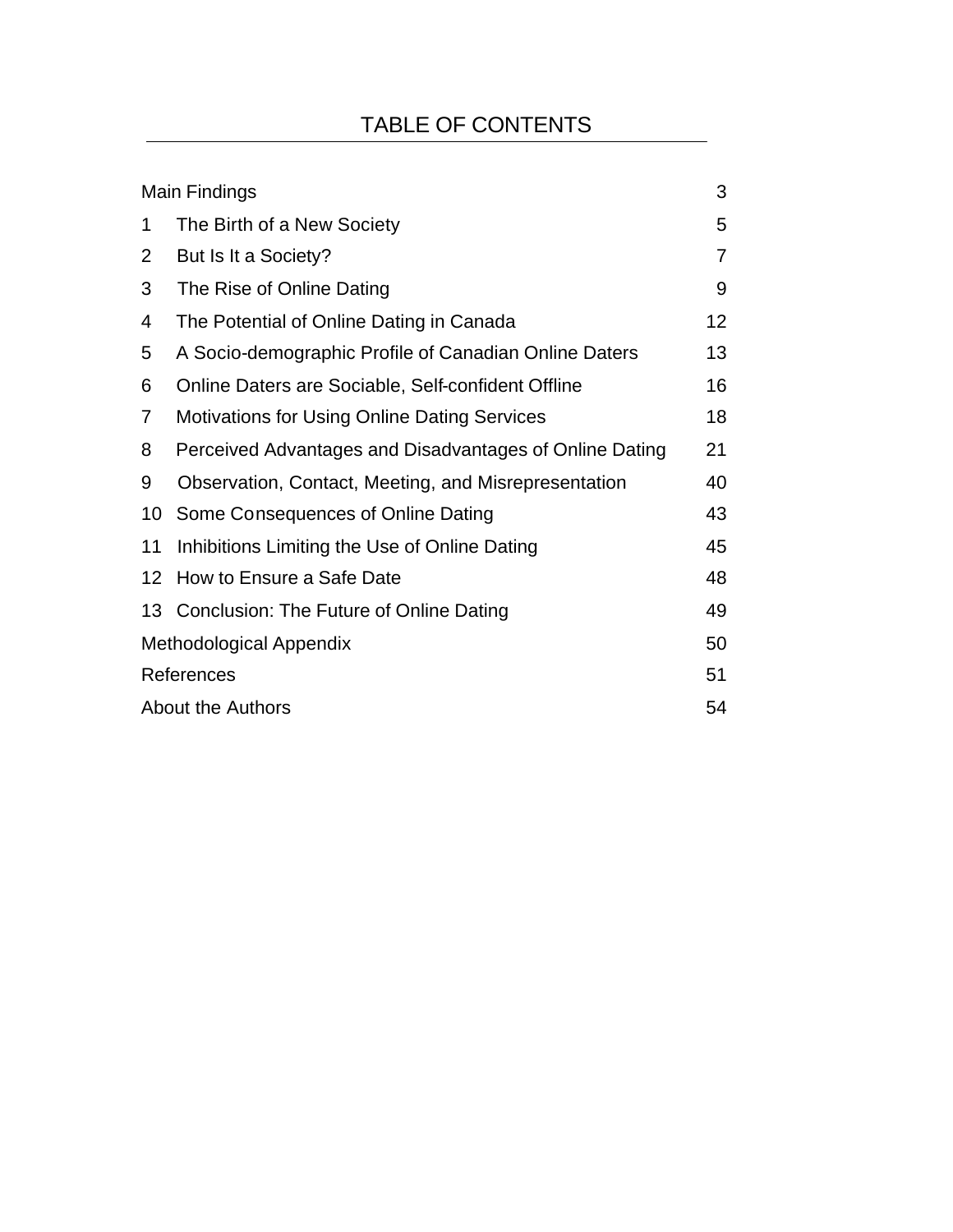### TABLE OF CONTENTS

### **FIGURES**

| Figure 1 |  |
|----------|--|
| Figure 2 |  |
| Figure 3 |  |
| Figure 4 |  |
| Figure 5 |  |
| Figure 6 |  |
| Figure 7 |  |
| Figure 8 |  |

### **TABLES**

| Table 1  |                                                                                           |  |
|----------|-------------------------------------------------------------------------------------------|--|
| Table 2  | Social and Demographic Characteristics of Online Daters,                                  |  |
| Table 3  | "How often in a typical month do you visit family or distant relatives?" (in per cent) 17 |  |
| Table 4  | "Roughly how often do you go out for social or leisure activities with                    |  |
| Table 5  |                                                                                           |  |
| Table 6  | Motivations for Using Online Dating Services by Socio-demographic                         |  |
| Table 7  | Most Important Feelings About Online Dating by Socio-demographic                          |  |
| Table 8  |                                                                                           |  |
| Table 9  | Disadvantages of Online Dating by Socio-demographic Variables (in per cent) 37            |  |
| Table 10 |                                                                                           |  |
| Table 11 | Per cent of People Who Met for a Date and Were Frightened at Least Once                   |  |
| Table 12 | The Influence of Friends on Non-visitors, Visiting Non-daters,                            |  |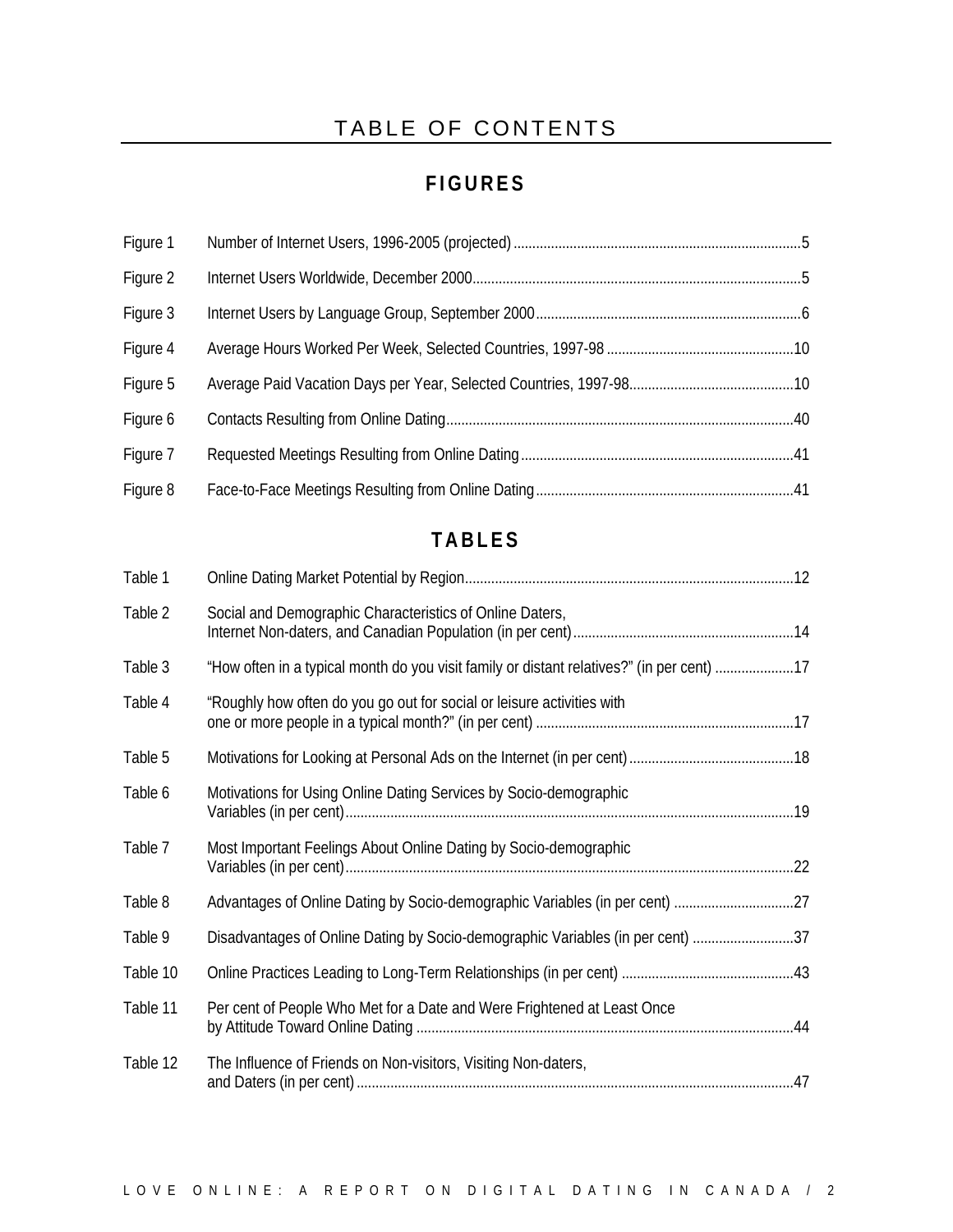- æ Four main social forces appear to be driving the rapid growth of online dating:
	- − A growing proportion of the population is composed of singles, the main pool for online dating.
	- − Career and time pressures are increasing, so people are looking for more efficient ways of meeting others for intimate relationships.
	- − Single people are more mobile due to the demands of the job market, so it is more difficult for them to meet people for dating.
	- − Workplace romance is on the decline due to growing sensitivity about sexual harassment.
- æ 1.1 to 1.2 million Canadians have visited an online dating site.
- æ The potential for online dating services in Canada is an additional 2.5 to 2.8 million adults.
- æ While more than 80% of Canadian users of online dating services are single, nearly 18% are married or living common-law.
- æ In Canada, Internet users are younger, better educated, more likely to be employed in the paid labour force, and more likely to earn higher income than Canadians in general.
- □ Compared to Internet users in general, online daters are more likely to be male, single, divorced, employed in the paid labour force, and urban.
- æ Online daters are sociable offline. 24% belong to a religious organization, 41% belong to clubs, 82% visit family or relatives at least once a month, and 53% go out with others for social or leisure activities more than once a week.
- æ Most people use online dating services mainly to find dates and establish a long-term relationship, not to flirt online, find a marriage partner or find a sexual partner.
- æ People use online dating services mainly because:
	- − It creates the opportunity to meet people one would otherwise never meet.
	- − It offers privacy and confidentiality.
	- − It is more convenient than other ways of trying to meet people.
- æ The main perceived disadvantage of online dating is that people sometimes do not tell the truth about themselves.
- æ A third of people using online dating services have not met anyone face-to-face as a result of their online activities. Nearly half have met 1 to 5 others and the remaining fifth have met more than five other people.
- æ A quarter of online daters have misrepresented themselves online. There were almost no differences between men and women in their propensity to misrepresent themselves.
- æ Among online daters who had met other online daters face-to-face:
	- − 63% had sex with at least one person they met online;
	- − 60% formed at least one long-term friendship;
	- − 27% met at least one person they regarded as a "partner;" and
	- − 3% met someone they eventually married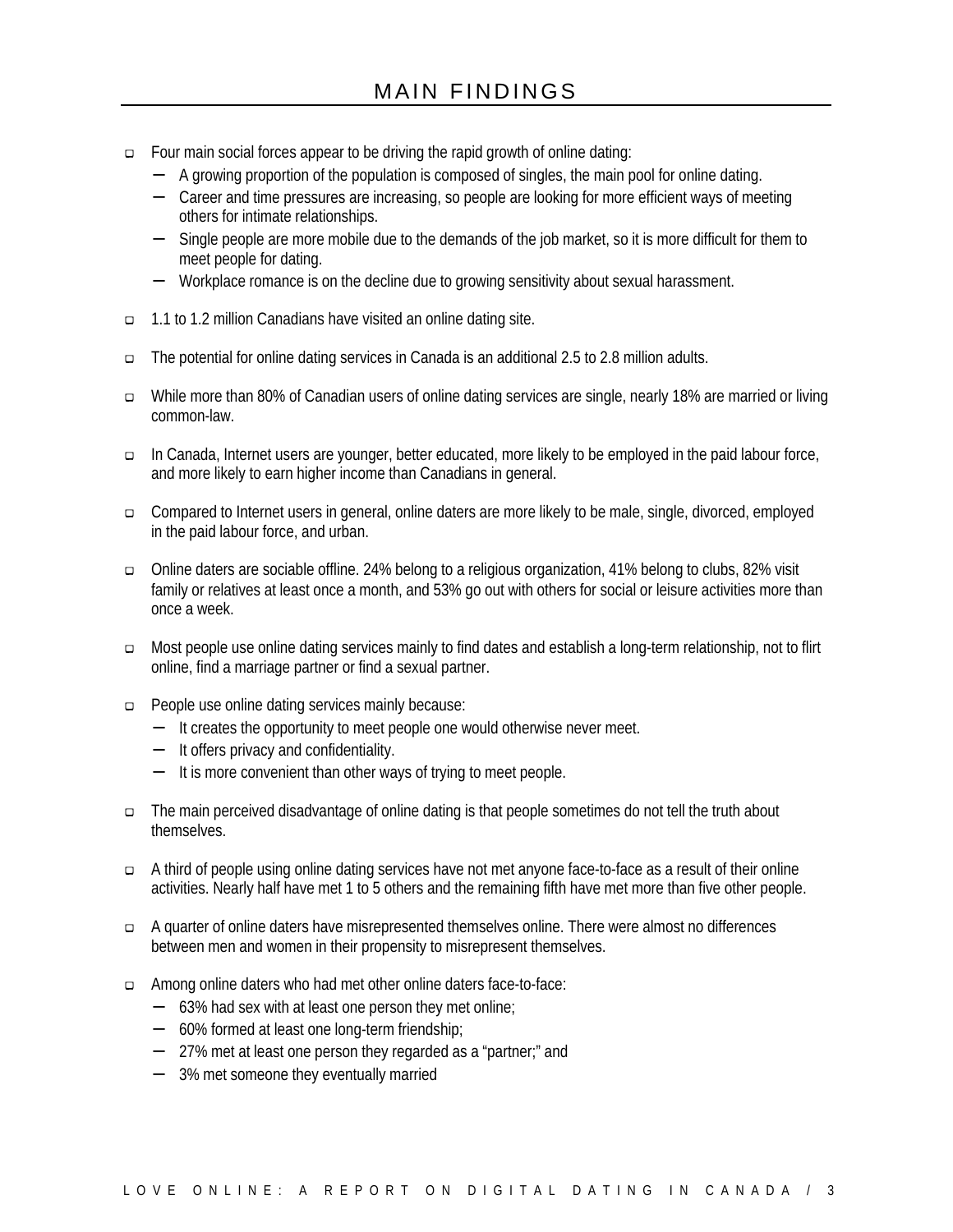- æ Online dating seems to be safer than conventional dating. Thus, although 10% of people who went out on a date with someone they met online reported being frightened at least once, this was not sufficiently serious to change their favourable attitude toward online dating. Moreover, the experience of conventional daters is almost certainly worse than that of online daters.
- æ Embarrassment is not a major factor inhibiting Canadians from using online dating services. The main inhibiting factors are control-related (some people believe it is too risky) and pragmatic (some people do not believe it is effective, others think there are better ways to meet people for dating, and still others have simply not yet found a suitable date). However, if a friend has used an online dating service, and especially if the friend's experience was positive, these inhibitions are considerably reduced.
- æ Clients of online dating services can increase their sense of control and feeling of safety by:
	- − using anonymous e-mail addresses;
	- − using broadband communication via web camera where available; and
	- − following common-sense dating tips available on the World Wide Web.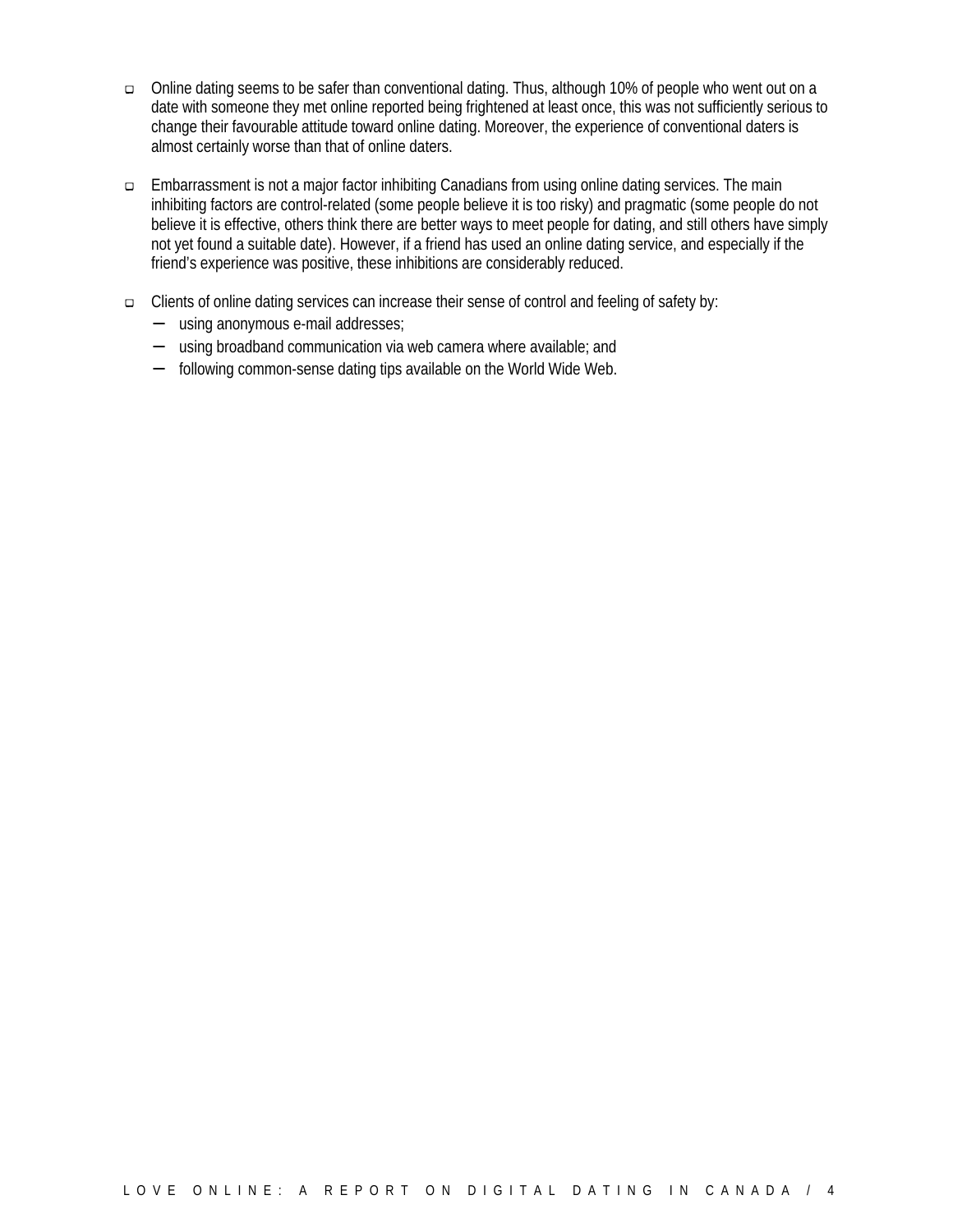### **1. The Birth of a New Society**

It is not often that one gets to witness the birth of a new society. Yet the birth of a new society is exactly what is happening on the Internet today.

The society is growing quickly. Numbering 40 million people in 1996, it reached 375 million in 2000. It is conservatively projected to grow to more than 700 million by 2005 (see Figure 1). In 2005, only China and India will be bigger than the society of the Internet.

#### **FIGURE 1: NUMBER OF INTERNET USERS, 1996-2005 (PROJECTED)**



Millions of People

Internet use is disproportionately concentrated in the most highly economically developed countries (see Figure 2). English is far and away the predominant language of the Internet (see Figure 3). However, that is changing. Internet use is growing especially quickly in Asian countries – notably China, Japan, and South Korea. In September 2000, for the first time, just under 50% of sites on the World Wide Web used the English language.

#### **FIGURE 2: INTERNET USERS WORLDWIDE, DECEMBER 2000**



*Sources:* "The World's …" (2000); "Worldwide Internet…" (2000)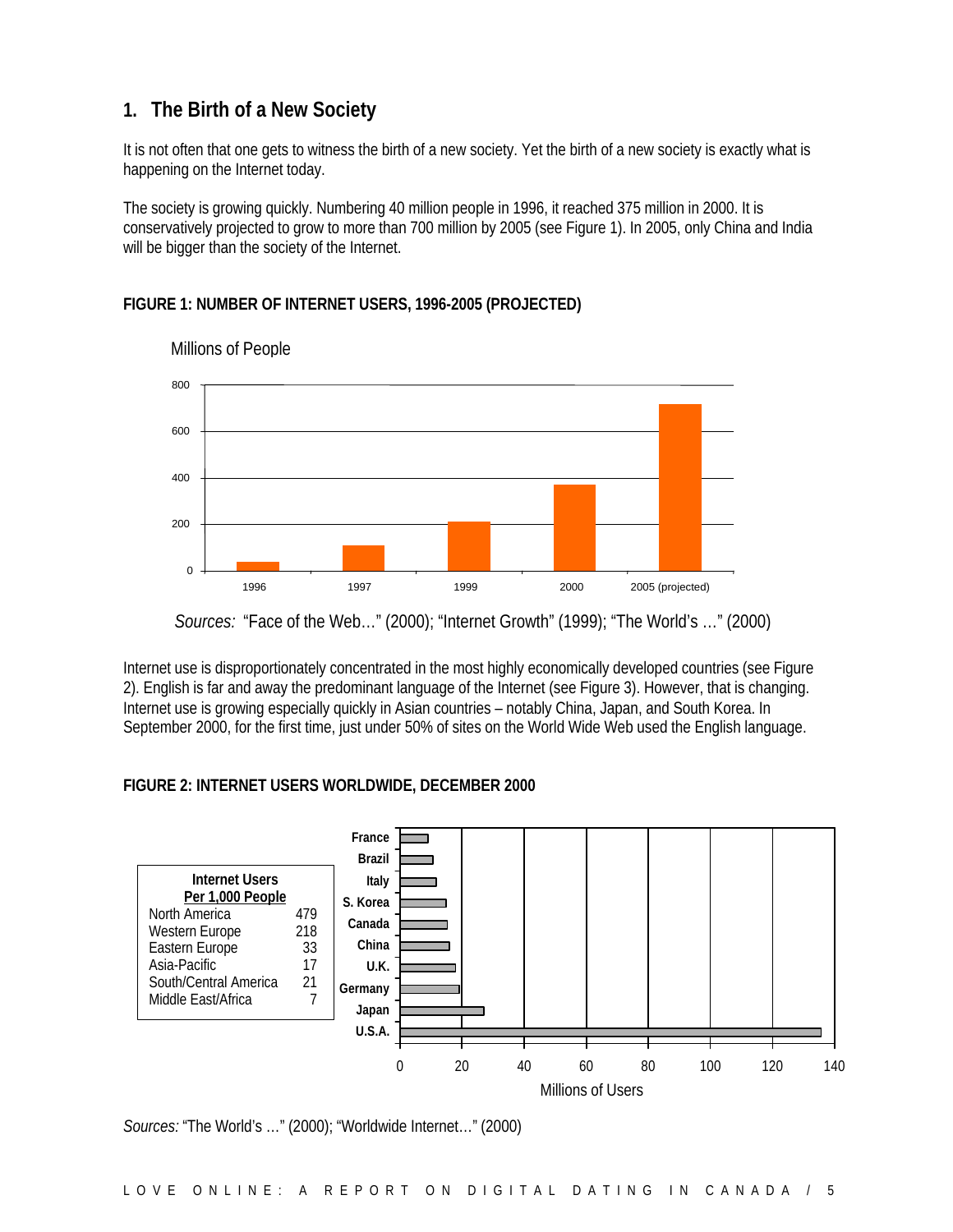### **FIGURE 3: INTERNET USAGE BY LANGUAGE GROUP, SEPTEMBER 2000**



*Source:* "Global Internet…" (2000)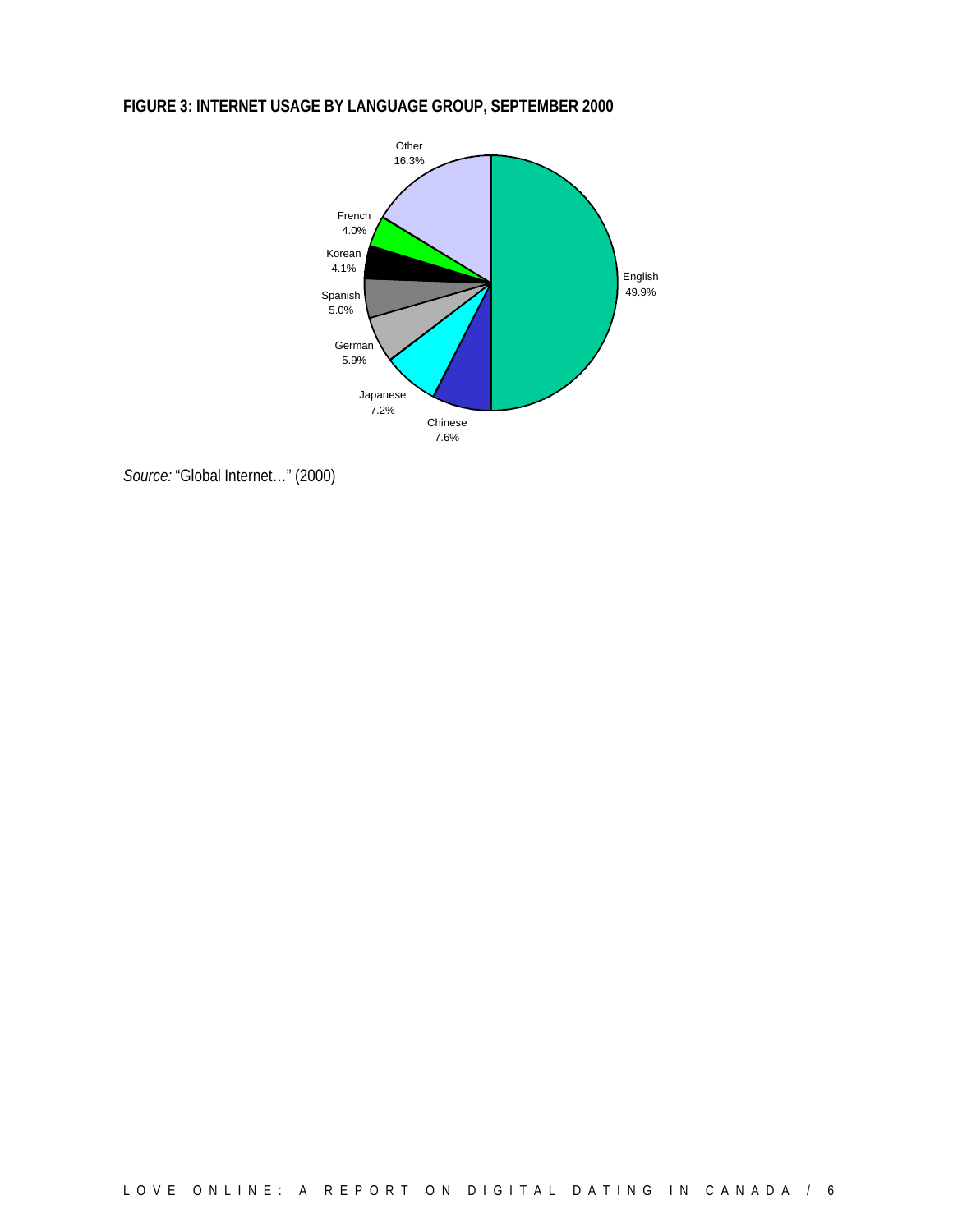### **2. But Is It a Society?**

A society is a large, enduring network of social interaction that survives by accomplishing five main tasks: (1) preserving order, (2) producing and distributing goods and services, (3) teaching new members, (4) providing its members with a sense of purpose, and (5) replacing old members (Aberle et al., 1950). Bearing this definition in mind, does the Internet form a society? We believe it does.

Internet society accomplishes many of the same tasks as other societies. For example, although control of members is much less centralized and extensive than in other societies, Internet society has established governing structures, such as those that regulate conventions in the use of HTML code, the allocation of domain names, and user behaviour on specific sites. Similarly, although e-commerce is still only a fraction of economic activity in the world of bricks and mortar, it is growing much more quickly than the economy as a whole. Meanwhile, distance education is becoming increasingly popular (some universities already offer entire degrees online) and the Internet has become an important agent of informal socialization. Thus, the first three tasks of an enduring society – preserving order, producing and distributing goods and services, and teaching new members – are all performed by Internet society.

So is society's fourth task: providing members with a sense of purpose. More precisely, Internet society provides its members with *many* senses of purpose by enabling social interaction in a wide variety of contexts.

Today, Internet users interact socially by exchanging text, images, and sound via e-mail, Internet phone, video conferencing, computer-assisted work groups, mailing lists, and chat groups. Some forms of computer-assisted interaction operate in delayed time. "A" sends a message to "B." "B" receives the message when he or she logs on, responding when convenient. For example, as of December 2000, people had created about 30,000 "Usenet newsgroups" and 80,000 "mailing lists" that allow delayed computer-assisted interaction on defined subjects ("Liszt's Usenet…," 2000). Some of these discussion groups focus on particle physics. Others are devoted to banjos, lawyer jokes, Russian politics, Francophone culture, sadomasochism, and just about every other human activity imaginable. Each discussion group is composed of tens, hundreds or thousands of individuals.

Other forms of computer-assisted interaction operate in real time; people communicate by means of "instant messaging." As of December 2000, there were about 25,000 "IRC chat channels" functioning on the Internet ("Liszt's Usenet…," 2000). Most have small memberships. Others are very large, commercial operations. The largest IRC chat channel, ICQ, claims that 86 million people around the world had logged on by the end of December 2000 ("ICQ.com," 2000).

The proliferation of computer-assisted communication in delayed and real time has resulted in the creation of "virtual communities." Virtual communities are associations of people, scattered across the country or the planet, who communicate via computer and modem about subjects of common interest. Membership in virtual communities is fluid but the communities endure. They are self-governing bodies with their own rules and norms of "netiquette" (McLaughlin, Osborne, and Smith, 1995; Sudweeks, McLaughlin, and Rafaeli, 1999).

For example, one of the earliest, and therefore well-studied, forms of virtual community is the MUD or "multiple user dimension." A MUD is a computer programs that allow thousands of people to role-play and engage in a sort of collective fantasy. These programs define the aims and rules of the virtual community and the objects and spaces it contains. Users log on to the MUD from their PCs around the world and define their character – their identity – any way they wish. They interact with other users in real time, either by exchanging text messages or by having their "avatars" (graphical representations) act and speak for them. The first MUD was created in 1979 at the University of Essex in England. In April 2000, there were more than 1,600 MUDs worldwide and perhaps a million MUD users ("The MUD Connector," 2000).

MUD users form social relationships. They exchange confidences, give advice, share resources, get emotionally involved, and talk sex. Although their true identities are usually concealed, they sometimes decide to meet and interact in real life.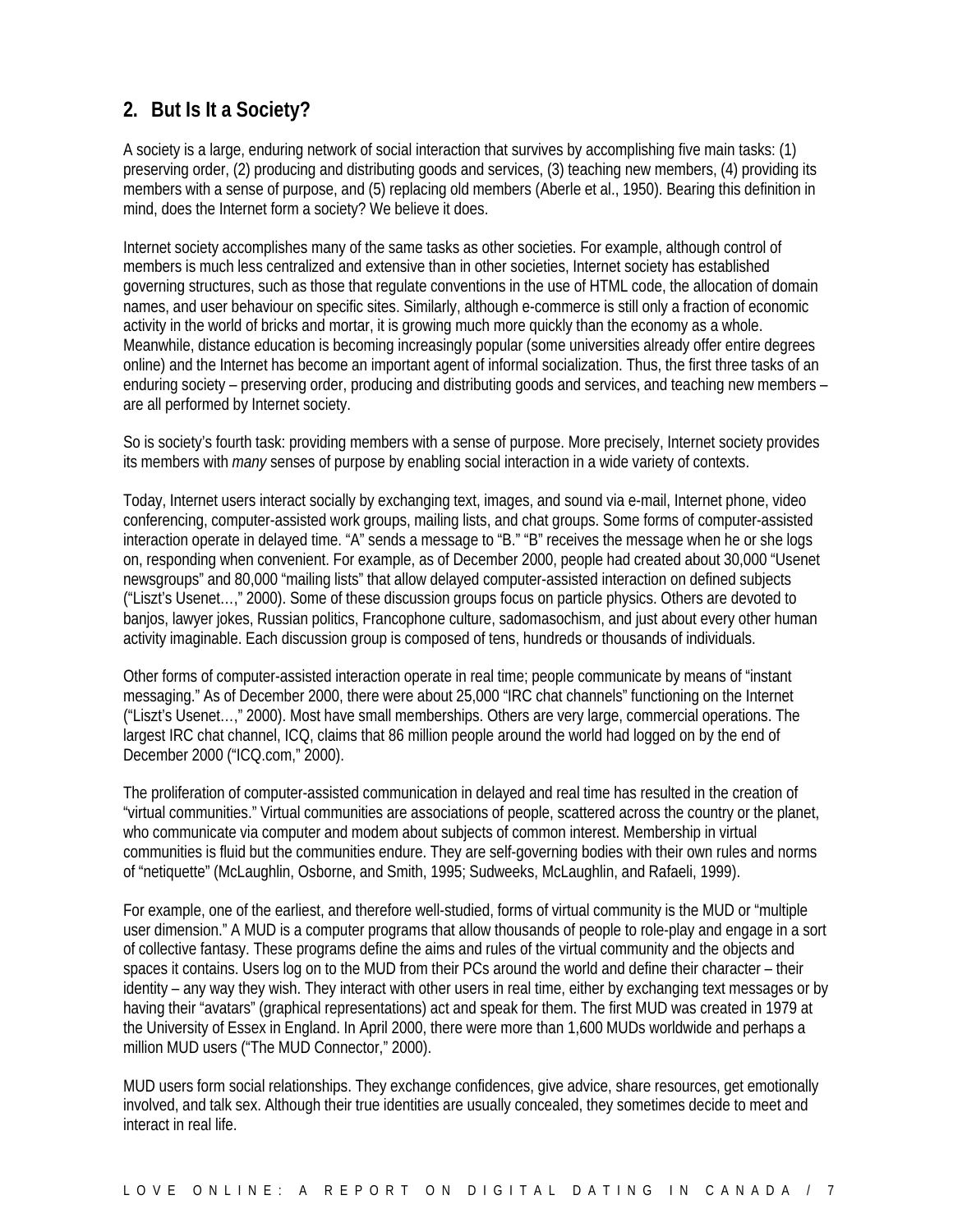Some people may dismiss all this as yet another computer game played mainly by bored college students, a sort of high-tech version of *Dungeons and Dragons.* The fact is, however, that a large and growing number of people are finding that virtual communities affect their identities in profound ways (Dibbell, 1993). Specifically, because virtual communities allow people to interact using concealed identities, MUD users are free to assume new identities and are encouraged to discover parts of themselves they were formerly unaware of. In virtual communities, shy people can become bold, normally assertive people can become voyeurs, old people can become young, straight people can become gay, men can become women.

Take Doug, a Midwestern college junior interviewed by MIT sociologist Sherry Turkle. Doug plays four characters distributed across three different MUDs: a seductive woman, a macho cowboy type, a rabbit who wanders its MUD introducing people to each other, and a fourth character "I'd rather not even talk about because my anonymity there is very important to me. Let's just say that I feel like a sexual tourist." Doug often divides his computer screen into separate windows, devoting a couple of windows to MUDs and a couple to other applications. This allows him, in his own words, to

*split my mind . . . I can see myself as being two or three or more. And I just turn on one part of my mind and then another when I go from window to window. I'm in some kind of argument in one window and trying to come on to a girl in a MUD in another, and another window might be running a spreadsheet program or some other technical thing for school . . . And then I'll get a real-time message . . . that's RL [real life] . . . RL is just one more window . . . and it's not usually my best one* (quoted in Turkle, 2001: 52).

#### Turkle (2001: 52) comments:

*[I]n the daily practice of many computer users, windows have become a powerful metaphor for thinking about the self as a multiple, distributed system. The self is no longer simply playing different roles in different settings at different times, something that a person experiences when, for example, she wakes up as a lover, makes breakfast as a mother, and drives to work as a lawyer. The life practice of windows is that of a decentered self that exists in many worlds and plays many roles at the same time . . . MUDs . . . offer parallel identities, parallel lives.*

In the 1980s, most observers believed that social interaction by means of computer would be restricted to the exchange of information (for a review and critique of this literature, see Wellman et al., 1996). It turns out these observers were wrong. As MUDs illustrate, Internet society can provide its members with a sense of purpose, giving them new freedom to shape their selves as they choose.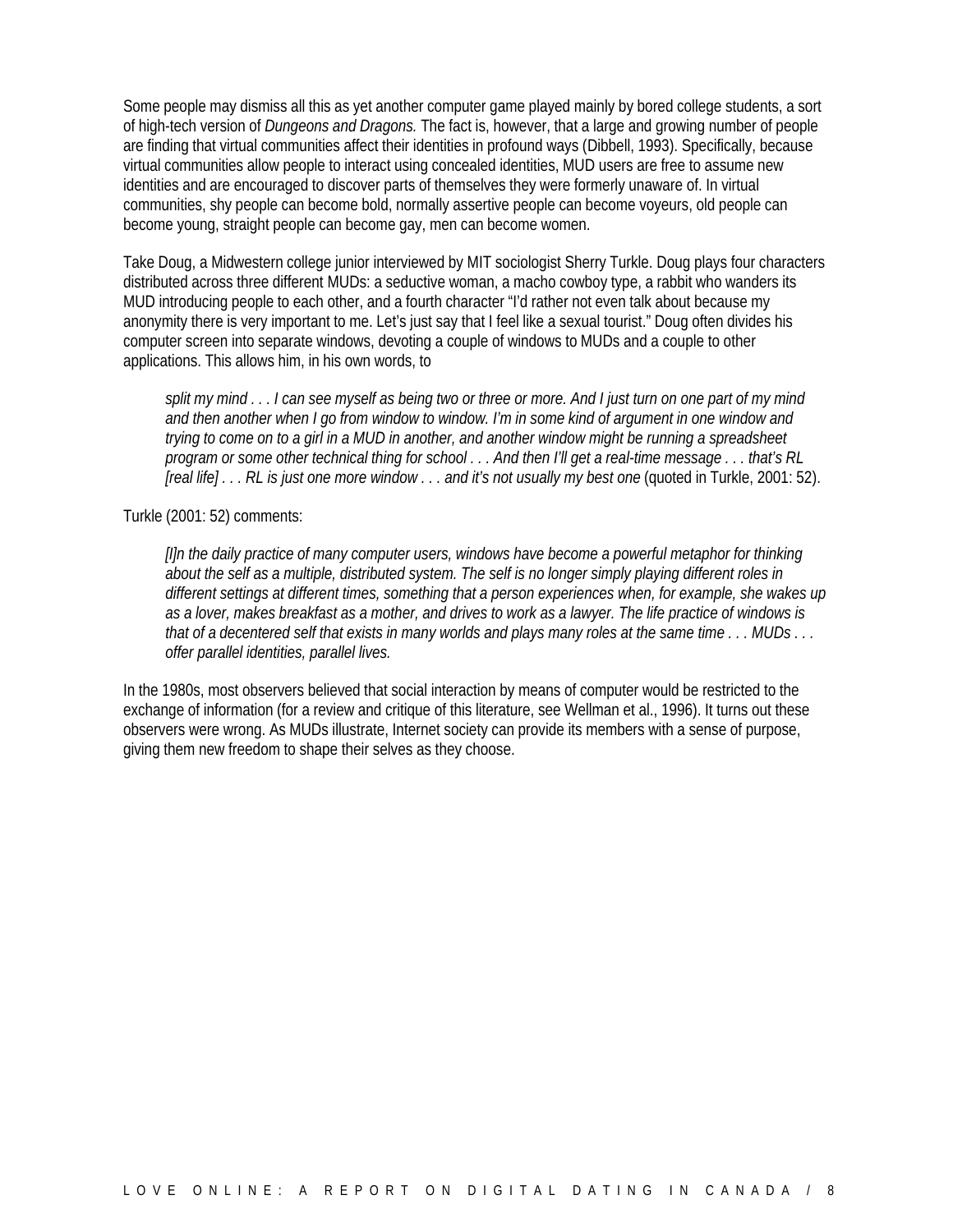### **3. The Rise of Online Dating**

The fifth task of any enduring society involves replacing old members. That is, people ensure the survival of their society by dating, courting, forming long-term offline relationships, and reproducing. With respect to this task, too, Internet society is now beginning to measure up to other societies. Online dating is a growth industry, and cases of online relationships resulting in long-term relationships are increasingly common.

Online dating services are only about five years old. Wherever the Internet extends, people now use these services. For example, China's Xinhua News Agency recently ran a story about two handicapped people, one in China and the other in California, who met thanks to an online dating service and eventually married ("Internet Dating…," 2000). By the middle of 2000, the seven largest online dating sites on the Internet boasted over 12 million registered members and many more "guests" or "visitors." Of these seven large sites, four are based in the U.S. The U.K., Israel, and Canada host the other three large sites. The Canadian site, Webpersonals, and its associated Womanline.com and Manline.com sites, have more than one million members, about a quarter of them Canadian residents. Advertising revenues aside, membership subscriptions generate up to CAD \$450,000 per month per million registered members. *Business Start-Ups* magazine ranked online dating as one of the top five business ideas of 2000 and beyond ("Market Overview," 2000; "Mediametrix's…", 2000; "DatingClub.com…," 2000; Rogers, 2000; "uDate.com…," 2000).

How does an online dating site work? Typically, any Internet user may browse the ads free of charge. However, to place an ad and interact with others, one must pay to become a site member. Some sites charge a monthly fee while others operate on a fee-per-use basis. Ads include text and an optional photograph and sound recording of the member. Members may correspond by e-mail or instant messaging.

Members create a public identity – a name by which others may identify them and a user profile by which others may determine their level of interest in specific individuals. The user profile usually includes such information as the member's sex, age, locale, marital status, type of relationship preferred (e.g., romantic involvement, marriage, casual sex, online sex), sexual preferences, and so forth. The online dating service also categorizes this information and allows members to search for other members with specific characteristics. For example, one may search for heterosexual single Christian men between the ages of 35 and 44 living within a 50 km. radius of one's home and wanting a romantic involvement. Some smaller sites are devoted exclusively to Christians, blacks, Jews, gay men, and so forth (Briscoe, 2000; Crary, 2000).

Four main social forces appear to be driving the rapid growth of online dating:

- ÿ *A growing proportion of the population is composed of singles.* Statistics Canada divides the Canadian population into four categories by marital status: married (including common-law unions), single, widowed, and divorced. Of these four categories, "married" has been growing slowest and "divorced" has been growing fastest for decades. Between 1995 and 1999, the number of married Canadians grew by 3.3%. The number of single, widowed, and divorced Canadians grew by 4.4%. With more single, widowed, and divorced people in the population, the dating and marriage markets have grown apace (Statistics Canada, 2000d).
- ÿ *Career and time pressures are increasing*. In the 1970s, many observers predicted the advent of a "leisure society" by the end of the century. Instead, people are working longer hours (Schor, 1992). Among the world's rich countries, Canada ranks in the middle in terms of hours worked per week and near the bottom in terms of paid vacation days (see Figures 4 and 5). According to a 1998 Statistics Canada survey of more than 11,000 Canadians over the age of 14, a third of Canadians identify themselves as "workaholics" and more than half worry they do not have enough time to spend with their family and friends. Nearly a fifth of Canadians reported "severe time stress" in 1998, up significantly since 1992 (Statistics Canada, 1999). Increased pressure from work makes it more difficult to find the time to engage in conventional dating methods, such as meeting eligible partners in athletic clubs and bars. People are looking for more efficient ways of meeting. Online dating has emerged as a credible alternative.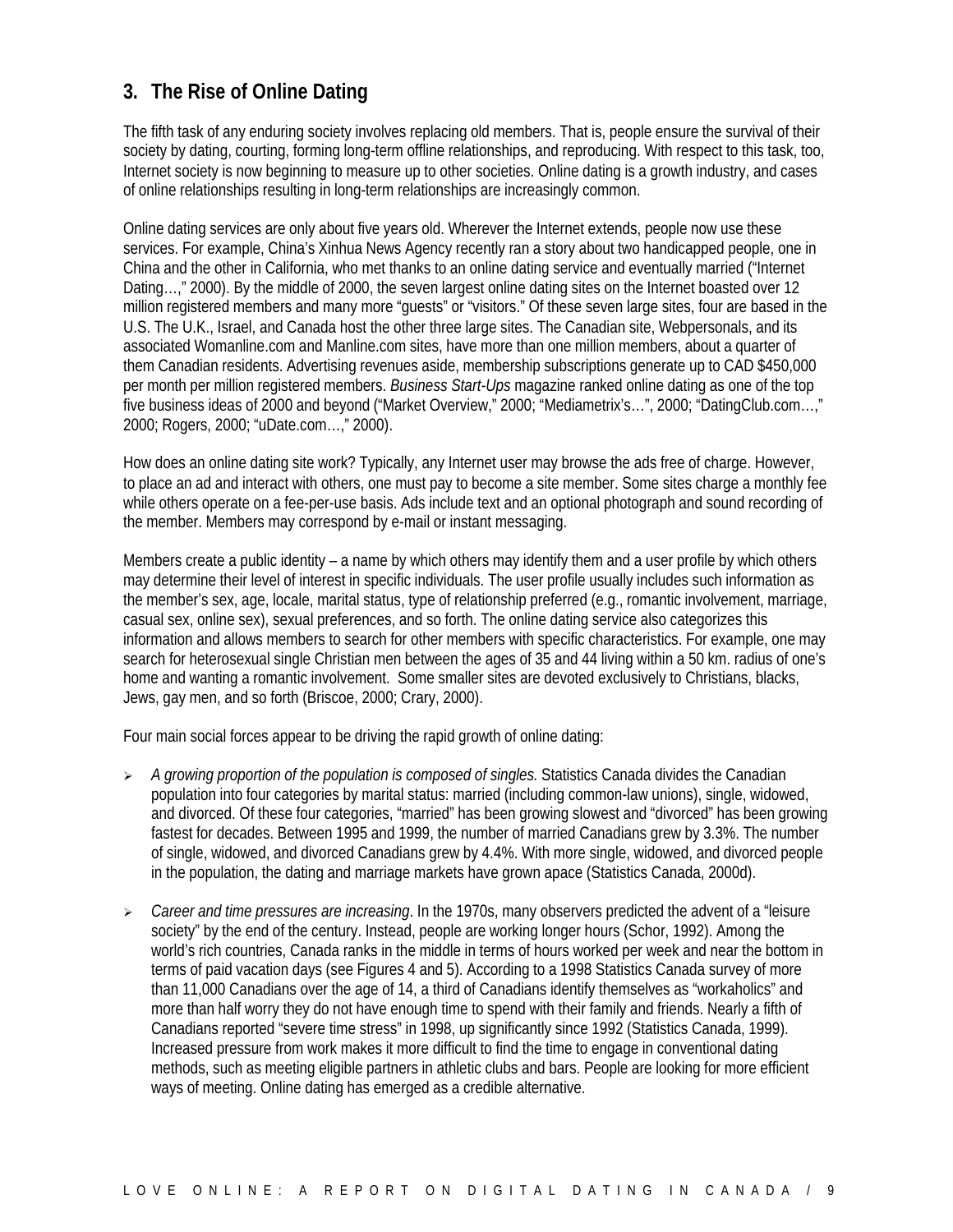#### **FIGURE 4: AVERAGE HOURS WORKED PER WEEK, SELECTED COUNTRIES, 1977-98**



*Source:* "Mild Labor…" (1999)

#### **FIGURE 5: AVERAGE PAID VACATION DAYS PER YEAR, SELECTED COUNTRIES, 1997-98**



*Source:* "Mild Labor…" (1999)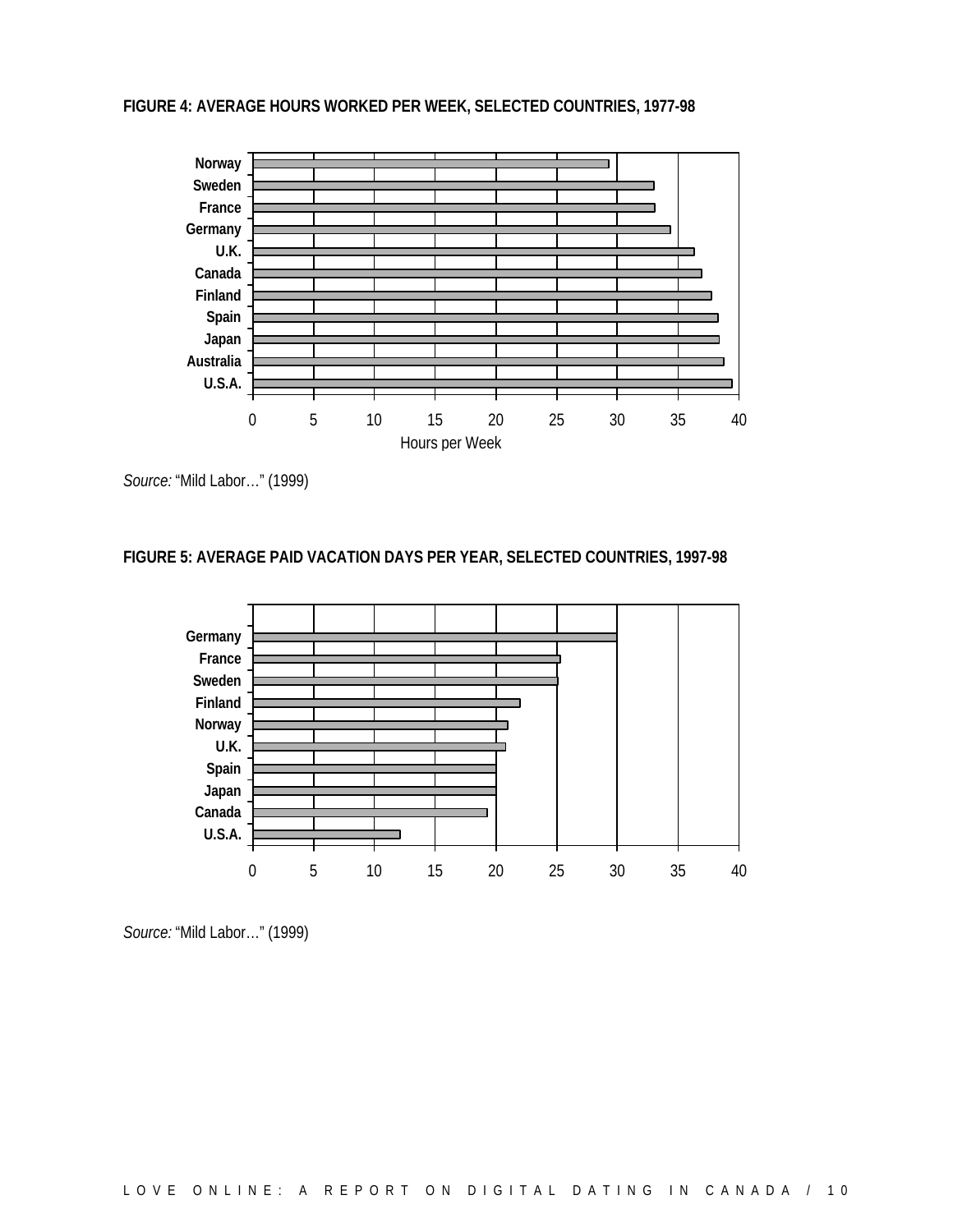- ÿ *Single people are more mobile. According to the 1996 census, more than a fifth of Canadians were not living in the same census subdivision as five years earlier. Nearly 7% said they had moved from another province or another country (Statistics Canada, 2000h). These numbers reflect the fact that single people, who compose nearly 80% of online daters, form an increasingly flexible work force, more willing to uproot and relocate in response to job market demands than in the past.. 1 Moreover, a growing number of jobs require frequent travel. As a result of increasing geographical mobility, single Canadians are finding it more difficult to meet other people for dating and sustained intimate relationships. Online dating is increasingly seen as a possible solution to this problem.*
- ÿ *Workplace romance is on the decline*. Due to growing sensitivity about sexual harrassment in the workplace, it is more difficult to initiate workplace romances. Increasingly, people understand that sexual or romantic overtures may be interpreted as sexual harrassment and result in disciplinary action or suspension. This encourages the search for alternative milieux in which to meet people for sexual and romantic involvements. Again, online dating benefits (Luck and Milich, 2000).

In short, while demand for dates is on the increase, social circumstances often make it difficult for people to find good dating partners. Thus, a 1999 Toronto Sun/COMPAS poll found that fully 52% of Toronto's singles were not dating, while 75% said they are finding it difficult or very difficult to find a good dating partner (Mandel, 1999). This suggests a large growth potential for online dating. Let us now determine more precisely the size of this potential market in Canada.

 $\overline{a}$ 

<sup>1</sup> Dual careers may make it more difficult to relocate so it is questionable whether married people are more mobile.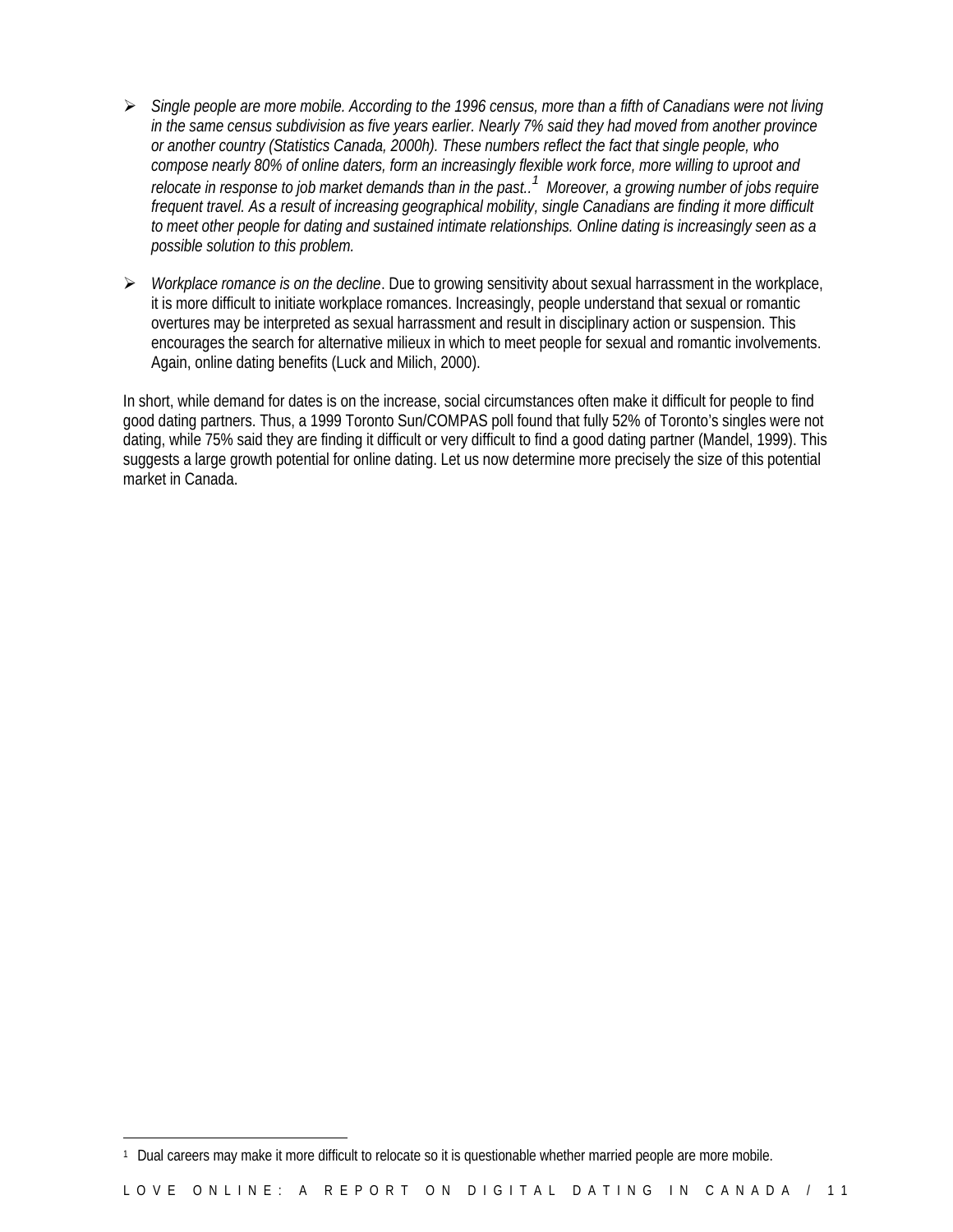### **4. The Potential of Online Dating in Canada**

A telephone survey of 1,200 Canadians conducted 7-29 November 2000 for MSN.CA suggests that the potential for online dating in Canada is about 3.1 million unmarried people (MSN.CA, 2000c; see the Methodological Appendix for details regarding the survey). We arrived at this figure by multiplying the number of unmarried Canadians over the age of 17 by the percentage of Canadians who use the Internet at least once a month. The figure excludes the northern territories, which were not surveyed. For 19 out of 20 samples this size, the maximum margin of error is  $\pm$  2.8%.

For two reasons, the figure of 3.1 million is a conservative estimate. First, it is based on the finding that 39.1% of Canadian adults are Internet users. (For purposes of the survey, Internet users were defined as people who used the Internet at least once in the month preceding the survey or normally use the Internet but did not do so in the past month due to illness, vacation, etc.) However, a recent Statistics Canada survey found that 41.8% of Canadians are Internet users (Dickinson and Ellison, 2000). Using the higher Statistics Canada estimate, the primary pool for online dating services is more than 3.3 million people. Since the proportion of Internet users in the Canadian population is likely to grow in coming years, even this figure understates future potential.

A second reason why 3.1 million is a conservative estimate is that it refers only to unmarried Canadians. Yet some married people also use online dating services. In a separate survey of 6,581 Canadian users of online dating services conducted on 31 November and 5 December 2000, we found that 17.7% of users of online dating services are married or live common-law (MSN.CA, 2000b; see the Methodological Appendix for details regarding the survey). Taking into account married users, the potential for online dating services in Canada is between 3.7 and 3.9 million people, depending on whether one uses the MSN.CA or Statistics Canada estimate of Internet use.

While 3.7 to 3.9 million people represent a large potential pool, it must be emphasized that it is largely untapped. The MSN.CA telephone survey found that 13% of respondents had "read the personal or dating ads" online or "ever checked out online dating services." This translates to about 1.1 to 1.2 million Canadian adults. Thus, between 2.5 and 2.8 million potential users of online dating services have never visited an online dating service.

The Statistics Canada survey (Dickinson and Ellison, 2000) provides provincial breakdowns of Internet use that allow the calculation of potential pool size by region (see Table 1). By far the largest potential pool for Internet dating services is in Ontario (about 1.6 million adults). Quebec, the Prairies, and British Columbia each have potential pools of about 600,000 to 750,000 adults. Atlantic Canada has a potential pool of nearly 300,000 adults.

| Region      | Unmarried 18+<br>Population <sup>a</sup> | Internet Users as<br>% of Population <sup>b</sup> | <b>Market</b><br>(Unmarried) | <b>Market</b><br>(Total) <sup>c</sup> |  |
|-------------|------------------------------------------|---------------------------------------------------|------------------------------|---------------------------------------|--|
|             |                                          |                                                   |                              |                                       |  |
| Atlantic    | 619,381                                  | 38.7                                              | 239,700                      | 282,127                               |  |
| Quebec      | 1,922,081                                | 33.1                                              | 636,209                      | 748,818                               |  |
| Ontario     | 3,042,562                                | 44.5                                              | 1,353,940                    | 1,593,587                             |  |
| Prairies    | 1,348,254                                | 45.9                                              | 618,849                      | 728,385                               |  |
| <b>B.C.</b> | 1,059,742                                | 48.1                                              | 509,736                      | 599,959                               |  |
| Total       | 7,992,020                                |                                                   | 3,358,434                    | 3,952,876                             |  |

#### **Table 1 Online Dating Potential by Region**

Notes: a Estimate based on 1996 census data for 18+ population and 1996-2000 population growth of 3.63%. <sup>b</sup> Per cent of respondents who said they used the Internet at least once in the past month according to the Statistics Canada (2000) survey.

<sup>c</sup> Assumes the married pool is 17.7% of the total.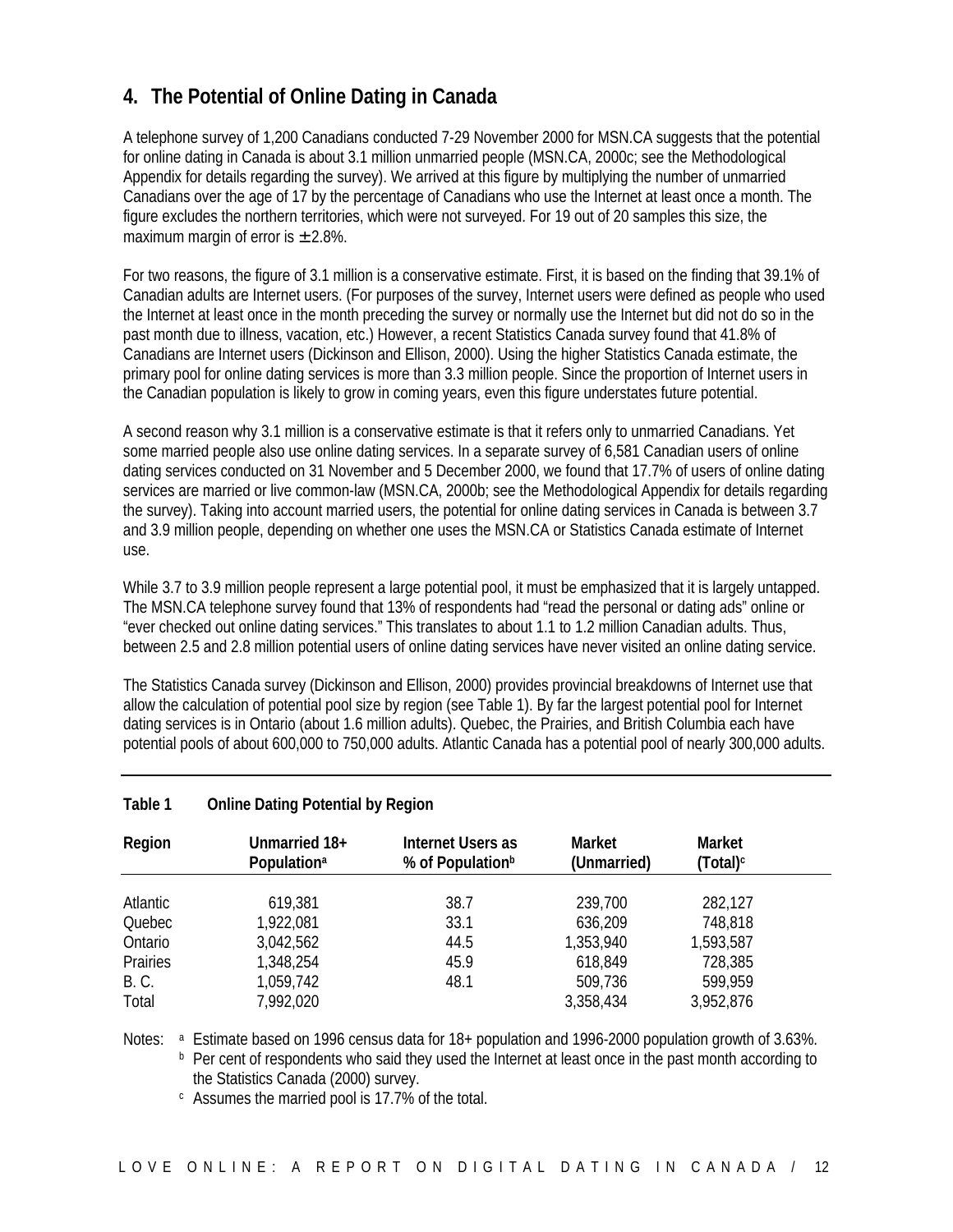### **5. A Socio-demographic Profile of Canadian Online Daters**

The two MSN.CA surveys show that online daters differ in significant ways from the general Canadian population and from Canadian Internet users who do not use online dating services (see Table 2).

As we have seen, people who use the Internet at least once a month comprise about 40% of the Canadian population. However, Internet users are younger, better educated, more likely to be employed in the paid labour force, and more likely to earn higher income than Canadians in general. Specifically, for Canadians over the age of 17:

- $\triangleright$  The most striking age difference is in the 60+ age cohort, which comprises more than a fifth of the Canadian population but only 4% of Internet users.
- $\triangleright$  More than 37% of Internet users have attended university. This compares to 24% of the Canadian population as a whole and only 16% of the Canadian population who do not use the Internet.
- $\triangleright$  61% of Canadians are employed in the paid labour force, compared to 78% of Internet users.
- $\triangleright$  Half of Internet users have an annual individual income of \$40,000 a year or more. In contrast, average individual income in Canada was \$24,148 in 1996. Average income for unattached individuals was \$25,784 in 1998.

Using the MSN.CA Internet Dating Online Survey, it is also possible to compare online daters with Internet users who are not online daters. This comparison shows that the two groups are similar in some respects but different in others. Online daters are more likely to be male, single, divorced, employed, and urban. They are also more likely to enjoy higher income. Specifically:

- $\triangleright$  While 7% more women than men use the Internet but do not use online dating services, fully 37% more men than women use online dating services. For every woman using online dating services, there are more than two men.
- $\triangleright$  Single people comprise 80% of online daters but only 29% of Internet users who do not use online dating services.
- $\triangleright$  People who have ever been divorced comprise 31% of online daters but only 15% of Internet users who do not use online dating services.
- $\triangleright$  Online daters are somewhat more likely to be employed (85%) than are Internet users who do not use online dating services (78%).
- $\triangleright$  Online daters are also likely to live in the suburbs or the core of major urban areas (70%) than are Internet users who do not use online dating services (55%).
- $\triangleright$  Finally, online daters earn somewhat more than Internet users who do not use online dating services. About 55% of online daters earn \$40,000 a year or more, compared to about 50% of Internet users who do not use online dating services.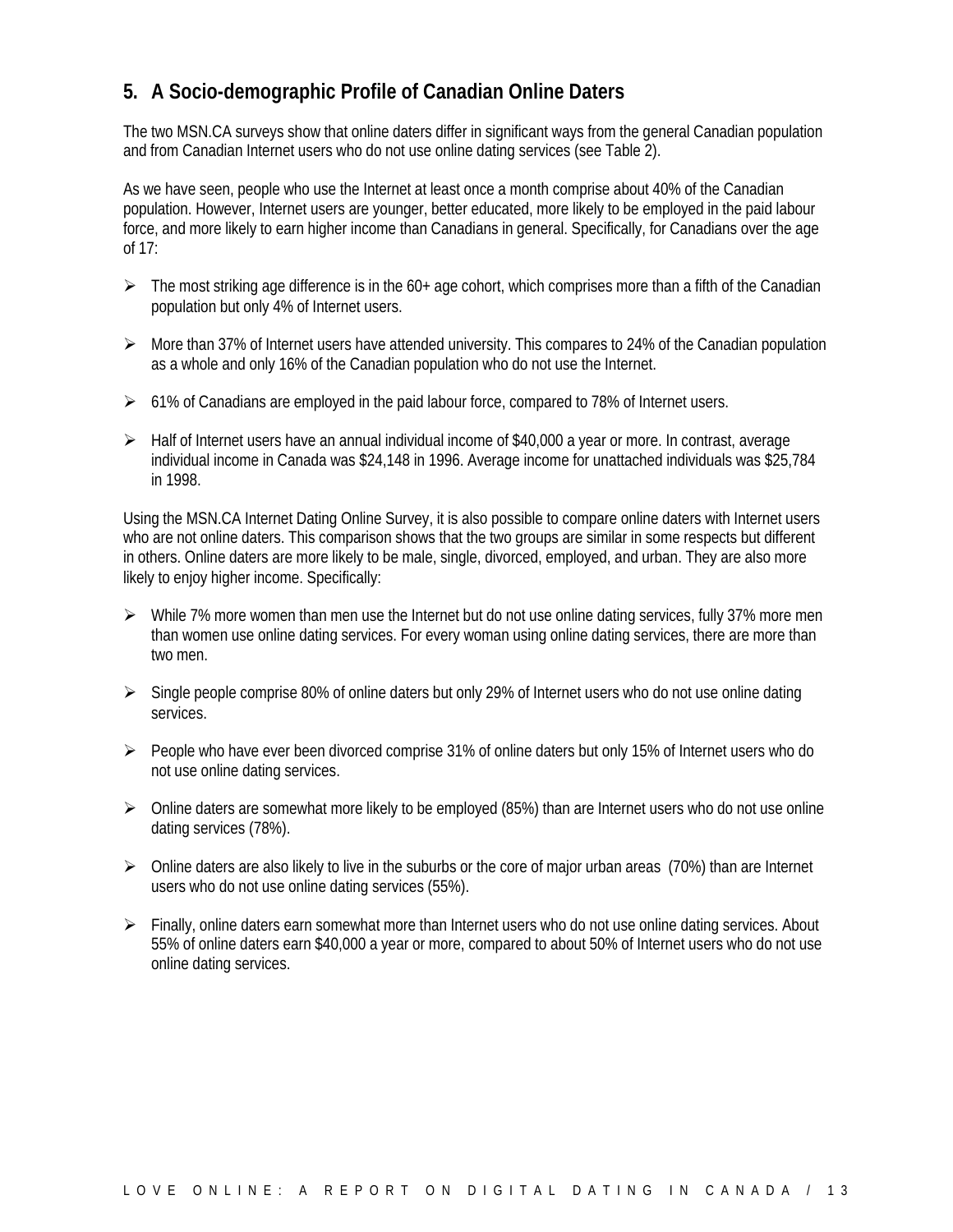| Sex<br>Male<br>68.3<br>46.4<br>49.5<br>31.7<br>53.6<br>50.5<br>Female<br>Total<br>100.0<br>100.0<br>100.0 |  |
|-----------------------------------------------------------------------------------------------------------|--|
|                                                                                                           |  |
|                                                                                                           |  |
|                                                                                                           |  |
|                                                                                                           |  |
|                                                                                                           |  |
| Age                                                                                                       |  |
| 15.8<br>18-25<br>18.8<br>12.3                                                                             |  |
| 25-29<br>17.3<br>8.9<br>11.6                                                                              |  |
| 33.8<br>30 <sub>S</sub><br>28.3<br>21.1                                                                   |  |
| 20.9<br>40s<br>23.0<br>25.1                                                                               |  |
| 8.3<br>50s<br>11.8<br>15.2                                                                                |  |
| 21.6<br>1.6<br>4.3                                                                                        |  |
| $60+$                                                                                                     |  |
| 99.8c<br>100.0<br>100.0<br>Total                                                                          |  |
| <b>Educationd</b>                                                                                         |  |
| 31.7<br>Less than high school<br>2.8<br>2.5                                                               |  |
| 14.5<br>22.2<br>14.7<br>High school graduate                                                              |  |
| 53.5<br>38.1<br>29.3<br>Some college to college graduate                                                  |  |
| 20.0<br>Some university to university graduate<br>19.1<br>26.8                                            |  |
| 10.0<br>10.3<br>More than one university degree<br>4.3                                                    |  |
| 99.9c<br>99.9c                                                                                            |  |
| 100.0<br>Total                                                                                            |  |
| Marital Status <sup>e</sup>                                                                               |  |
| 80.2<br>29.1<br>Single                                                                                    |  |
| 17.7<br>Married and common-law<br>70.0                                                                    |  |
| 2.1<br>1.0<br>Widowed                                                                                     |  |
| 100.0<br>100.1c<br>Total                                                                                  |  |
|                                                                                                           |  |
| <b>Ever Divorced</b>                                                                                      |  |
| Yes<br>31.3<br>14.5                                                                                       |  |
| 85.5<br>No<br>68.7                                                                                        |  |
| 100.0<br>Total<br>100.0                                                                                   |  |
| <b>Employedd</b>                                                                                          |  |
| 85.0<br>Yes<br>77.9<br>60.7                                                                               |  |
| 15.0<br>39.3<br>22.1<br>N <sub>0</sub>                                                                    |  |
| 100.0<br>100.0<br>100.0                                                                                   |  |
| Total                                                                                                     |  |
| Annual Incomed                                                                                            |  |
| $<$ 20 $K$<br>10.9<br>16.4                                                                                |  |
| 20-nearly 40<br>34.7<br>34.2                                                                              |  |
| 28.1<br>40-nearly 60<br>28.1                                                                              |  |
| 14.4<br>60-nearly 80<br>12.6                                                                              |  |
| 5.5<br>80-nearly 100<br>6.0<br>average income for                                                         |  |
| 6.5<br>2.9<br>$100+$<br>individuals = $$24, 148$                                                          |  |
| 100.1c<br>Total<br>100.2c                                                                                 |  |

#### **Table 2 Social and Demographic Characteristics of Online Daters, Internet Non-daters, and Canadian Population (in per cent)**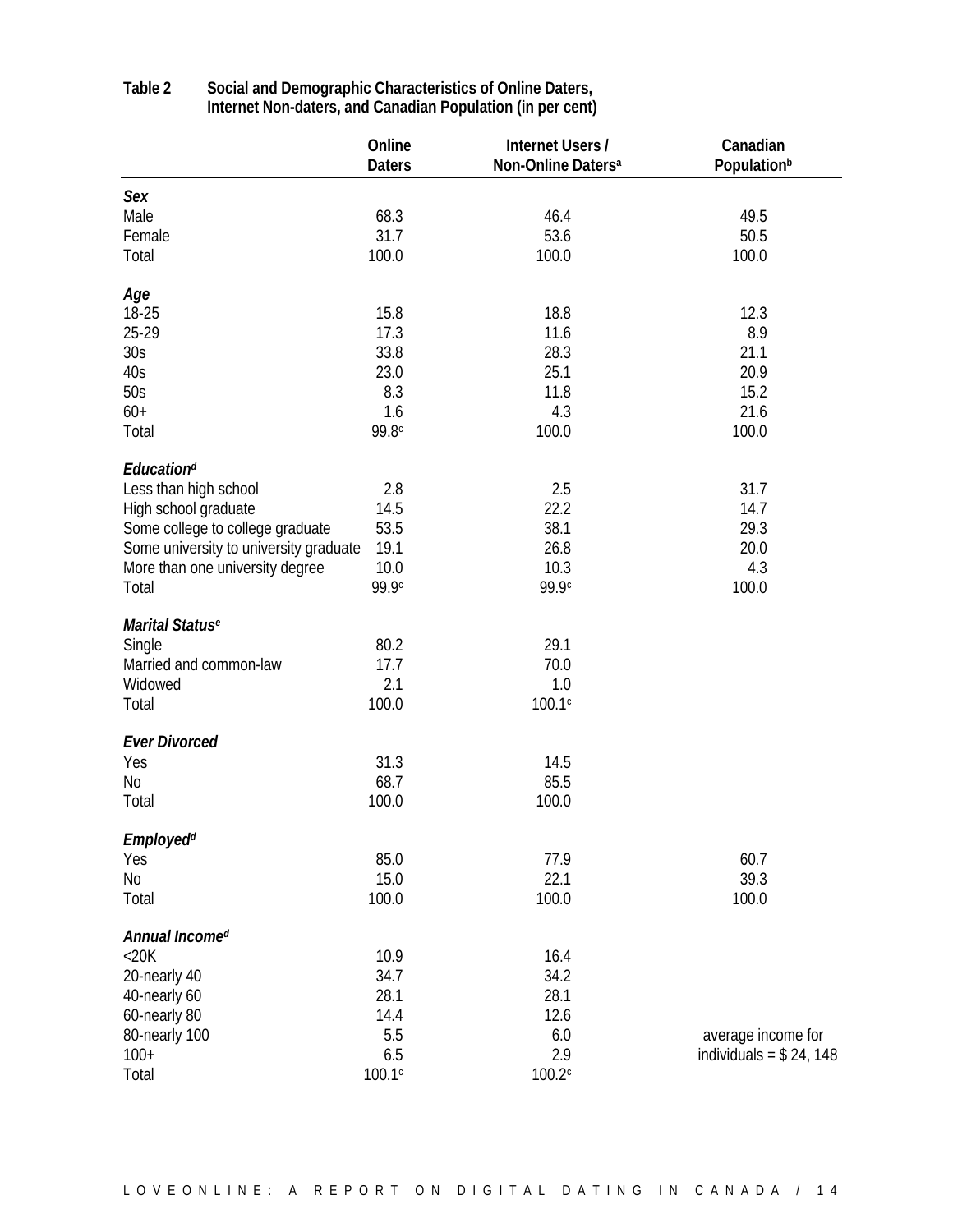#### **Table 2,** *cont'd.*

|                                | Online        | <b>Internet Users /</b>        | Canadian                |
|--------------------------------|---------------|--------------------------------|-------------------------|
|                                | <b>Daters</b> | Non-Online Daters <sup>a</sup> | Population <sup>b</sup> |
| <b>Urban-Rural Residence</b>   |               |                                |                         |
| Rural or farming               | 4.8           | 12.6                           |                         |
| Small town far from major city | 9.4           | 11.3                           |                         |
| Small town near major city     | 15.5          | 20.7                           |                         |
| Suburb of major city           | 40.9          | 28.5                           |                         |
| Core of major city             | 29.4          | 26.8                           |                         |
| Total                          | 100.0         | 99.9c                          |                         |
| <b>Province/Territory</b>      |               |                                |                         |
| Newfoundland                   | 3.6           | 2.1                            | 1.8                     |
| Prince Edward Island           | 3.1           | 0.6                            | 0.5                     |
| Nova Scotia                    | 2.3           | 2.9                            | 3.1                     |
| New Brunswick                  | 1.8           | 2.7                            | 2.5                     |
| Quebec                         | 8.0           | 25.8                           | 24.0                    |
| Ontario                        | 39.0          | 37.9                           | 37.9                    |
| Manitoba                       | 3.6           | 4.0                            | 3.7                     |
| Saskatchewan                   | 2.1           | 3.3                            | 3.3                     |
| Alberta                        | 14.2          | 8.9                            | 9.7                     |
| <b>British Columbia</b>        | 19.0          | 12.0                           | 13.2                    |
| Northern territories           | 3.2           |                                | 0.3                     |
| Total                          | 99.9c         | 100.2c                         | 100.0                   |

Sources: MSN.CA (2000b; 2000c); Statistics Canada (n.d.; 2000a; 2000b; 2000c; 2000d; 2000f).

a Telephone survey only.

- **b** 2000 population data unless otherwise noted.
- <sup>c</sup> Does not equal 100 due to rounding.
- <sup>d</sup> 1996 population data.
- <sup>e</sup> 1999 population data.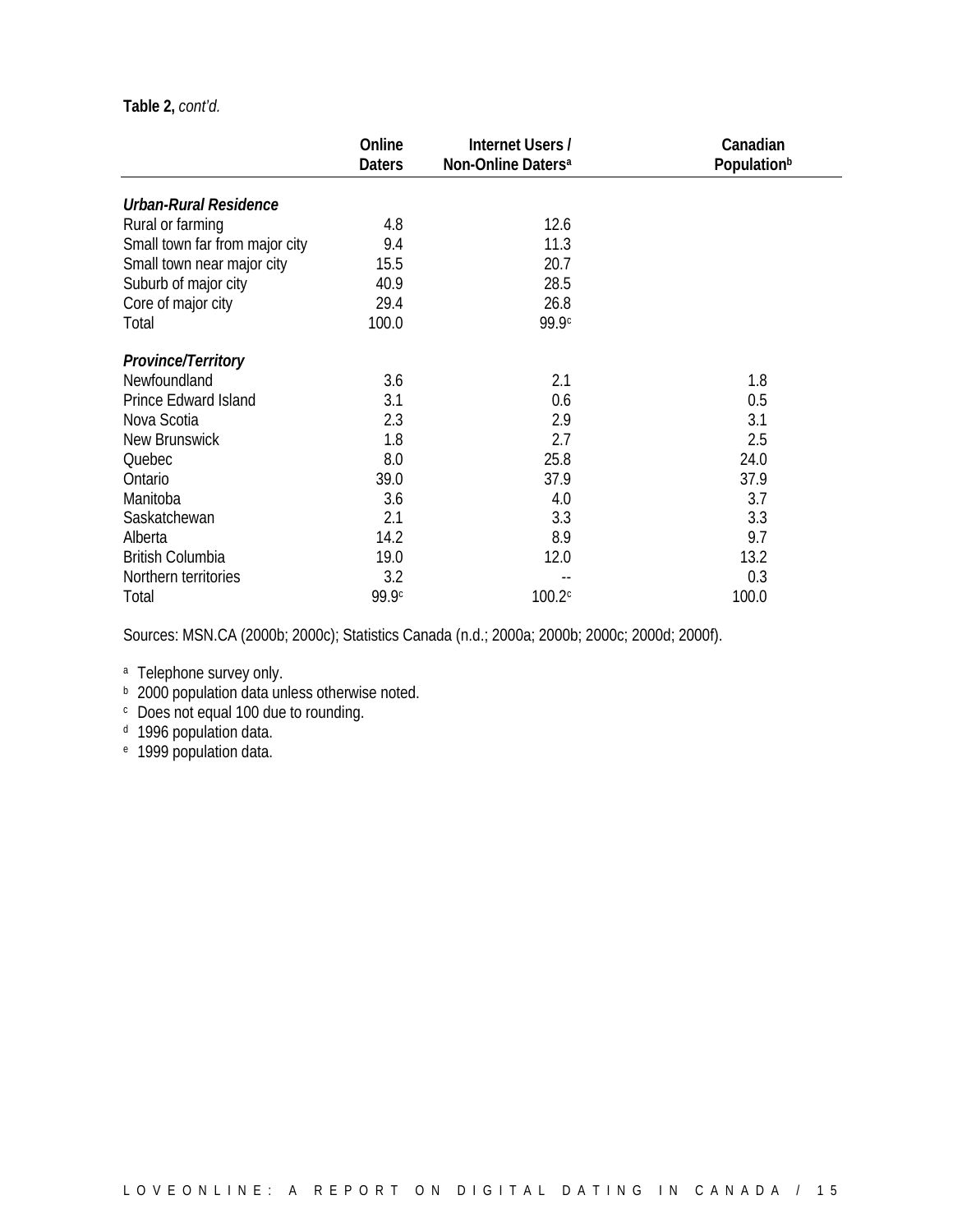### **6. Online Daters are Sociable, Self-confident Offline**

One of the enduring myths about avid computer users is that they are social isolates in the real world, locked in their basements alone for hours on end, windows tightly sealed and shuttered. Similarly, online daters are sometimes characterized as "losers" or "lonely hearts," people who are unable to form normal social ties and enjoy normal social interaction. In this view, they pursue online dating out of desperation.

There may have been some truth to these observations four or five years ago, when online dating was in its infancy (Klement, 1997). However, the MSN.CA online dating survey found little evidence to support these generalizations today. It turns out that, at the end of 2000, Canadian online daters are sociable and self-confident. Offline, they tend to be joiners of organizations. They often visit family members. They frequently engage in social and leisure activities with others. These findings are consistent with the results of other recent Canadian research on avid computer users. It turns out that the myth of the socially isolated computer enthusiast is just that – a myth (Hampton and Wellman, 1999; 2000; Wellman and Hampton, 1999).

About 30% of Canadians claim to belong to churches, synagogues, mosques, and temples. Membership is concentrated among people 35 years of age and older, and especially among people 55 years of age and older. Only about 15% of Canadians under the age of 35 say they attend church, etc., weekly (Bibby, 2001: 128, 132). Set beside these figures, it is surprising that almost 24% of online daters say they belong to churches, etc. That is because more than half of online daters are under the age of 35, compared to just 29% of the population. It seems that online daters are more likely to belong to churches, etc., than non-online daters of the same age.

Additional evidence of sociability comes from a question on club membership. Respondents were asked to indicate whether they were "a member of any clubs, such as a bridge club or athletic club, within the past year." Fully 41% of respondents said they belonged to such clubs. Of those who said they belonged to such clubs, 61% said they belonged to more than one. In striking contrast, a recent Statistics Canada study shows that only 18% of Canadians aged 15 and over belonged to one or more "sports and recreation organizations" (Hall et al., 1998: 43).

When respondents were asked how often they visit family or distant relatives in a typical month, only 18% replied that they do not visit them even once. This cannot be considered a high figure in a society with high geographical mobility; in Canada today, people often live a considerable distance from family members and cannot visit regularly. More than 82% of online daters visit family or relatives at least once a month and 39% visit them weekly or more often (see Table 3).

Finally, respondents were asked how often they go out with one or more people for social or leisure activities in a typical month. Only 4% said they typically do not go out with others at all. Roughly speaking, a quarter of respondents go out with others 0 to 2 times per month, a quarter go out 3 to 4 times a month, a quarter go out 5 to 8 times a month, and a quarter go out 9 or more times a month. So, on average, online daters go out for social and leisure activities with others a lot. Some 53% typically go out with others for social or leisure activities more than once a week (see Table 4).

It is interesting to compare these results with comparable data from the MSN.CA telephone survey. About 86% of respondents in the telephone survey said they have never read personal or dating ads on the Web or "checked out" an online dating site. These people are much more likely than online daters to belong to a religious organization (40% vs. 24%) and visit their families and relatives one or more times per week (51% vs. 39%; see Table 3). However, Internet users who have never read personal or dating ads on the Web or checked out an online dating site are somewhat *less* likely than online daters to belong to a club (37% vs. 42%). They are also somewhat less likely to go out once a week or more for social or leisure activities (68% vs. 65%; see Table 4). Thus, online daters are less sociable in terms of religious and family activities but more sociable in terms of friendship and intimate activities.

Sociable people tend to be self-confident. It should therefore come as no surprise that online daters are, in general, a very self-confident group.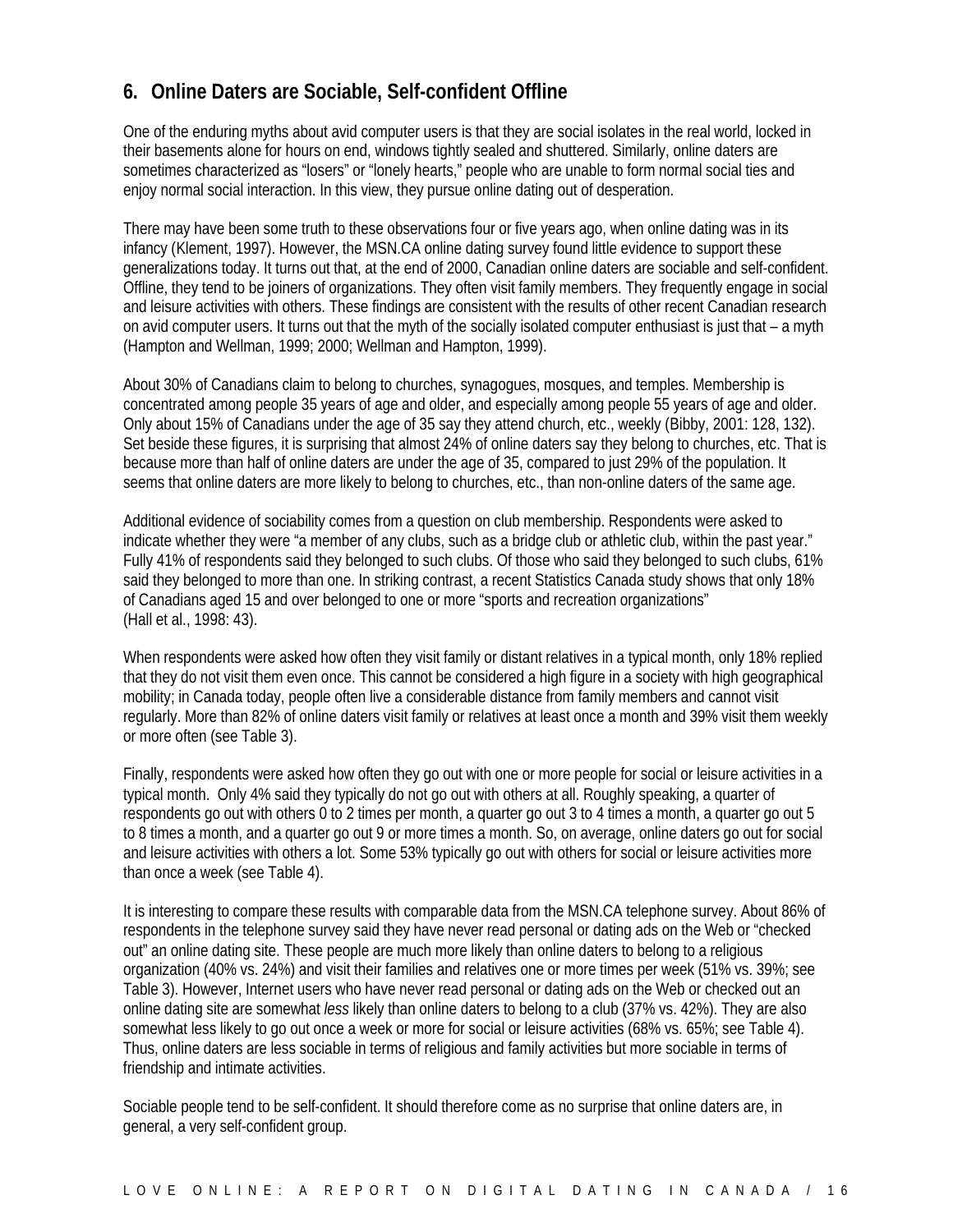Specifically, 70% of respondents said they would feel comfortable making a speech in public. Of these, 45% said they would feel very comfortable. Only 30% of respondents said they would feel uncomfortable making a speech in public. Of these, 36% said they would feel very uncomfortable.

Respondents were also asked about how others see them: "In terms of your personality, how do you think that people who know you well would rank your self-confidence, say, on a scale from 0 to 6, where 0 is not selfconfident and 6 is very self-confident?" Only 5% of respondents answered in the "not self-confident" range (0-2). Another 10% gave a neutral response (3). Fully 86% of respondents answered in the "self-confident" range (4-6).

In terms of self-confidence, Internet users who have not read personal or dating ads on the Web and have not checked out an online dating site are slightly more self-confident than online daters. Seventy-five per cent of Internet users who have not read personal or dating ads on the Web or checked out an online dating site said they would feel comfortable making a speech in public and 89% said that others regard them as self-confident.

In sum, the picture that emerges from these data goes a long way toward dispelling the myth of the online dater as a social isolate lacking social skills. On the whole, online daters are joiners. They often socialize with family and friends. They see themselves as self-confident. And they believe others see them that way. Although Internet users who have not read personal or dating ads on the Web or checked out an online dating site differ from online daters in some ways, the two groups differ little in terms of overall sociability and self-confidence.

| Table 3 | "How often in a typical month do you visit family or distant relatives?" (in per cent) |
|---------|----------------------------------------------------------------------------------------|
|         |                                                                                        |

|             | <b>Online Daters</b> | Internet Users Who<br>Are Not Online Daters <sup>a</sup> |
|-------------|----------------------|----------------------------------------------------------|
|             |                      |                                                          |
| 0 visits    | 17.9                 | 10.2 <sup>2</sup>                                        |
| 1 visit     | 20.9                 | 17.2                                                     |
| 2-3 visits  | 22.6                 | 21.4                                                     |
| 4-5 visits  | 17.8                 | 24.1                                                     |
| $6+$ visits | 20.8                 | 27.1                                                     |
| Total       | 100.0                | 100.0                                                    |

a Telephone survey only.

Source: MSN.CA (2000b; 2000c).

#### **Table 4 "Roughly how often do you go out for social or leisure activities with one or more people in a typical month?" (in per cent)**

|            | <b>Online Daters</b> | <b>Internet Users Who</b><br>Are Not Online Daters <sup>a</sup> |
|------------|----------------------|-----------------------------------------------------------------|
|            |                      |                                                                 |
| 0-2 times  | 23.2                 | 26.3                                                            |
| 3-4 times  | 24.1                 | 27.2                                                            |
| 5-8 times  | 28.8                 | 24.1                                                            |
| $9+$ times | 23.9                 | 22 4                                                            |
| Total      | 100.0                | 100.0                                                           |

a Telephone survey only.

Source: MSN.CA (2000b; 2000c).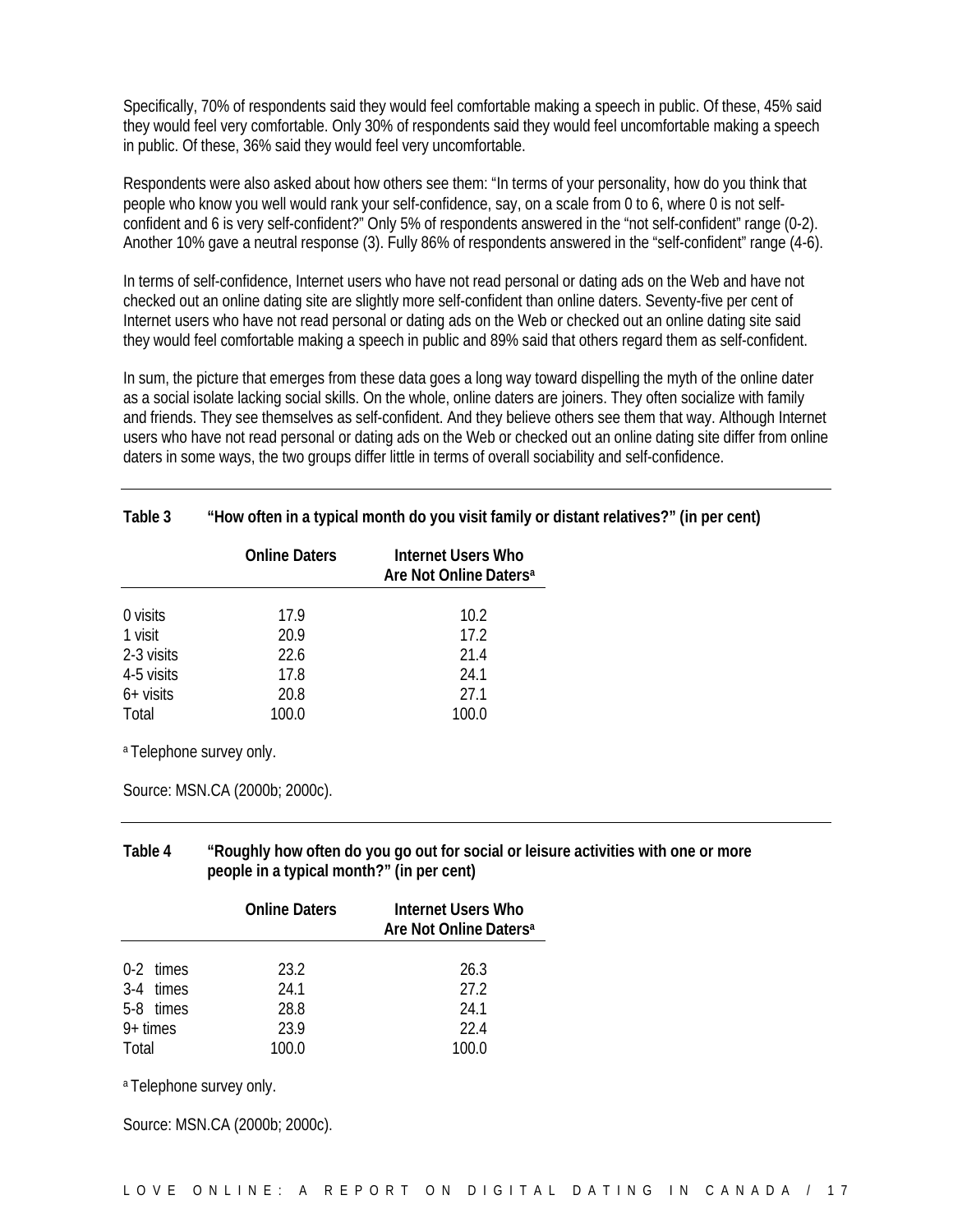### **7. Motivations for Using Online Dating Services**

Let us now consider the specific reasons online daters give for using online dating services. In the surveys, we presented respondents with six possible reasons. We asked them to indicate on a scale of 0 to 6 how often they used online dating services for each reason. Multiple responses were allowed. Table 5 summarizes the data for the 6,581 people who participated in the online survey.

The main conclusion we draw from Table 5 is that people use online dating services mainly to find dates and establish a long-term relationship. Thus, 78% of the online survey respondents said they often use online dating services to meet someone. The second most frequently cited reason for using such services is to find someone for a long-term relationship. Fifty-eight per cent of respondents said they often use online dating services for that purpose. The third most frequently cited reason for visiting online dating sites is to find sexual partners. Fortythree per cent of respondents said they often use such services to find sexual partners. Smaller percentages of respondents often use online dating services out of curiosity or fun with no intention of making face-to-face contact (41%), for casual online chatting and flirting (36%) or to find a possible marriage partner (31%).

Table 6 shows how motivations vary by sex, marital status, and age. Consider sex first. Women are more likely than men to use online dating services to flirt or chat online and much less likely than men to use such services to find sexual partners. Thus, 30% of men and 40% of women say they often use online dating sites for casual chatting and flirting but nothing more. In contrast, 53% of men and only 20% of women say they often use such sites to find sexual partners. Women and men are about equally likely to use online dating sites for other reasons.

#### **Table 5 Motivations for Looking at Personal Ads on the Internet (in per cent)**

|                                                                             | <b>Never</b> | <b>Sometimes</b> | Often | Total            |
|-----------------------------------------------------------------------------|--------------|------------------|-------|------------------|
| to find someone you'd like to meet?                                         | 3            | 19               | 78    | 100              |
| to find someone with whom you'd<br>like to have a long-term relationship?   | 11           | 31               | 58    | 100              |
| for sexual relationships?                                                   | 27           | 31               | 43    | 101 <sup>1</sup> |
| out of curiosity or fun with no intention of<br>making any kind of contact? | 18           | 41               | 41    | 100              |
| to find a possible marriage partner?                                        | 30           | 34               | 36    | 100              |
| for casual online chatting or flirting and nothing more?                    | 22           | 45               | 33    | 100              |

*"People tell us they look at personal ads online for different reasons. How often would you say that you turn to the personal ads on the Web and online dating services…"*

<sup>1</sup> Does not equal 100 due to rounding.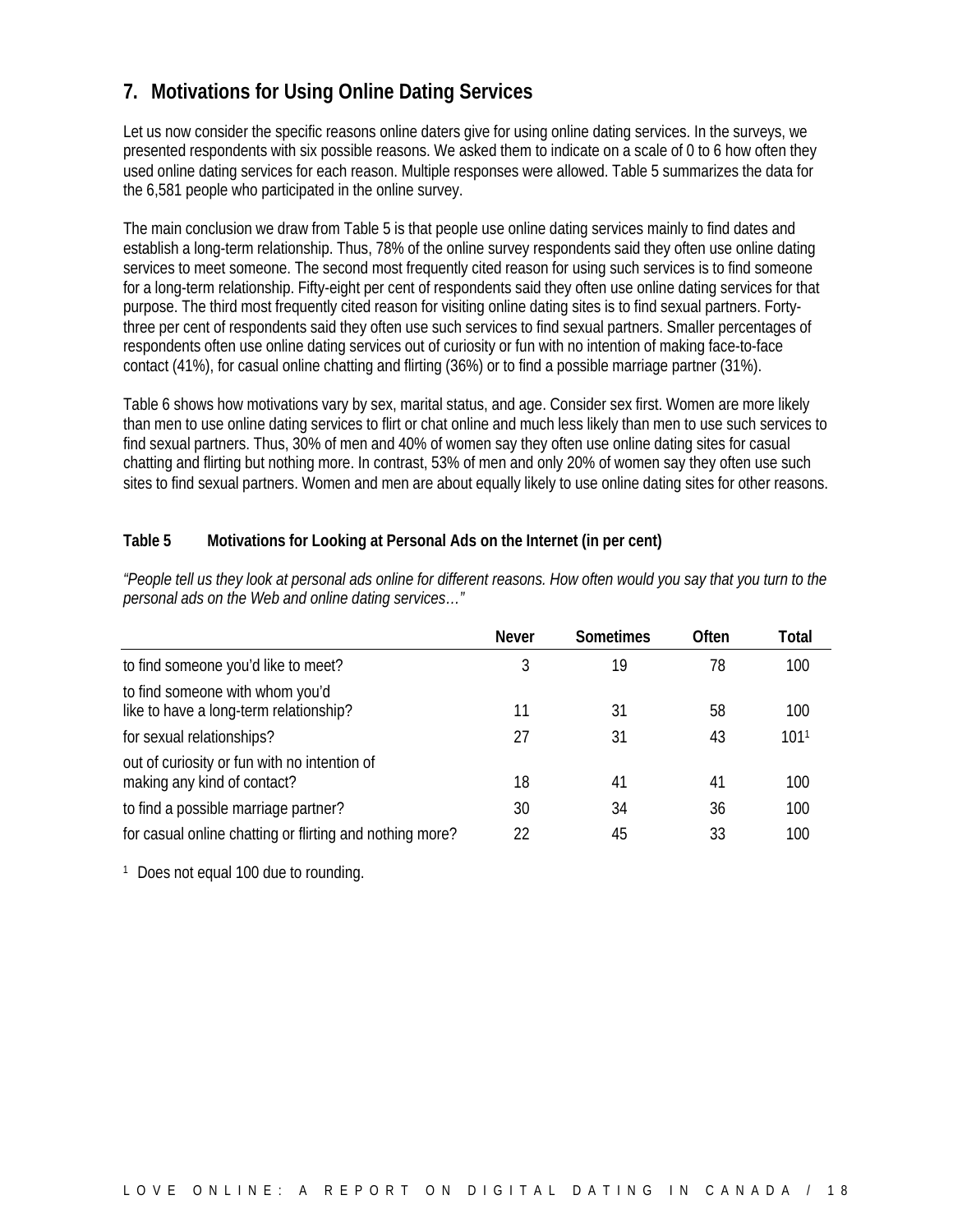**Table 6 Motivations for Using Online Dating Services by Socio-demographic Variables (per cent of respondents in online survey who often use online dating sites for each reason in each category)**

|                                                                                  |    | Item: to find someone with whom you'd like to |    |
|----------------------------------------------------------------------------------|----|-----------------------------------------------|----|
| Item: out of curiosity or fun with no intention of<br>making any kind of contact |    | have a long-term relationship                 |    |
| <b>Sex</b>                                                                       |    | Sex                                           |    |
| Male                                                                             | 39 | Male                                          | 58 |
| Female                                                                           | 45 | Female                                        | 60 |
| <b>Marital Status</b>                                                            |    | <b>Marital Status</b>                         |    |
| Single                                                                           | 42 | Single                                        | 60 |
| Married                                                                          | 43 | Married                                       | 30 |
| Common-law                                                                       | 46 | Common-law                                    | 29 |
| Widowed                                                                          | 30 | Widowed                                       | 70 |
| Divorced                                                                         | 37 | <b>Divorced</b>                               | 73 |
| Age                                                                              |    | Age                                           |    |
| 20s and younger                                                                  | 47 | 20s and younger                               | 50 |
| 30s and 40s                                                                      | 38 | 30s and 40s                                   | 63 |
| 50s and older                                                                    | 36 | 50s and older                                 | 63 |
|                                                                                  |    |                                               |    |
| Item: for casual online chatting or flirting and                                 |    | Item: to find a possible marriage partner     |    |
| nothing more                                                                     |    | <b>Sex</b>                                    |    |
| <b>Sex</b>                                                                       |    | Male                                          | 36 |
| Male                                                                             | 30 | Female                                        | 37 |
| Female                                                                           | 40 | <b>Marital Status</b>                         |    |
| <b>Marital Status</b>                                                            |    | Single                                        | 39 |
| Single                                                                           | 34 | Married                                       | 11 |
| Married                                                                          | 41 | Common-law                                    | 13 |
| Common-law                                                                       | 43 | Widowed                                       | 52 |
| Widowed                                                                          | 24 | Divorced                                      | 47 |
| Divorced                                                                         | 25 | Age                                           |    |
| Age                                                                              |    | 20s and younger                               | 28 |
| 20s and younger                                                                  | 41 | 30s and 40s                                   | 41 |
| 30s and 40s                                                                      | 30 | 50s and older                                 | 39 |
| 50s and older                                                                    | 23 |                                               |    |
|                                                                                  |    | Item: for sexual relationships                |    |
| Item: to find someone you'd like to meet                                         |    | Sex                                           |    |
| Sex                                                                              |    | Male                                          | 53 |
| Male                                                                             | 79 | Female                                        | 20 |
| Female                                                                           | 76 | <b>Marital Status</b>                         |    |
| <b>Marital Status</b>                                                            |    | Single                                        | 36 |
| Single                                                                           | 76 | Married                                       | 76 |
| Married                                                                          | 73 | Common-law                                    | 72 |
| Common-law                                                                       | 73 | Widowed                                       | 32 |
| Widowed                                                                          | 82 | <b>Divorced</b>                               | 34 |
| <b>Divorced</b>                                                                  | 84 | Age                                           |    |
| Age                                                                              |    | 20s and younger                               | 36 |
| 20s and younger                                                                  | 72 | 30s and 40s                                   | 45 |
| 30s and 40s                                                                      | 81 | 50s and older                                 | 47 |
| 50s and older                                                                    | 81 |                                               |    |
|                                                                                  |    |                                               |    |
|                                                                                  |    |                                               |    |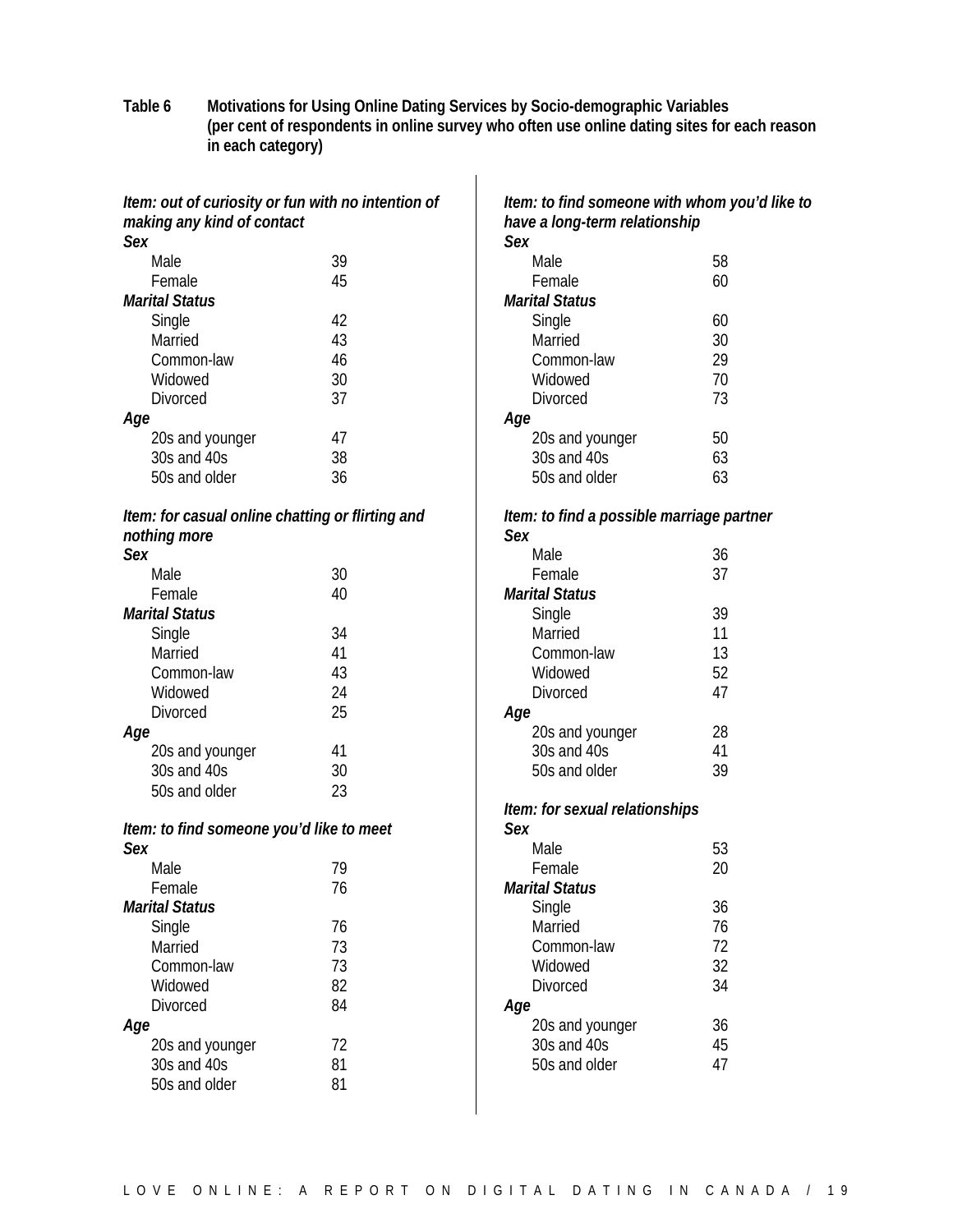Motivations also vary in interesting ways by marital status. People who are single, married, and living commonlaw more often use online dating services without intending to make face-to-face contact than people who are widowed or divorced. On the other hand, people who are married or divorced more often use online dating services to find dates than people who are single, married or living common-law. The motivational dividing line is different when it comes to establishing long-term relationships and looking for a marriage partner. Not surprisingly, people who are married or living common-law are less likely than others to want to use online dating services to establish long-term relationships or find a marriage partner. A third (and gaping) division emerges with respect to those who most often use online dating sites to find sexual partners. Most frequently, such people are married or living common- law.

As far as age is concerned, a big motivational divide separates people in the 18 to 29-year age group from those who are 30 and older. Members of the younger age cohort more often use online dating with no intention of meeting face-to-face than do members of the older age cohort. Older people more often use online dating for all other reasons than do younger people.

Interestingly, when we broke down the age categories, we found that people under the age of 25 *or over the age of 59* say they are most likely to use online dating to find sexual partners. We also discovered that Atlantic Canadians are least likely to use online dating to find sexual partners while Quebecers are most likely to do so; only 20% of Quebecers, compared to 27% of Atlantic Canadians, say they never use online dating for this purpose.2 Finally, one's sexual orientation influences one's propensity to use online dating to find sexual partners. About 29% of heterosexuals and 28% of lesbians say they never use online dating for this purpose, compared to only 12% of gay men.

These findings establish that motivations for using online dating services are complex and vary by one's social characteristics. The people who most often use online dating sites without intending to establish face-to-face relationships are women, people under the age of 30, and people who are single, married, and living commonlaw. Those who most often use online dating sites to find sexual partners are men, people under the age of 25 or over the age of 59, people who are married or living common-law, Anglopohone Quebecers, and gay men. Those who most often use online dating sites to find dates and establish a long-term relationship are single, married or divorced, and 30 years of age and older. Finally, those who most often use online dating services to find a marriage partner are single, widowed or divorced, and 30 years of age and older.

 $\overline{a}$ <sup>2</sup> Paradoxically, however, the proportion of people who have actually had sex with someone they met online falls as one moves from East to West (see p. 43). Note also that the Quebecers who answered the online survey are disproportionately Anglophones because Webpersonals runs only English-language sites. This inference is consistent with the fact that Quebecers compose 24% of Canada's population, French is the mother tongue of 81% of Quebecers, but only 8% of respondents in the online survey were from Quebec (Statistics Canada, 2000e).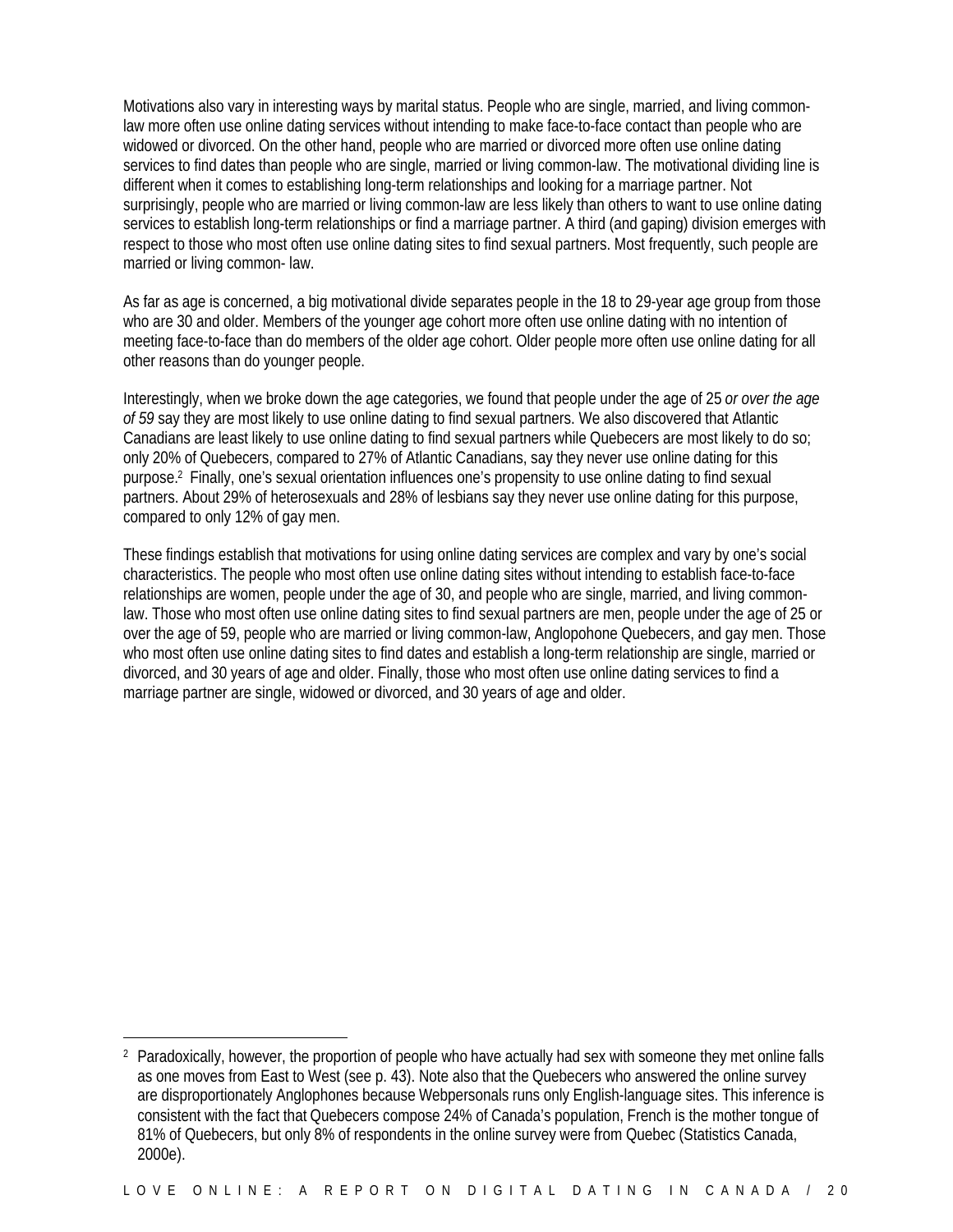### **8. Perceived Advantages and Disadvantages of Online Dating**

More than a million Canadians over the age of 17 have at least visited an online dating site.<sup>3</sup> Nearly all adult Internet users have at least heard about online dating. What do these people see as the main advantages and disadvantages of online dating? How do their perceptions vary by sex, region, and other social and demographic factors? These are the questions we answer in this section.

Both the telephone and online surveys asked respondents which of four statements *best* describes how they feel about online personal ads or dating services. These statements ranged from "I don't see it as a particularly effective means by which to meet people" to "I think that it is a great way to meet people whom they might like to date." Table 7 shows the distribution of responses to all four statements.

Only 36% of respondents in the telephone survey said they do not see online dating as a particularly effective means by which to meet people. Similarly, the online dating survey reveals extremely high consumer satisfaction. A mere 6% of online daters said they do not regard online dating as a particularly effective means of meeting people.

Internet users in British Columbia, Quebec, and Atlantic Canada are significantly more likely than other Canadian Internet users to see online dating as an effective means of meeting people.<sup>4</sup> Men who use the Internet are significantly more likely than women to share this opinion. Francophones are significantly less skeptical than Anglophones about the effectiveness of online dating and less educated Canadians are significantly less skeptical than more highly educated Canadians. A significantly larger number of non-skeptics live in places other than the suburbs of major Canadian cities. Internet users living in small towns and villages far from major cities are the least skeptical about the potential effectiveness of online dating. Finally, we created a measure of social isolation. It combines information on how many clubs respondents belong to and how often they visit family members and go out on dates. Respondents who are moderately or highly socially isolated are significantly more likely to be skeptical about the effectiveness of Internet dating than respondents who are less socially isolated.

The third statement tapping respondents' feelings about online dating is decidedly upbeat: "I think that it [Internet dating] is catching on as a popular means for people to be able to contact people whom they might like to date." Some 34% of all Internet users and 51% of online daters agreed with that statement. Examining responses by region, sex, community size, education, social isolation, and language, we find much the same distribution of skeptics and optimists as for the first statement discussed above. Among Internet users in general, online dating optimists are disproportionately small-town men in Quebec, British Columbia, and Atlantic Canada. Disproportionately large numbers of optimists are concentrated among people at the low and high ends of our social isolation scale, among those who are less well educated, and among those who speak French.

Interestingly, these patterns do not recur when we examine online daters. Online daters are much less skeptical and more optimistic about online dating than Internet users in general. Moreover, among online daters, skeptics and optimists are roughly equally distributed between regions, sexes, community types, educational categories, and levels of social isolation. For example, 52% of women and 50% of men who use online dating services think these services are becoming more popular. Similarly, 25% of women and 23% of men who use online dating think "it is a great way to meet people whom they might like to date." One way of interpreting this finding is to conclude that, regardless of their social characteristics, online daters are similarly predisposed to think of online dating in non-skeptical and optimistic terms.

 $\overline{a}$ 

<sup>3</sup> 21.9 million Canadians over the age of 17 times 39.1% Internet users times 13% of respondents in the telephone survey who said they had at least visited an online dating site equals 1.1 million people.

<sup>4</sup> In all tables, statistical significance at the .05 probability level is indicated by an asterisk. Statistical significance is not reported for the online survey for two reasons. First, there were more than 6,500 respondents. In a sample this large, statistical significance is so common it is often unenlightening. Second, the respondents in the online survey were selfselected, not randomly selected, so tests of statistical significance are not justified.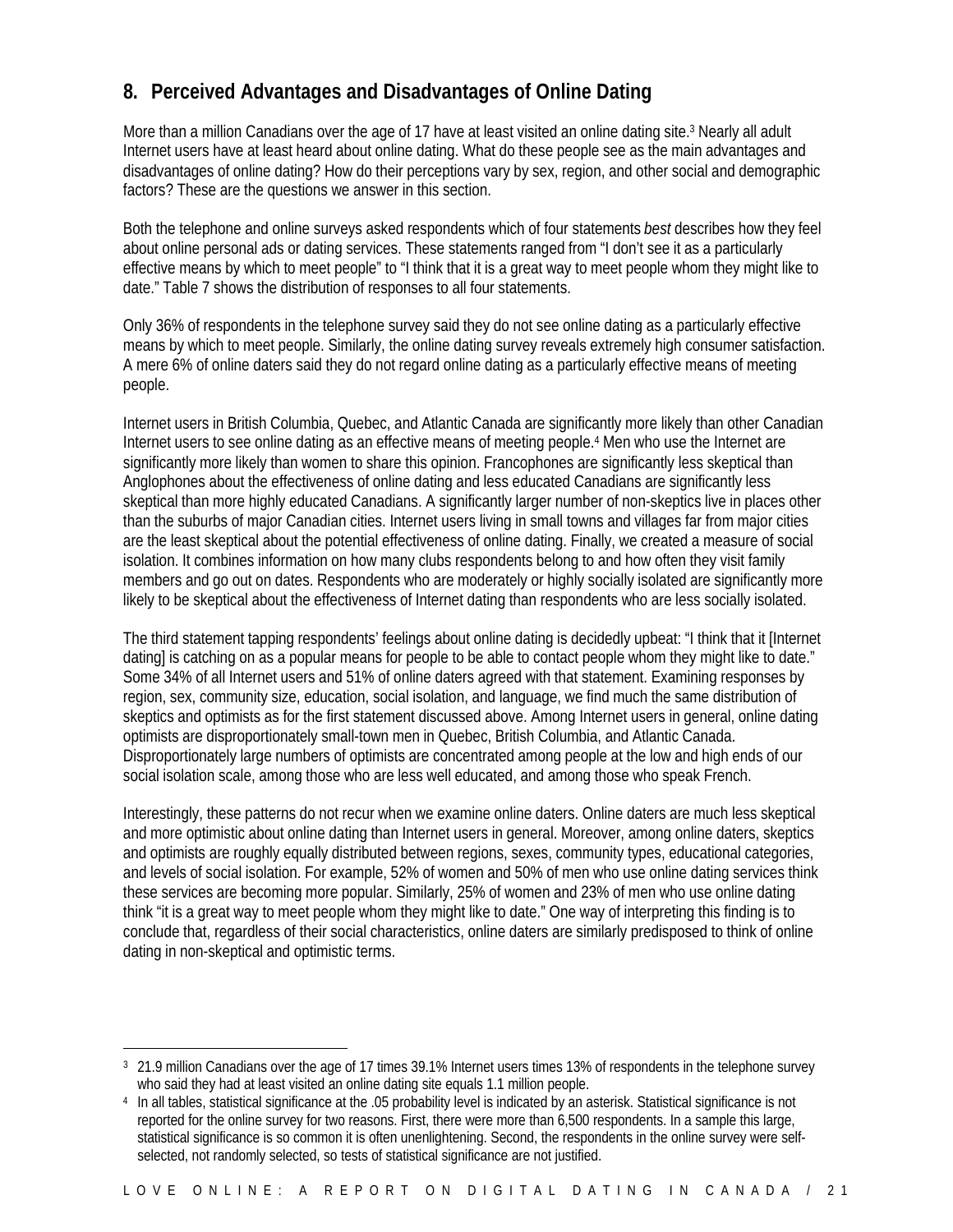A second possibility is that the experience of online dating erases social differences in skepticism and optimism. Said differently, some categories of Internet users are more skeptical or pessimistic than others about online dating. However, the use of online dating services may substantially reduce the overall level of skepticism and pessimism, as well as differences in skepticism and pessimism between different categories of the population.

In both the telephone and online surveys, respondents were asked to evaluate nine possible advantages of online dating on a scale from 0 to 6. We calculated the percentage of respondents who gave each item a score between 4 and 6. Responses to these items are reported in Table 8.

#### **Table 7 Most Important Feelings About Online Dating by Socio-demographic Variables (in per cent)**

*In general, which of the following statements* best *describes how you feel about online personal ads or dating services as a means to make social contacts with people for the purposes of dating or developing a relationship?* (per cent of respondents citing item in each category; n.a. = not available;  $*$  = statistically significant at  $p. < .05$ )

**Telephone Survey Online Survey**

|                         | .                                                                               | - - - - - - - - - - - - - |
|-------------------------|---------------------------------------------------------------------------------|---------------------------|
|                         | Item: I don't see it as a particularly effective means by which to meet people. |                           |
| Region                  |                                                                                 |                           |
| <b>British Columbia</b> | 27                                                                              |                           |
| Ductor - 1              | $\cap$                                                                          |                           |

| <b>British Columbia</b>                   | 32      | 6              |
|-------------------------------------------|---------|----------------|
| Prairies                                  | 39      | 6              |
| Ontario                                   | 40      | 6              |
| Quebec                                    | 33      | $\overline{7}$ |
| Atlantic                                  | 35      | 8              |
| North                                     | n.a.    | 8              |
| Sex                                       |         |                |
| Male                                      | 29      | 6              |
| Female                                    | 43      | 6              |
| <b>Urbanity</b>                           | $\star$ |                |
| Rural/farming                             | 38      | 7              |
| Small town/village 1 hr.+ from major city | 24      | $\overline{7}$ |
| Small town < 1 hr. from major city        | 35      | 6              |
| Suburb of major city                      | 43      | 6              |
| Centre of major city                      | 35      | $\overline{7}$ |
| <b>Education</b>                          | $\star$ |                |
| Less than high school                     | 15      | 13             |
| High school graduation                    | 33      | 5              |
| Some college                              | 41      | 7              |
| College graduation                        | 37      | 5              |
| At least some university                  | 38      | $\overline{7}$ |
| <b>Social Isolation</b>                   | $\star$ |                |
| High                                      | 38      | 6              |
| Medium                                    | 40      | 6              |
| Low                                       | 27      | $\overline{7}$ |
| Language of Interview                     | $\star$ |                |
| English                                   | 38      | n.a.           |
| French                                    | 33      | n.a.           |
|                                           |         |                |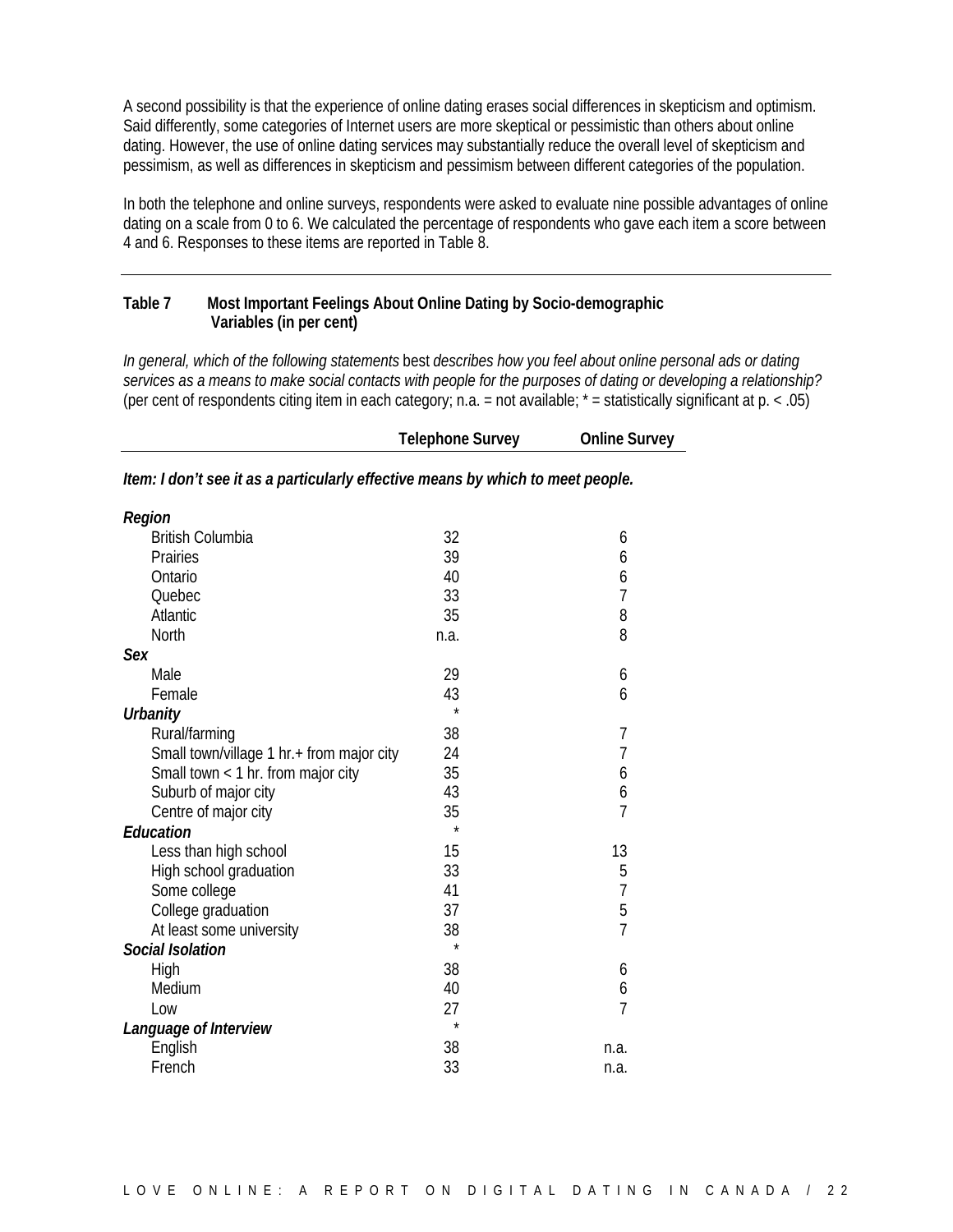| Item: I don't think that it is used yet by many people but it has the potential to |
|------------------------------------------------------------------------------------|
| make it easier for people to meet.                                                 |

| Region                                    | $\star$ |      |
|-------------------------------------------|---------|------|
| <b>British Columbia</b>                   | 28      | 20   |
| Prairies                                  | 31      | 20   |
| Ontario                                   | 27      | 19   |
| Quebec                                    | 23      | 26   |
| Atlantic                                  | 27      | 18   |
| <b>North</b>                              | n.a.    | 18   |
| Sex                                       | $\star$ |      |
| Male                                      | 30      | 21   |
| Female                                    | 23      | 17   |
| <b>Urbanity</b>                           | $\star$ |      |
| Rural/farming                             | 22      | 16   |
| Small town/village 1 hr.+ from major city | 24      | 18   |
| Small town < 1 hr. from major city        | 29      | 19   |
| Suburb of major city                      | 25      | 20   |
| Centre of major city                      | 27      | 21   |
| Education                                 | $\star$ |      |
| Less than high school                     | 18      | 13   |
| High school graduation                    | 25      | 17   |
| Some college                              | 24      | 18   |
| College graduation                        | 29      | 19   |
| At least some university                  | 25      | 24   |
| <b>Social Isolation</b>                   | $\star$ |      |
| High                                      | 38      | 21   |
| Medium                                    | 25      | 19   |
| Low                                       | 29      | 19   |
| Language of Interview                     | $\star$ |      |
| English                                   | 29      | n.a. |
| French                                    | 21      | n.a. |
|                                           |         |      |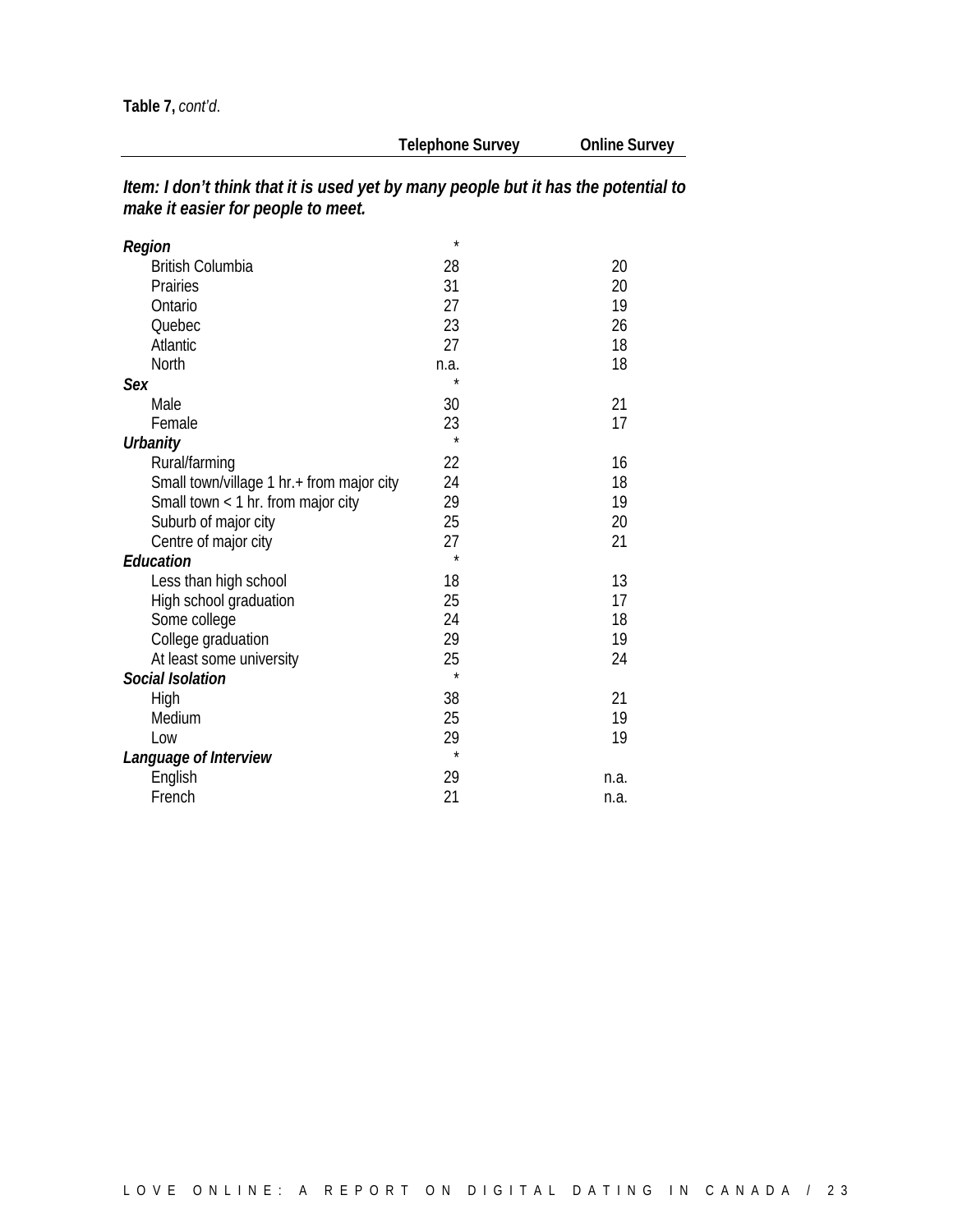**Table 7,** *cont'd*.

**Telephone Survey Online Survey**

| Item: I think that it is catching on as a popular means for people to be able to contact |
|------------------------------------------------------------------------------------------|
| people whom they might like to date.                                                     |

| Region                                    | $\star$ |      |
|-------------------------------------------|---------|------|
| <b>British Columbia</b>                   | 35      | 50   |
| Prairies                                  | 24      | 51   |
| Ontario                                   | 30      | 53   |
| Quebec                                    | 41      | 47   |
| Atlantic                                  | 35      | 46   |
| <b>North</b>                              | n.a.    | 48   |
| Sex                                       |         |      |
| Male                                      | 38      | 50   |
| Female                                    | 31      | 52   |
| Urbanity                                  | $\star$ |      |
| Rural/farming                             | 35      | 48   |
| Small town/village 1 hr.+ from major city | 45      | 47   |
| Small town $<$ 1 hr. from major city      | 34      | 51   |
| Suburb of major city                      | 30      | 51   |
| Centre of major city                      | 35      | 51   |
| <b>Education</b>                          | $\star$ |      |
| Less than high school                     | 61      | 44   |
| High school graduation                    | 37      | 50   |
| Some college                              | 28      | 52   |
| College graduation                        | 33      | 54   |
| At least some university                  | 34      | 48   |
| <b>Social Isolation</b>                   | $\star$ |      |
| High                                      | 38      | 50   |
| Medium                                    | 32      | 52   |
| Low                                       | 40      | 50   |
| Language of Interview                     | $\star$ |      |
| English                                   | 29      | n.a. |
| French                                    | 43      | n.a. |
|                                           |         |      |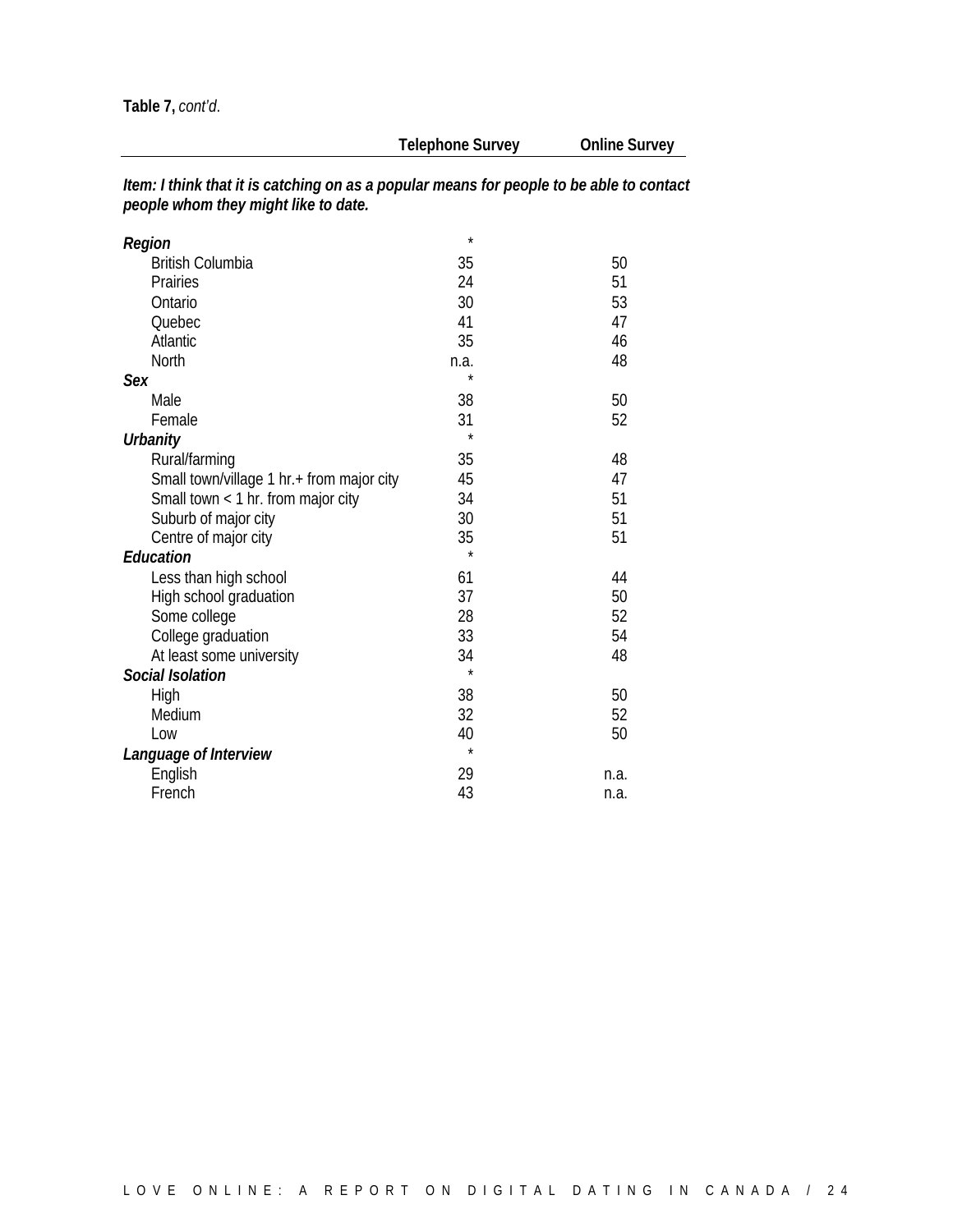| Region                                    | $\star$        |      |
|-------------------------------------------|----------------|------|
| <b>British Columbia</b>                   | 5              | 24   |
| Prairies                                  | 6              | 23   |
| Ontario                                   | $\overline{3}$ | 23   |
| Quebec                                    | 3              | 21   |
| Atlantic                                  | 3              | 28   |
| North                                     | n.a.           | 24   |
| Sex                                       | $\star$        |      |
| Male                                      | 3              | 23   |
| Female                                    | $\overline{4}$ | 25   |
| <b>Urbanity</b>                           | $\star$        |      |
| Rural/farming                             | 5              | 29   |
| Small town/village 1 hr.+ from major city | 7              | 28   |
| Small town < 1 hr. from major city        | 324            |      |
| Suburb of major city                      | 3              | 23   |
| Centre of major city                      | 3              | 22   |
| <b>Education</b>                          | $\star$        |      |
| Less than high school                     | 6              | 30   |
| High school graduation                    | 5              | 28   |
| Some college                              | $\overline{1}$ | 23   |
| College graduation                        | $\overline{c}$ | 23   |
| At least some university                  | 3              | 21   |
| Social Isolation                          | $\star$        |      |
| High                                      | 4              | 22   |
| Medium                                    |                | 24   |
| Low                                       | $\frac{3}{2}$  | 25   |
| Language of Interview                     | $\star$        |      |
| English                                   | 4              | n.a. |
| French                                    | 3              | n.a. |
|                                           |                |      |

*Item: I think that it is a great way to meet people whom they might like to date.*

For all Internet users, the three main advantages of online dating are as follows:

- 1. *It creates the opportunity to meet people one would otherwise never meet* (64% of respondents gave this item a score of 4 to 6). Men are significantly more likely than women to cite this as a big advantage. People living in rural and farming areas, as well as people living in small towns and villages far from major cities, are significantly more likely than people living in other types of communities to cite this as a big advantage.
- 2. *It's easier to end a relationship if it's just online* (55% of respondents gave this item a score of 4 to 6). Men are significantly more likely than women to cite this as a big advantage. People living in small towns near big cities, as well as people living in the suburbs of major cities, are significantly less likely than people living in other types of communities to cite this as a big advantage. Anglophones are significantly more likely to cite this as a big advantage than Francophones.
- 3. *It's less expensive to meet potential dates online than in other ways* (50% of respondents gave this item a score of 4 to 6). Men and Anglophones are significantly more likely to cite this as a big advantage than women and Francophones.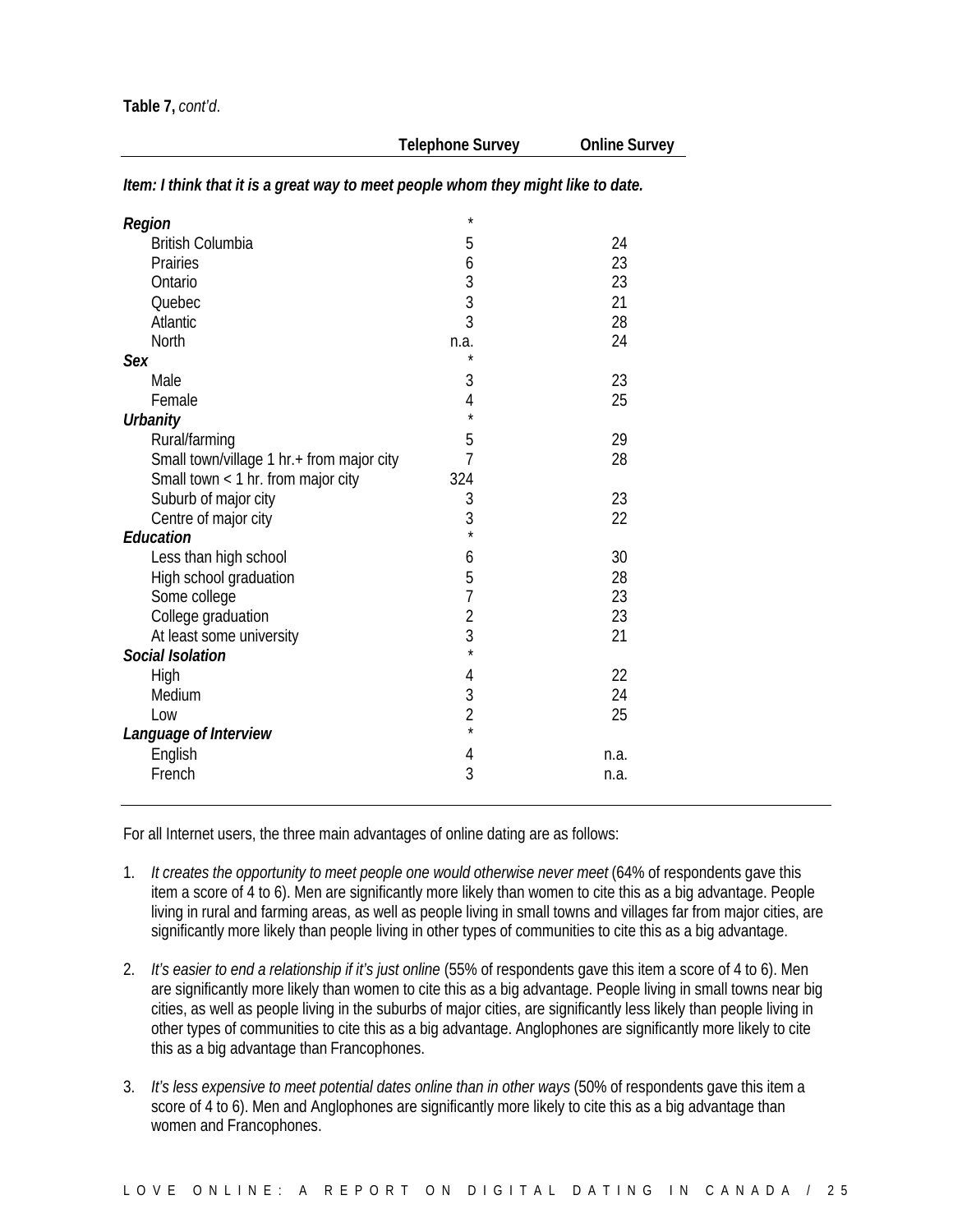Compared to Internet users in general, online daters gave much higher scores to all nine advantages of using online dating. For online daters, the three main advantages of online dating are as follows:

- 1. *It creates the opportunity to meet people one would otherwise never meet* (89% of respondents gave this item a score of 4 to 6). Online daters who have at least a high school diploma are more likely than online daters without a high school diploma to regard this as a big advantage. Women are more likely than men to regard this as a big advantage – just the opposite of the pattern observed for Internet users in general.
- 2. *It offers privacy and confidentiality* (75% of respondents gave this item a score of 4 to 6). Ever-married online daters and people with at least a high school diploma are more likely to consider this a big advantage than never-married and less highly educated online daters. Women are slightly more likely than men to regard this as a big advantage – again, just the opposite of the pattern observed for Internet users in general. Specifically, among online daters, 78% of women, compared to 75% of men, regard the privacy and confidentiality issue as important. Among Internet users in general, 47% of men but just 32% of women regard it as important.
- 3. *It's a lot more convenient than other ways of trying to meet people* (74% of respondents gave this item a score of 4 to 6). Among online daters, a disproportionately large number of divorced people, people with at least a high school diploma, and people who do not live in the core of a major city view this as a big advantage. Again, women are more likely to regard this as a big advantage than men; and again, this is just the opposite for Internet users in general.

We conducted 11 in-depth telephone interviews of online survey respondents (MSN.CA, 2000a; for details, see the Methodological Appendix). We selected these 11 people at random from respondents who said online dating is "a great way to meet people" and said they were willing to be interviewed in depth by telephone. When asked, "What prompted you to use online dating?" they virtually unanimously stressed its convenience and the way it allows users to be selective. Typically, one woman in her 20s from Montreal said: "I feel that online I can find someone more compatible because I'm very much into the computer field and if someone has an ad up on the Internet that means that he knows how to use a computer…[Also] you can get to know the person first [before dating] and sometimes see a picture, which helps." In the words of a Toronto man, also in his 20s: "You see right away if you have some compatibility. It's not like a random chance where you walk into a bar. You know right away if they're a smoker or a non-smoker, you know if they participate in some of the same activities you participate in. Some of them have photos. You can see if there's a physical attraction. Quite a long list! You can assess the person more easily." Or as a woman in her 30s from Calgary put it: "You don't have to have these lengthy, drawn-out conversations at a bar with one person. Via the Internet you can start up five or six or seven different conversations with people and kind of weed them out."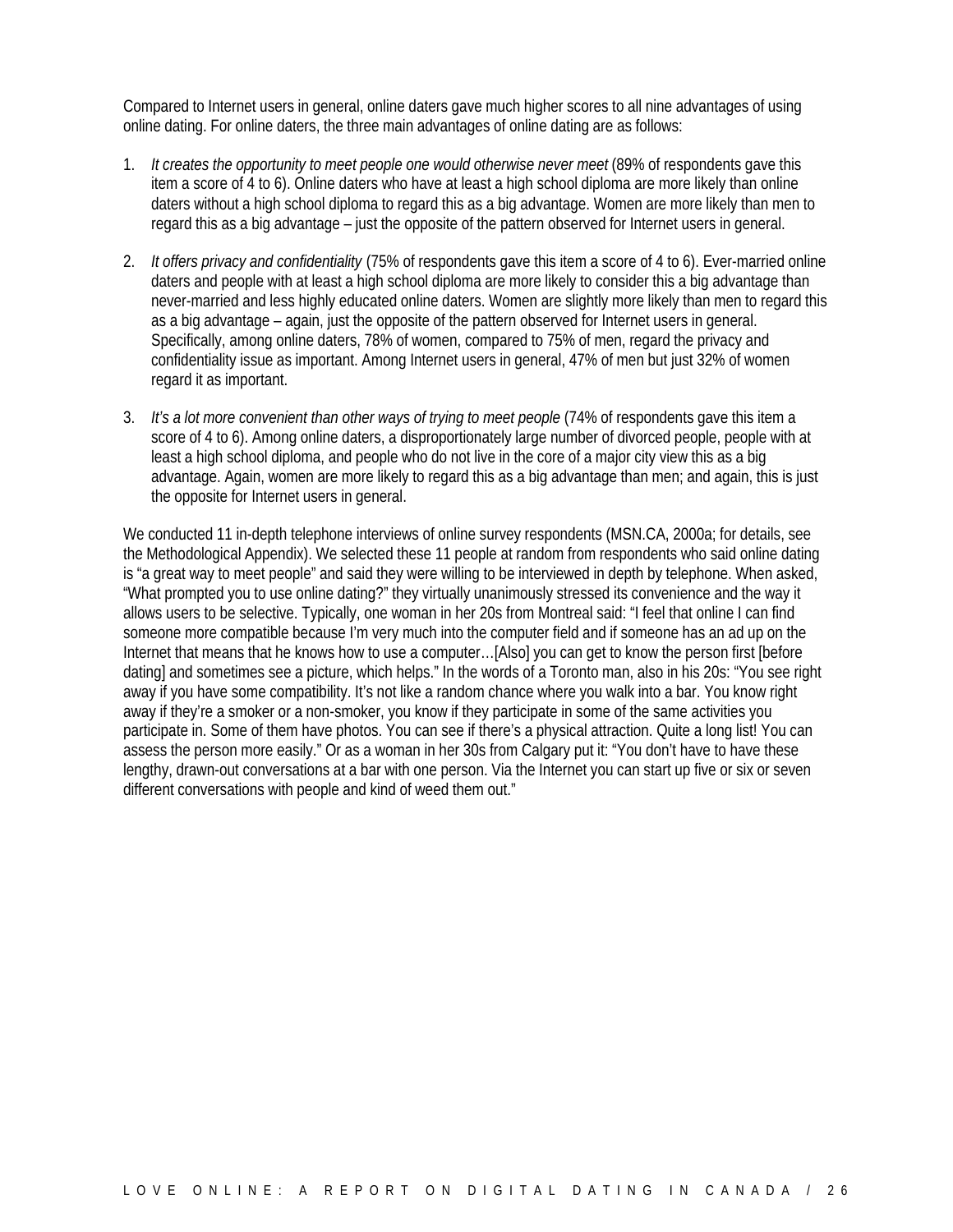#### **Table 8 Advantages of Online Dating by Socio-demographic Variables (in per cent)**

*As you may know, there's a fair amount of talk these days about online dating services, including their pros and cons. People appear to have opinions whether they use online dating services a lot or have never even visited an online dating site. So far as you can tell, how would you rate each of the following possible advantages? Please use a numbered scale where 6 means it's a big advantage and 0, not an advantage for online dating services?* (per cent of respondents claiming that item is a big advantage [scores 4 to 6] in each category; n.a. = not available;  $* =$  statistically significant at  $p < .05$ )

|                                                         | <b>Telephone Survey</b> | <b>Online Survey</b> |
|---------------------------------------------------------|-------------------------|----------------------|
| Item: You might meet people you'd never otherwise meet. |                         |                      |
| Region                                                  |                         |                      |
| <b>British Columbia</b>                                 | 67                      | 90                   |
| Prairies                                                | 65                      | 87                   |
| Ontario                                                 | 65                      | 90                   |
| Quebec                                                  | 58                      | 86                   |
| Atlantic                                                | 77                      | 87                   |
| North                                                   | n.a.                    | 89                   |
| <b>Sex</b>                                              |                         | $\star$              |
| Male                                                    | 68                      | 88                   |
| Female                                                  | 60                      | 90                   |
| <b>Marital Status</b>                                   |                         |                      |
| Single                                                  | 64                      | 88                   |
| Married                                                 | 62                      | 89                   |
| Common-law                                              | 64                      | 86                   |
| Widowed                                                 | 50                      | 88                   |
| <b>Divorced</b>                                         | 75                      | 91                   |
| <b>Urbanity</b>                                         | $\star$                 |                      |
| Rural/farming                                           | 69                      | 90                   |
| Small town/village 1 hr.+ from major city               | 69                      | 89                   |
| Small town $<$ 1 hr. from major city                    | 58                      | 89                   |
| Suburb of major city                                    | 61                      | 89                   |
| Centre of major city                                    | 65                      | 88                   |
| Education                                               | $\star$                 |                      |
| Less than high school                                   | 81                      | 78                   |
| High school graduation                                  | 63                      | 88                   |
| Some college                                            | 62                      | 90                   |
| College graduation                                      | 60                      | 89                   |
| At least some university                                | 65                      | 89                   |
| Language of Interview                                   |                         |                      |
| English                                                 | 66                      | n.a.                 |
| French                                                  | 60                      | n.a.                 |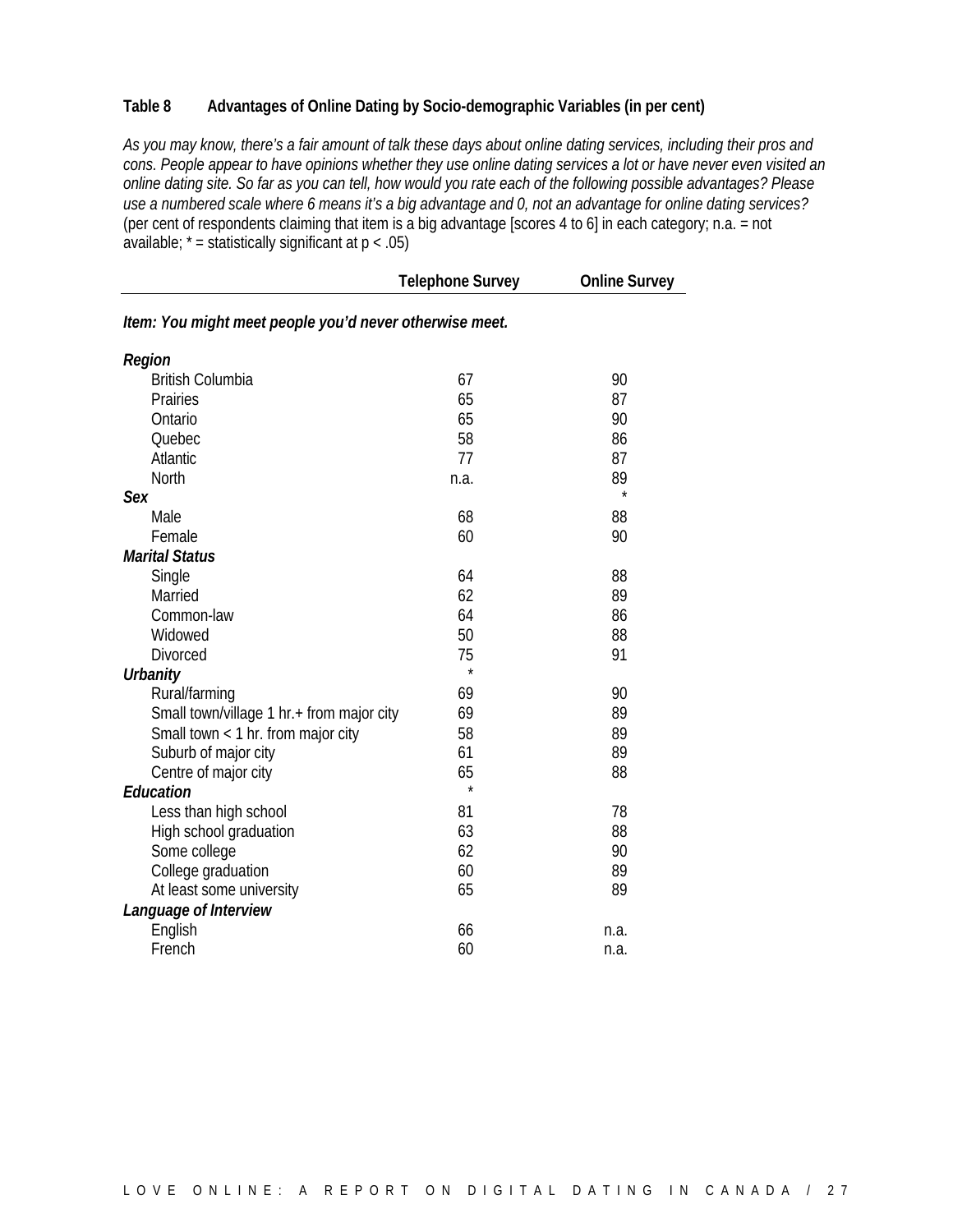| Region                                    | $\star$        |      |
|-------------------------------------------|----------------|------|
| <b>British Columbia</b>                   | 44             | 76   |
| Prairies                                  | 42             | 73   |
| Ontario                                   | 45             | 73   |
| Quebec                                    | 28             | 70   |
| Atlantic                                  | 44             | 73   |
| North                                     | n.a.           | 77   |
| Sex                                       |                |      |
| Male                                      | 39             | 73   |
| Female                                    | 37             | 76   |
| <b>Marital Status</b>                     | $\star$        |      |
| Single                                    | 36             | 70   |
| Married                                   | 39             | 77   |
| Common-law                                | 36             | 70   |
| Widowed                                   | $\overline{7}$ | 77   |
| <b>Divorced</b>                           | 51             | 79   |
| <b>Urbanity</b>                           |                |      |
| Rural/farming                             | 43             | 75   |
| Small town/village 1 hr.+ from major city | 44             | 75   |
| Small town < 1 hr. from major city        | 37             | 75   |
| Suburb of major city                      | 34             | 75   |
| Centre of major city                      | 39             | 70   |
| Education                                 |                |      |
| Less than high school                     | 65             | 63   |
| High school graduation                    | 9              | 74   |
| Some college                              | 35             | 74   |
| College graduation                        | 37             | 73   |
| At least some university                  | 37             | 75   |
| Language of Interview                     | $\star$        |      |
| English                                   | 43             | n.a. |
| French                                    | 29             | n.a. |

### *Item: It's a lot more convenient than other ways of trying to meet people.*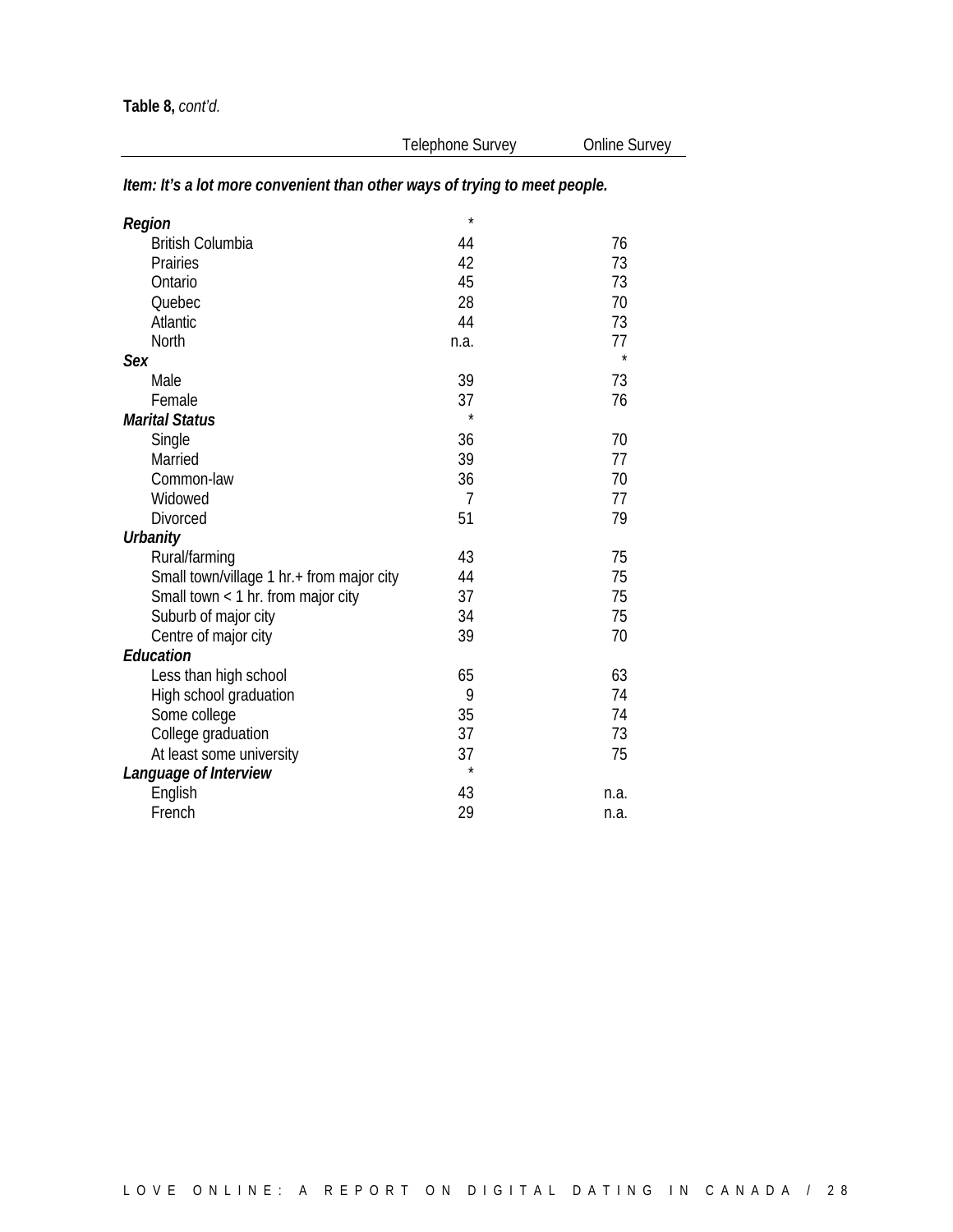### *Item: It's a more certain way of meeting people who might want to meet you.*

| Region                                    | $\star$ |      |
|-------------------------------------------|---------|------|
| <b>British Columbia</b>                   | 32      | 67   |
| Prairies                                  | 28      | 67   |
| Ontario                                   | 31      | 68   |
| Quebec                                    | 22      | 60   |
| Atlantic                                  | 18      | 67   |
| North                                     | n.a.    | 62   |
| Sex                                       | *       |      |
| Male                                      | 28      | 66   |
| Female                                    | 25      | 68   |
| <b>Marital Status</b>                     | $\star$ |      |
| Single                                    | 26      | 65   |
| Married                                   | 24      | 69   |
| Common-law                                | 29      | 61   |
| Widowed                                   | 29      | 69   |
| <b>Divorced</b>                           | 41      | 70   |
| Urbanity                                  |         |      |
| Rural/farming                             | 26      | 71   |
| Small town/village 1 hr.+ from major city | 28      | 71   |
| Small town $<$ 1 hr. from major city      | 24      | 68   |
| Suburb of major city                      | 24      | 67   |
| Centre of major city                      | 30      | 63   |
| Education                                 |         |      |
| Less than high school                     | 48      | 59   |
| High school graduation                    | 28      | 72   |
| Some college                              | 21      | 68   |
| College graduation                        | 25      | 67   |
| At least some university                  | 26      | 63   |
| Language of Interview                     | $\star$ |      |
| English                                   | 28      | n.a. |
| French                                    | 23      | n.a. |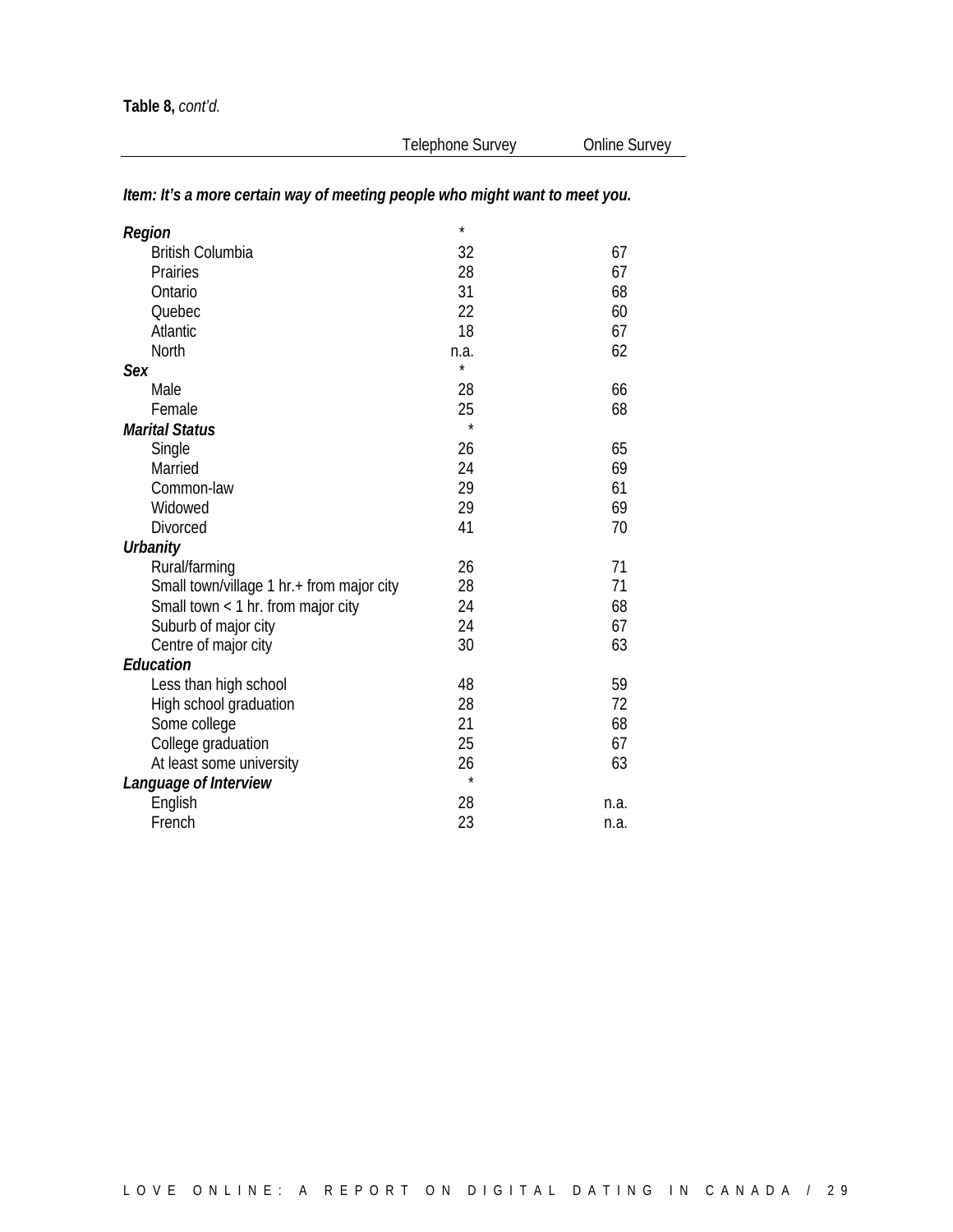| Item: It offers privacy and confidentiality.<br>$\star$<br>Region<br><b>British Columbia</b><br>39<br>73<br>41<br>76<br>Prairies<br>77<br>46<br>Ontario<br>32<br>75<br>Quebec<br>45<br>76<br>Atlantic<br>77<br>North<br>n.a.<br>$\star$<br>Sex<br>75<br>Male<br>47<br>32<br>78<br>Female<br><b>Marital Status</b><br>72<br>41<br>Single<br>39<br>84<br>Married<br>81<br>39<br>Common-law<br>29<br>84<br>Widowed<br>43<br>Divorced<br>78<br>$\star$<br><b>Urbanity</b><br>76<br>Rural/farming<br>46<br>76<br>Small town/village 1 hr.+ from major city<br>48<br>Small town < 1 hr. from major city<br>31<br>79<br>36<br>Suburb of major city<br>78<br>42<br>72<br>Centre of major city<br>Education<br>Less than high school<br>42<br>66<br>High school graduation<br>36<br>78<br>36<br>Some college<br>76<br>37<br>College graduation<br>76<br>43<br>At least some university<br>74<br>$\star$<br>Language of Interview<br>English<br>43<br>n.a. | Telephone Survey | Online Survey |
|--------------------------------------------------------------------------------------------------------------------------------------------------------------------------------------------------------------------------------------------------------------------------------------------------------------------------------------------------------------------------------------------------------------------------------------------------------------------------------------------------------------------------------------------------------------------------------------------------------------------------------------------------------------------------------------------------------------------------------------------------------------------------------------------------------------------------------------------------------------------------------------------------------------------------------------------------|------------------|---------------|
|                                                                                                                                                                                                                                                                                                                                                                                                                                                                                                                                                                                                                                                                                                                                                                                                                                                                                                                                                  |                  |               |
|                                                                                                                                                                                                                                                                                                                                                                                                                                                                                                                                                                                                                                                                                                                                                                                                                                                                                                                                                  |                  |               |
|                                                                                                                                                                                                                                                                                                                                                                                                                                                                                                                                                                                                                                                                                                                                                                                                                                                                                                                                                  |                  |               |
|                                                                                                                                                                                                                                                                                                                                                                                                                                                                                                                                                                                                                                                                                                                                                                                                                                                                                                                                                  |                  |               |
|                                                                                                                                                                                                                                                                                                                                                                                                                                                                                                                                                                                                                                                                                                                                                                                                                                                                                                                                                  |                  |               |
|                                                                                                                                                                                                                                                                                                                                                                                                                                                                                                                                                                                                                                                                                                                                                                                                                                                                                                                                                  |                  |               |
|                                                                                                                                                                                                                                                                                                                                                                                                                                                                                                                                                                                                                                                                                                                                                                                                                                                                                                                                                  |                  |               |
|                                                                                                                                                                                                                                                                                                                                                                                                                                                                                                                                                                                                                                                                                                                                                                                                                                                                                                                                                  |                  |               |
|                                                                                                                                                                                                                                                                                                                                                                                                                                                                                                                                                                                                                                                                                                                                                                                                                                                                                                                                                  |                  |               |
|                                                                                                                                                                                                                                                                                                                                                                                                                                                                                                                                                                                                                                                                                                                                                                                                                                                                                                                                                  |                  |               |
|                                                                                                                                                                                                                                                                                                                                                                                                                                                                                                                                                                                                                                                                                                                                                                                                                                                                                                                                                  |                  |               |
|                                                                                                                                                                                                                                                                                                                                                                                                                                                                                                                                                                                                                                                                                                                                                                                                                                                                                                                                                  |                  |               |
|                                                                                                                                                                                                                                                                                                                                                                                                                                                                                                                                                                                                                                                                                                                                                                                                                                                                                                                                                  |                  |               |
|                                                                                                                                                                                                                                                                                                                                                                                                                                                                                                                                                                                                                                                                                                                                                                                                                                                                                                                                                  |                  |               |
|                                                                                                                                                                                                                                                                                                                                                                                                                                                                                                                                                                                                                                                                                                                                                                                                                                                                                                                                                  |                  |               |
|                                                                                                                                                                                                                                                                                                                                                                                                                                                                                                                                                                                                                                                                                                                                                                                                                                                                                                                                                  |                  |               |
|                                                                                                                                                                                                                                                                                                                                                                                                                                                                                                                                                                                                                                                                                                                                                                                                                                                                                                                                                  |                  |               |
|                                                                                                                                                                                                                                                                                                                                                                                                                                                                                                                                                                                                                                                                                                                                                                                                                                                                                                                                                  |                  |               |
|                                                                                                                                                                                                                                                                                                                                                                                                                                                                                                                                                                                                                                                                                                                                                                                                                                                                                                                                                  |                  |               |
|                                                                                                                                                                                                                                                                                                                                                                                                                                                                                                                                                                                                                                                                                                                                                                                                                                                                                                                                                  |                  |               |
|                                                                                                                                                                                                                                                                                                                                                                                                                                                                                                                                                                                                                                                                                                                                                                                                                                                                                                                                                  |                  |               |
|                                                                                                                                                                                                                                                                                                                                                                                                                                                                                                                                                                                                                                                                                                                                                                                                                                                                                                                                                  |                  |               |
|                                                                                                                                                                                                                                                                                                                                                                                                                                                                                                                                                                                                                                                                                                                                                                                                                                                                                                                                                  |                  |               |
|                                                                                                                                                                                                                                                                                                                                                                                                                                                                                                                                                                                                                                                                                                                                                                                                                                                                                                                                                  |                  |               |
|                                                                                                                                                                                                                                                                                                                                                                                                                                                                                                                                                                                                                                                                                                                                                                                                                                                                                                                                                  |                  |               |
|                                                                                                                                                                                                                                                                                                                                                                                                                                                                                                                                                                                                                                                                                                                                                                                                                                                                                                                                                  |                  |               |
|                                                                                                                                                                                                                                                                                                                                                                                                                                                                                                                                                                                                                                                                                                                                                                                                                                                                                                                                                  |                  |               |
|                                                                                                                                                                                                                                                                                                                                                                                                                                                                                                                                                                                                                                                                                                                                                                                                                                                                                                                                                  |                  |               |
|                                                                                                                                                                                                                                                                                                                                                                                                                                                                                                                                                                                                                                                                                                                                                                                                                                                                                                                                                  |                  |               |
|                                                                                                                                                                                                                                                                                                                                                                                                                                                                                                                                                                                                                                                                                                                                                                                                                                                                                                                                                  |                  |               |
|                                                                                                                                                                                                                                                                                                                                                                                                                                                                                                                                                                                                                                                                                                                                                                                                                                                                                                                                                  |                  |               |
|                                                                                                                                                                                                                                                                                                                                                                                                                                                                                                                                                                                                                                                                                                                                                                                                                                                                                                                                                  |                  |               |
| 32<br>French<br>n.a.                                                                                                                                                                                                                                                                                                                                                                                                                                                                                                                                                                                                                                                                                                                                                                                                                                                                                                                             |                  |               |

#### LOVE ONLINE: A REPORT ON DIGITAL DATING IN CANADA / 3 0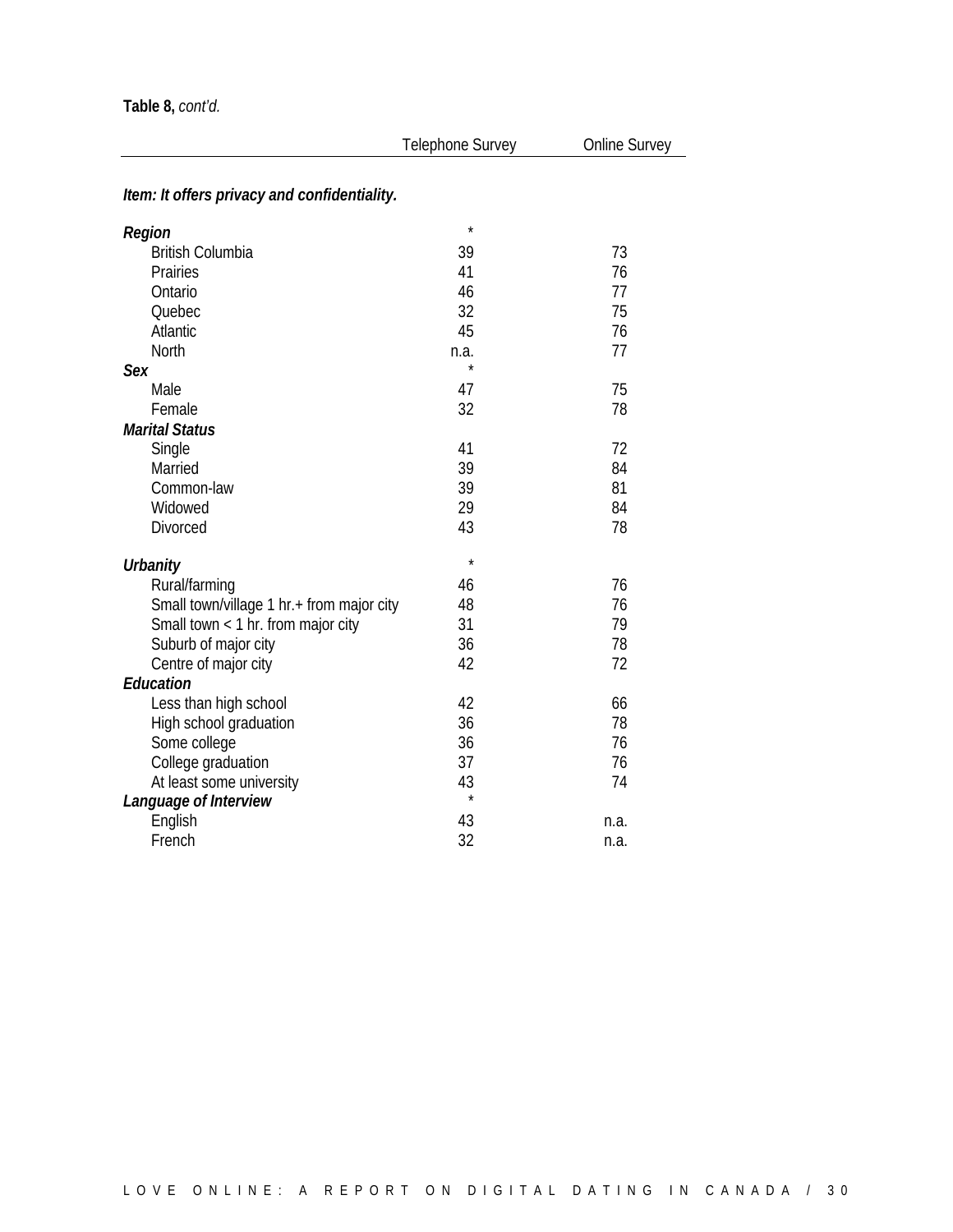### *Item: It's easier to end a relationship if it's just online.*

| Region                                    |         |      |
|-------------------------------------------|---------|------|
| <b>British Columbia</b>                   | 58      | 50   |
| Prairies                                  | 58      | 51   |
| Ontario                                   | 58      | 53   |
| Quebec                                    | 49      | 55   |
| Atlantic                                  | 62      | 55   |
| North                                     | n.a.    | 55   |
| Sex                                       | $\star$ |      |
| Male                                      | 59      | 49   |
| Female                                    | 51      | 60   |
| <b>Marital Status</b>                     |         |      |
| Single                                    | 57      | 50   |
| Married                                   | 53      | 59   |
| Common-law                                | 56      | 55   |
| Widowed                                   | 50      | 62   |
| <b>Divorced</b>                           | 57      | 54   |
| <b>Urbanity</b>                           | $\star$ |      |
| Rural/farming                             | 59      | 54   |
| Small town/village 1 hr.+ from major city | 63      | 56   |
| Small town < 1 hr. from major city        | 48      | 57   |
| Suburb of major city                      | 51      | 53   |
| Centre of major city                      | 59      | 49   |
| <b>Education</b>                          |         |      |
| Less than high school                     | 72      | 48   |
| High school graduation                    | 56      | 57   |
| Some college                              | 58      | 53   |
| College graduation                        | 52      | 53   |
| At least some university                  | 54      | 50   |
| Language of Interview                     | $\star$ |      |
| English                                   | 58      | n.a. |
| French                                    | 49      | n.a. |
|                                           |         |      |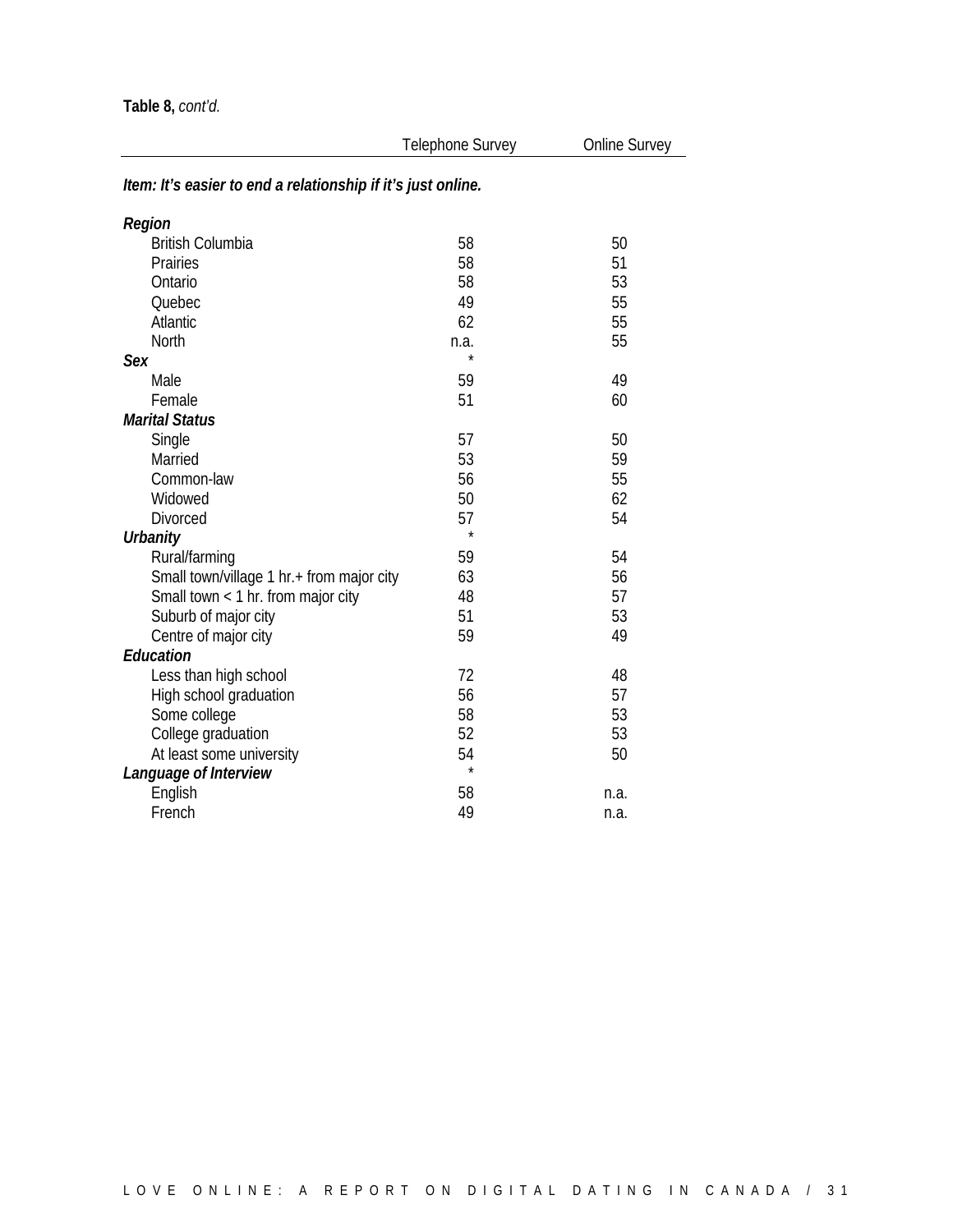| Region                                    |          |      |
|-------------------------------------------|----------|------|
| <b>British Columbia</b>                   | 24       | 63   |
| Prairies                                  | 24       | 61   |
| Ontario                                   | 27       | 63   |
| Quebec                                    | 19       | 57   |
| Atlantic                                  | 19       | 63   |
| North                                     | n.a.     | 66   |
| Sex                                       | $\star$  |      |
| Male                                      | 27       | 61   |
| Female                                    | 18       | 65   |
| <b>Marital Status</b>                     | $\star$  |      |
| Single                                    | 22       | 61   |
| Married                                   | 22       | 61   |
| Common-law                                | 26       | 63   |
| Widowed                                   | $\theta$ | 70   |
| Divorced                                  | 29       | 66   |
| <b>Urbanity</b>                           |          |      |
| Rural/farming                             | 27       | 69   |
| Small town/village 1 hr.+ from major city | 28       | 63   |
| Small town $<$ 1 hr. from major city      | 18       | 64   |
| Suburb of major city                      | 22       | 63   |
| Centre of major city                      | 22       | 59   |
| Education                                 |          |      |
| Less than high school                     | 29       | 59   |
| High school graduation                    | 25       | 67   |
| Some college                              | 21       | 62   |
| College graduation                        | 19       | 63   |
| At least some university                  | 24       | 60   |
| Language of Interview                     | $\star$  |      |
| English                                   | 25       | n.a. |
| French                                    | 19       | n.a. |

*Item: Online dating gives me more information about people I might want to date than I can get in other ways.*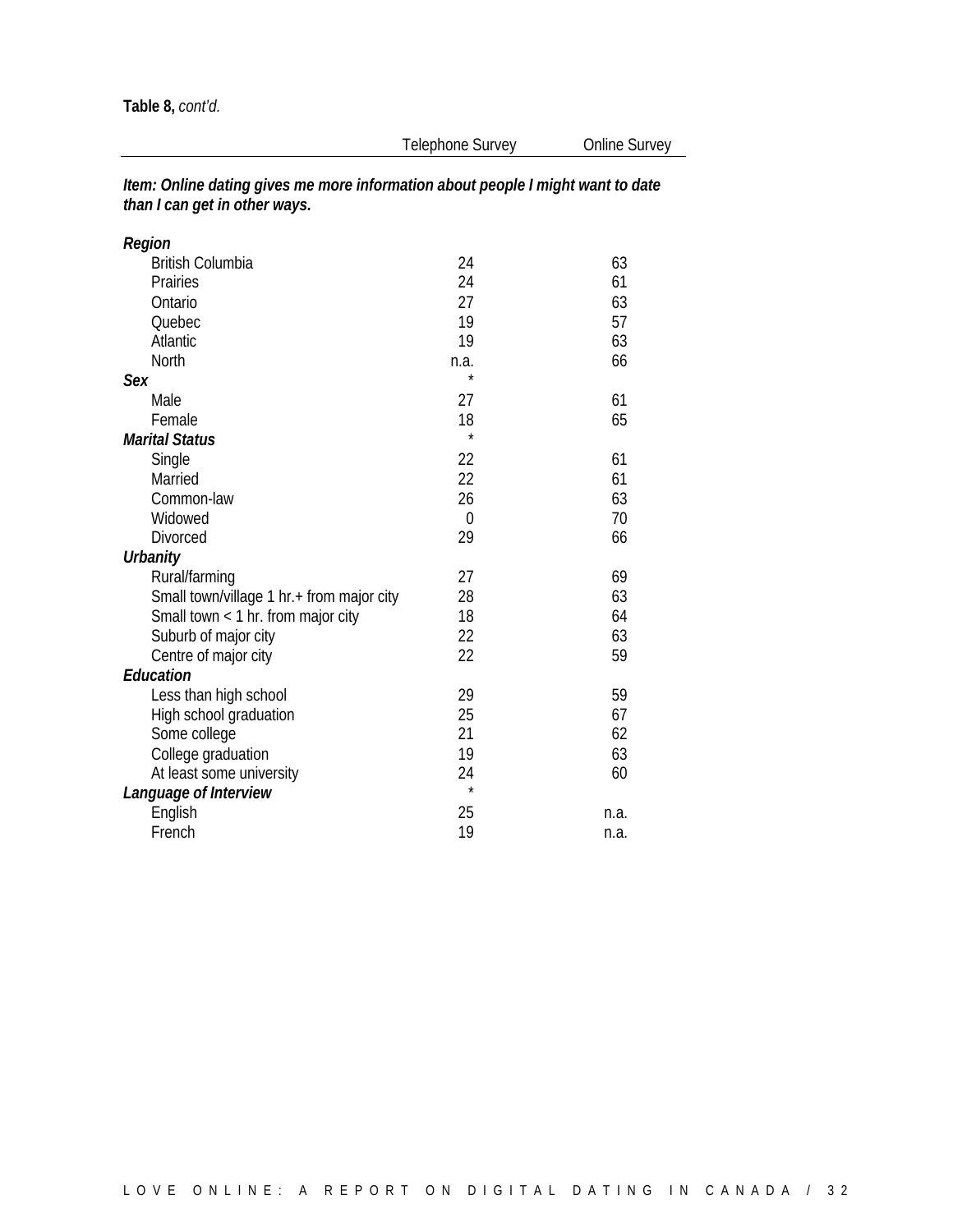| Region                                    |         |      |
|-------------------------------------------|---------|------|
| <b>British Columbia</b>                   | 41      | 57   |
| Prairies                                  | 41      | 56   |
| Ontario                                   | 43      | 58   |
| Quebec                                    | 39      | 51   |
| Atlantic                                  | 44      | 61   |
| North                                     | n.a.    | 64   |
| Sex                                       |         |      |
| Male                                      | 43      | 54   |
| Female                                    | 39      | 65   |
| <b>Marital Status</b>                     | $\star$ |      |
| Single                                    | 40      | 53   |
| Married                                   | 39      | 62   |
| Common-law                                | 46      | 56   |
| Widowed                                   | 31      | 68   |
| <b>Divorced</b>                           | 49      | 64   |
| <b>Urbanity</b>                           |         |      |
| Rural/farming                             | 41      | 62   |
| Small town/village 1 hr.+ from major city | 50      | 58   |
| Small town $<$ 1 hr. from major city      | 40      | 59   |
| Suburb of major city                      | 38      | 57   |
| Centre of major city                      | 41      | 56   |
| <b>Education</b>                          |         |      |
| Less than high school                     | 41      | 52   |
| High school graduation                    | 44      | 61   |
| Some college                              | 39      | 57   |
| College graduation                        | 39      | 57   |
| At least some university                  | 41      | 57   |
| Language of Interview                     |         |      |
| English                                   | 43      | n.a. |
| French                                    | 38      | n.a. |

### *Item: It takes less time to meet people through online dating than in other ways.*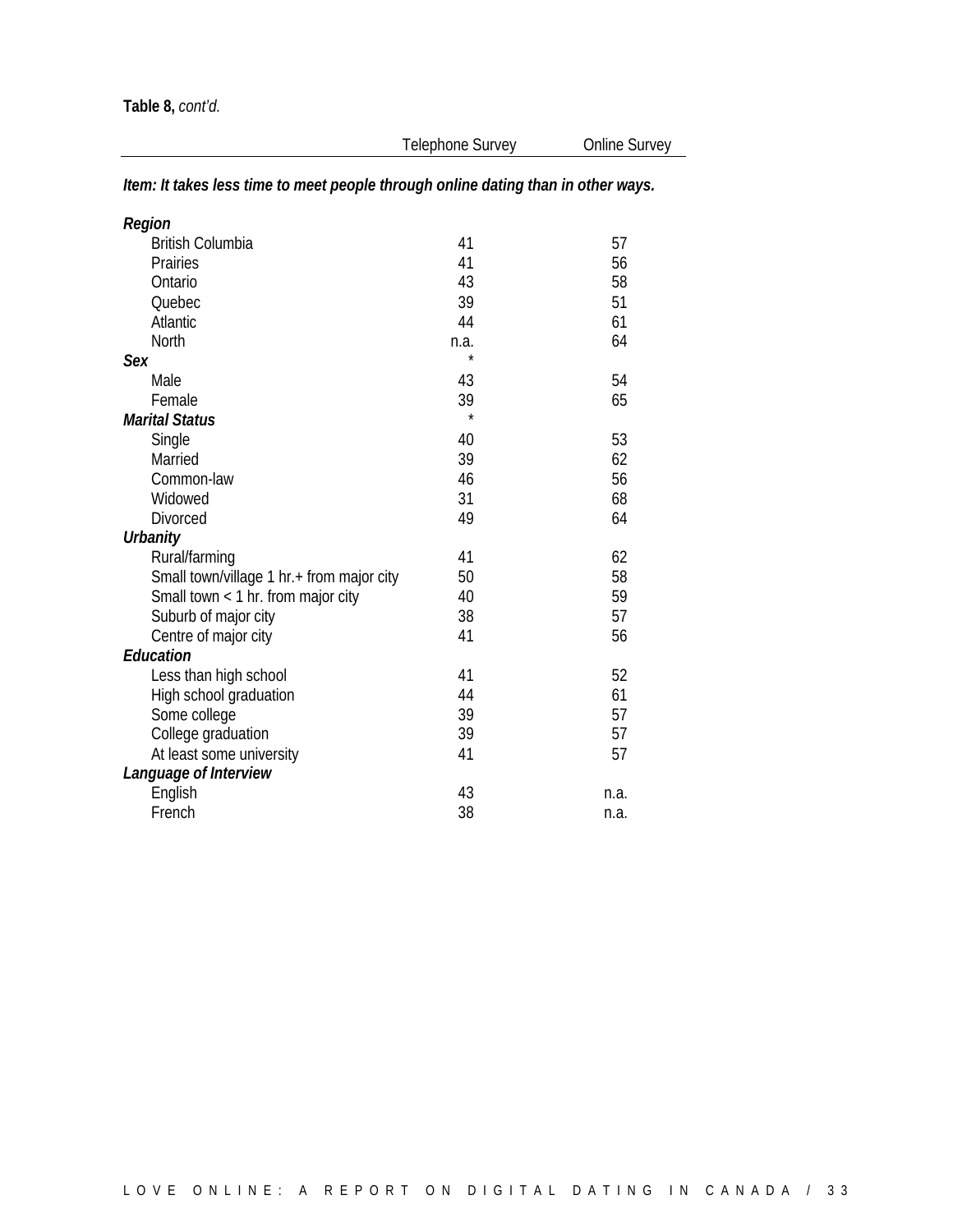| Region                                    |         |      |
|-------------------------------------------|---------|------|
| <b>British Columbia</b>                   | 50      | 66   |
| Prairies                                  | 49      | 65   |
| Ontario                                   | 51      | 69   |
| Quebec                                    | 44      | 64   |
| Atlantic                                  | 48      | 68   |
| North                                     | n.a.    | 70   |
| Sex                                       | ÷       |      |
| Male                                      | 52      | 67   |
| Female                                    | 44      | 67   |
| <b>Marital Status</b>                     | $\star$ |      |
| Single                                    | 46      | 64   |
| Married                                   | 48      | 71   |
| Common-law                                | 53      | 66   |
| Widowed                                   | 36      | 73   |
| <b>Divorced</b>                           | 52      | 71   |
| Urbanity                                  |         |      |
| Rural/farming                             | 52      | 69   |
| Small town/village 1 hr.+ from major city | 55      | 74   |
| Small town < 1 hr. from major city        | 45      | 70   |
| Suburb of major city                      | 46      | 67   |
| Centre of major city                      | 49      | 64   |
| <b>Education</b>                          |         |      |
| Less than high school                     | 50      | 65   |
| High school graduation                    | 48      | 70   |
| Some college                              | 48      | 69   |
| College graduation                        | 46      | 69   |
| At least some university                  | 49      | 63   |
| Language of Interview                     | $\star$ |      |
| English                                   | 50      | n.a. |
| French                                    | 44      | n.a. |

*Item: It's less stressful to meet people I might want to date online than trying to meet them in other ways.*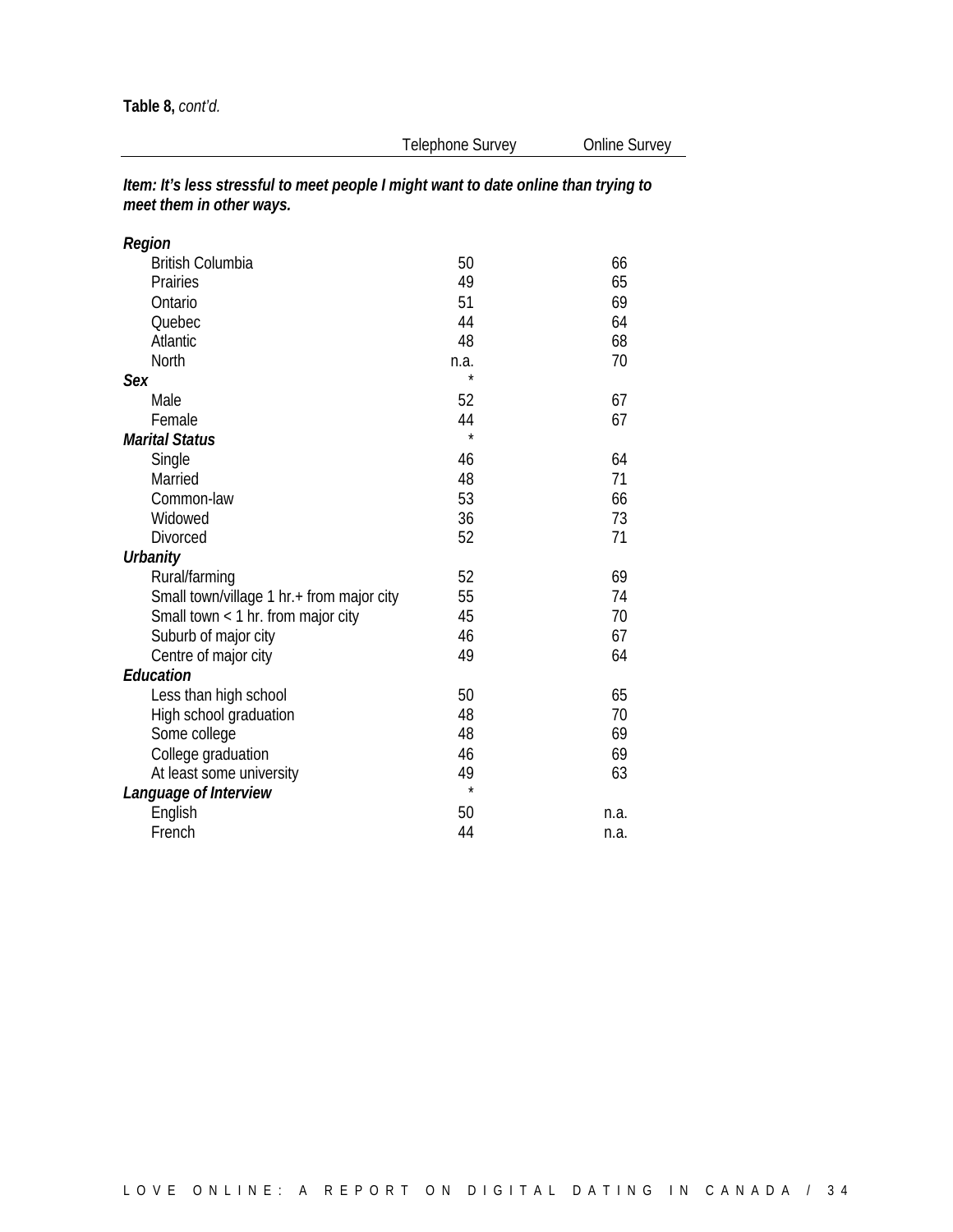### *Item: It's less expensive to meet people I might want to date online than in other ways.*

| Region                                    |         |      |
|-------------------------------------------|---------|------|
| <b>British Columbia</b>                   | 52      | 52   |
| Prairies                                  | 57      | 50   |
| Ontario                                   | 52      | 53   |
| Quebec                                    | 46      | 51   |
| Atlantic                                  | 55      | 56   |
| North                                     | n.a.    | 59   |
| Sex                                       | $\star$ |      |
| Male                                      | 55      | 52   |
| Female                                    | 47      | 54   |
| <b>Marital Status</b>                     |         |      |
| Single                                    | 50      | 47   |
| Married                                   | 52      | 59   |
| Common-law                                | 49      | 57   |
| Widowed                                   | 36      | 62   |
| <b>Divorced</b>                           | 50      | 59   |
| <b>Urbanity</b>                           |         |      |
| Rural/farming                             | 48      | 60   |
| Small town/village 1 hr.+ from major city | 55      | 55   |
| Small town $<$ 1 hr. from major city      | 51      | 55   |
| Suburb of major city                      | 51      | 52   |
| Centre of major city                      | 49      | 50   |
| Education                                 |         |      |
| Less than high school                     | 65      | 62   |
| High school graduation                    | 49      | 56   |
| Some college                              | 46      | 53   |
| College graduation                        | 50      | 55   |
| At least some university                  | 51      | 48   |
| Language of Interview                     | $\star$ |      |
| English                                   | 53      | n.a. |
| French                                    | 47      | n.a. |
|                                           |         |      |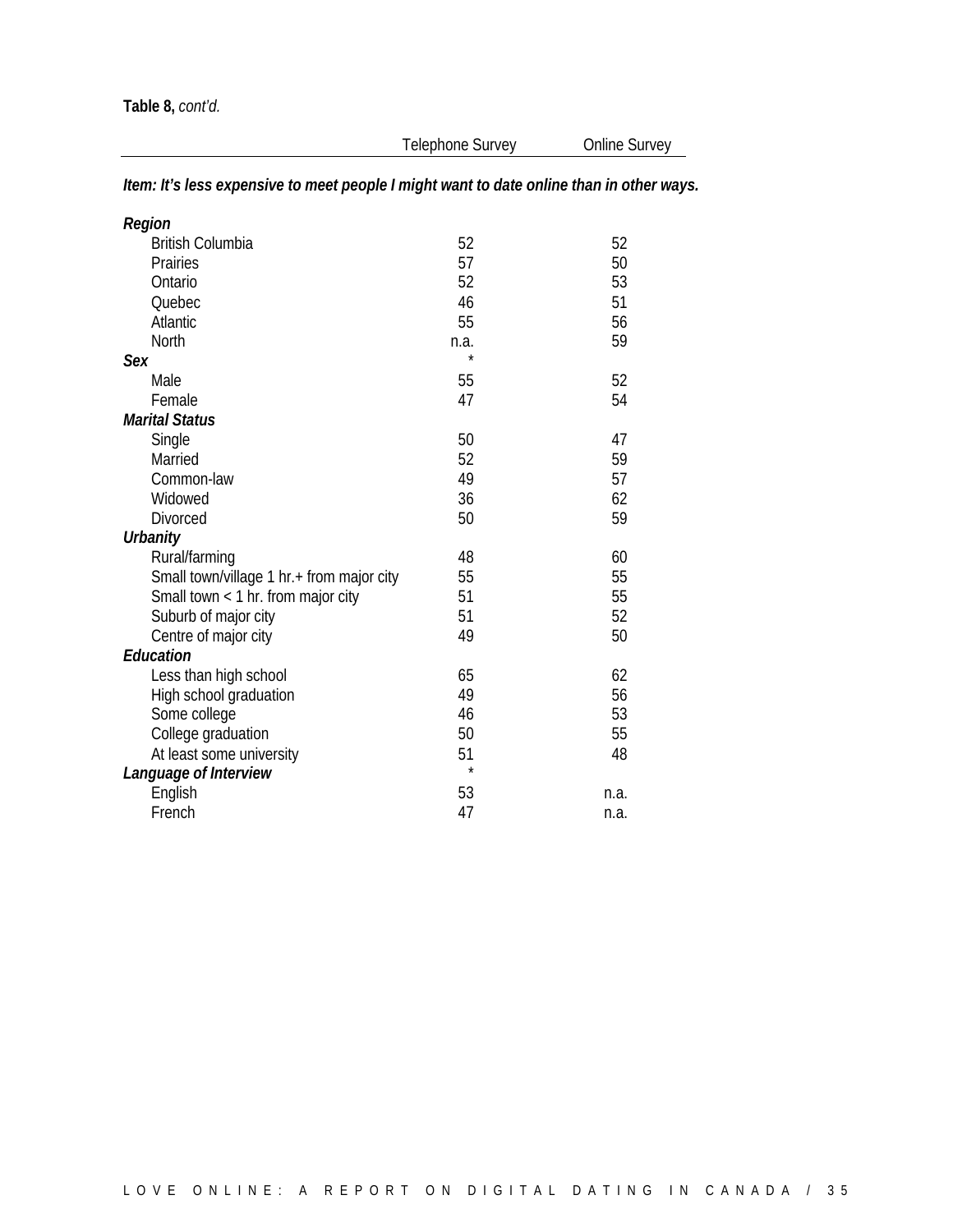Finally, respondents in both the telephone and online surveys were presented with a list of five possible disadvantages of online dating (see Table 9). A smaller percentage of online daters than Internet users in general found that online dating had any big disadvantages. However, both groups identified the same two items, with very similar meanings, as the two biggest disadvantages:

- 1. *People online might not tell you the truth about themselves*. Some 89% of Internet users and 82% of online daters found this a big disadvantage of online dating. Women were significantly more likely than men to find this a big disadvantage. There were no other noteworthy differences between subgroups.
- 2. *The people you meet online might be hiding something*. About 85% of Internet users and 72% of online daters found this a big disadvantage of online dating. Again, women were significantly more likely than men to find this a big disadvantage and there were no other noteworthy differences between subgroups.

The 11 people interviewed in depth agreed unanimously that the number one disadvantage of online dating is that some people misrepresent themselves. As one respondent put it when asked about the disadvantages of online dating: "I can't really think of any [disadvantages] other than a few people will, shall I say, exaggerate the truth."

Summing up the findings on perceived advantages and disadvantages of Internet dating, we conclude that, on the whole, a substantial majority of Internet users and an overwhelming majority of online daters regard online dating as a highly effective means of meeting people. For Internet users in general, there are variations in the degree to which different categories of the population are optimistic or skeptical about online dating. However, there are few such variations among online daters, either because they are uniformly predisposed to a favourable opinion or because favourable experience with online dating erases much of their initial skepticism and pessimism. Substantial majorities of both Internet users and online daters offer pragmatic reasons for using online dating. In particular, they emphasize that online dating creates opportunities to meet people one would not otherwise meet, makes it easier to end a relationship, is less expensive than other ways of meeting potential dates, offers privacy and confidentiality, and is a lot more convenient than other ways of trying to meet people. The main perceived disadvantage of online dating, especially for women, is the possibility of misrepresentation. We address this issue at greater length below.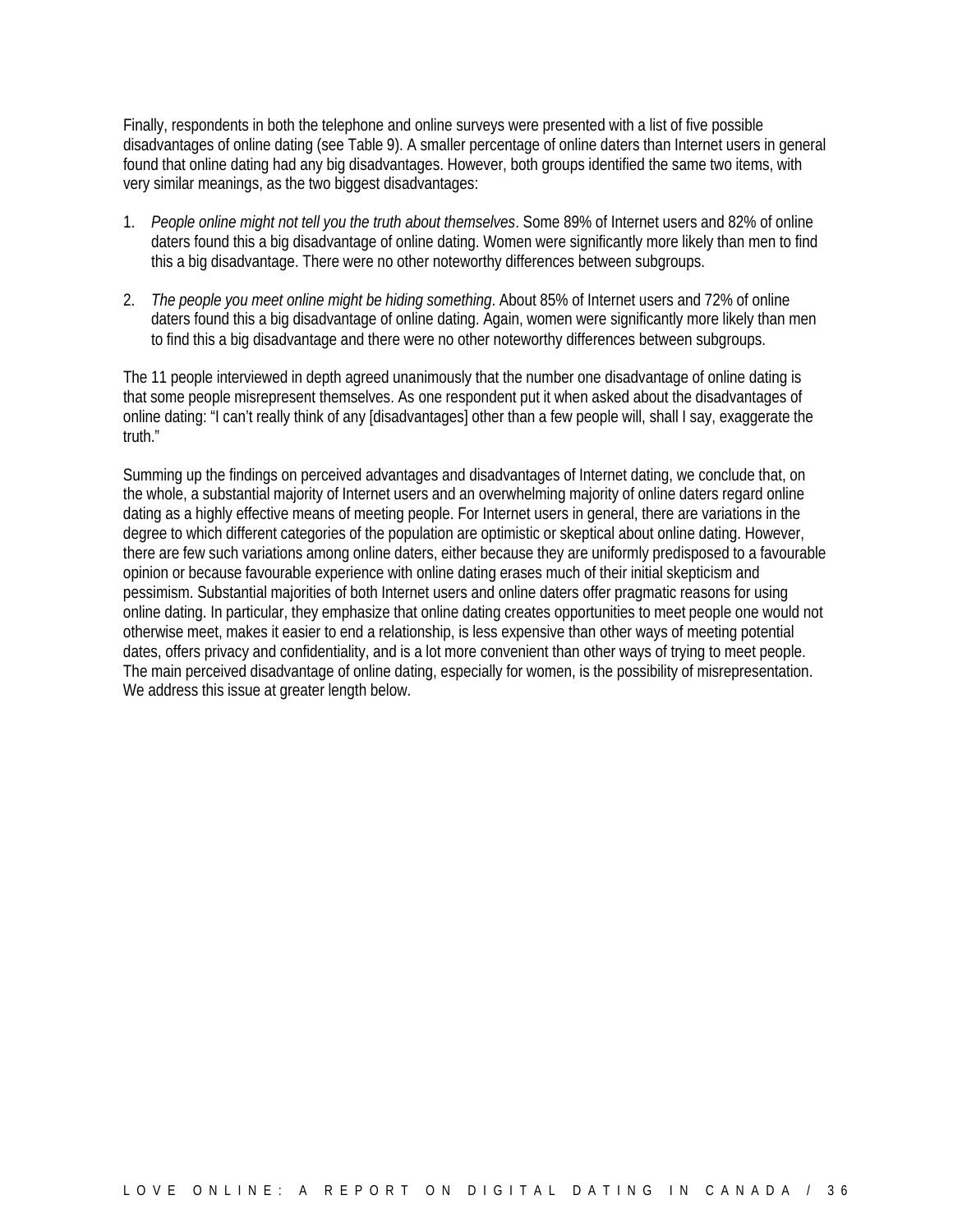#### **Table 9 Disadvantages of Online Dating by Socio-demographic Variables (in per cent)**

*People also talk about the disadvantages of online dating services. On a 0 to 6 scale where 6 means a big disadvantage, how would you rate the following possible disadvantages?* (per cent of respondents claiming each item is a big disadvantage [scores 4 to 6] in each category; n.a. = not available; \* = statistically significant at p < .05)

|                                                                    | <b>Telephone Survey</b> | Online Survey |
|--------------------------------------------------------------------|-------------------------|---------------|
| Item: The people you meet online might be hiding something.        |                         |               |
| Sex                                                                | $\star$                 |               |
| Male                                                               | 81                      | 69            |
| Female                                                             | 89                      | 78            |
| <b>Urbanity</b>                                                    |                         |               |
|                                                                    |                         |               |
| Rural/farming                                                      | 82                      | 70            |
| Small town/village 1 hr.+ from major city                          | 85                      | 74            |
| Small town $<$ 1 hr. from major city                               | 85                      | 74            |
| Suburb of major city                                               | 85                      | 73            |
| Centre of major city                                               | 86                      | 69            |
| <b>Social Isolation</b>                                            |                         |               |
| High                                                               | 83                      | 73            |
| Medium                                                             | 86                      | 71            |
| Low                                                                | 86                      | 71            |
|                                                                    |                         |               |
| <b>Self Esteem</b>                                                 |                         |               |
| High                                                               | 88                      | 69            |
| Medium                                                             | 83                      | 72            |
| Low                                                                | 87                      | 75            |
| Language of Interview                                              |                         |               |
| English                                                            | 85                      | n.a.          |
| French                                                             | 86                      | n.a.          |
| Item: People online might not tell you the truth about themselves. |                         |               |
| <b>Sex</b>                                                         | $\star$                 |               |
| Male                                                               | 85                      | 80            |
| Female                                                             | 92                      | 86            |
| <b>Urbanity</b>                                                    |                         |               |
| Rural/farming                                                      | 87                      | 78            |
| Small town/village 1 hr.+ from major city                          | 85                      | 80            |
| Small town $<$ 1 hr. from major city                               | 87                      | 83            |
| Suburb of major city                                               | 88                      | 84            |
|                                                                    | 92                      | 82            |
| Centre of major city                                               |                         |               |
| Social Isolation                                                   |                         |               |
| High                                                               | 86                      | 81            |
| Medium                                                             | 89                      | 83            |
| Low                                                                | 90                      | 82            |
| <b>Self Esteem</b>                                                 |                         |               |
| High                                                               | 91                      | 82            |
| Medium                                                             | 86                      | 82            |
| Low                                                                | 90                      | 83            |
| Language of Interview                                              |                         |               |
|                                                                    |                         |               |
| English                                                            | 88                      | n.a.          |
| French                                                             | 89                      | n.a.          |
|                                                                    |                         |               |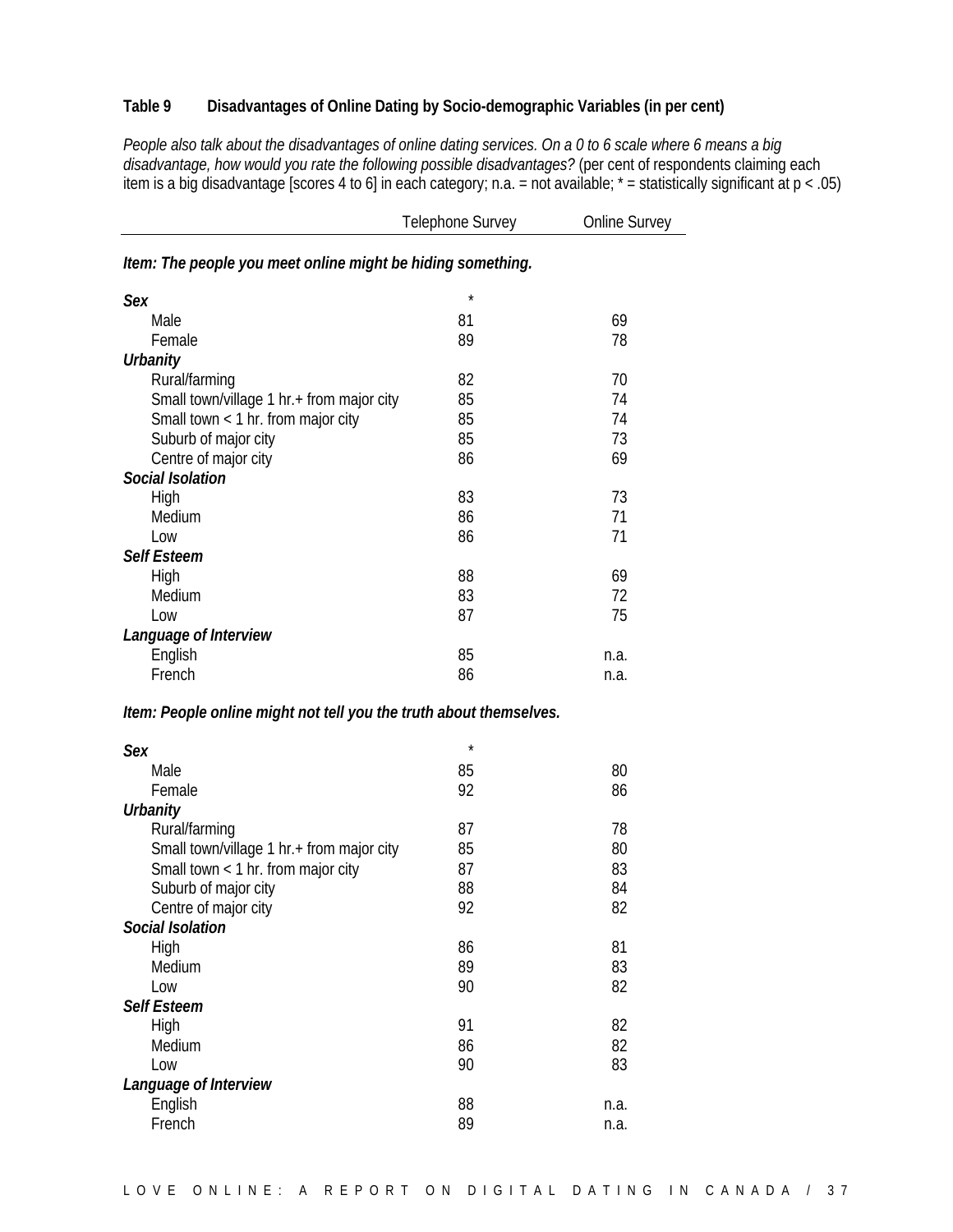*Item: You might not have any friends or relationships in common with people you meet online.*

| Sex                                       |         |      |
|-------------------------------------------|---------|------|
| Male                                      | 56      | 37   |
| Female                                    | 60      | 45   |
| Urbanity                                  | $\star$ |      |
| Rural/farming                             | 60      | 40   |
| Small town/village 1 hr.+ from major city | 50      | 43   |
| Small town < 1 hr. from major city        | 65      | 40   |
| Suburb of major city                      | 59      | 40   |
| Centre of major city                      | 57      | 38   |
| <b>Social Isolation</b>                   | $\star$ |      |
| High                                      | 58      | 39   |
| Medium                                    | 53      | 40   |
| Low                                       | 63      | 39   |
| <b>Self Esteem</b>                        | $\star$ |      |
| High                                      | 65      | 38   |
| Medium                                    | 56      | 40   |
| Low                                       | 55      | 41   |
| Language of Interview                     | $\star$ |      |
| English                                   | 56      | n.a. |
| French                                    | 63      | n.a. |

*Item: When you're communicating on line, you don't get to see or otherwise sense what a person is like.*

| Sex                                       | $\star$ |      |
|-------------------------------------------|---------|------|
| Male                                      | 72      | 19   |
| Female                                    | 80      | 20   |
| <b>Urbanity</b>                           |         |      |
| Rural/farming                             | 73      | 18   |
| Small town/village 1 hr.+ from major city | 72      | 19   |
| Small town $<$ 1 hr. from major city      | 79      | 22   |
| Suburb of major city                      | 80      | 19   |
| Centre of major city                      | 75      | 19   |
| <b>Social Isolation</b>                   |         |      |
| High                                      | 75      | 19   |
| Medium                                    | 75      | 20   |
| Low                                       | 78      | 20   |
| <b>Self Esteem</b>                        |         |      |
| High                                      | 79      | 19   |
| Medium                                    | 75      | 19   |
| Low                                       | 76      | 20   |
| Language of Interview                     |         |      |
| English                                   | 77      | n.a. |
| French                                    | 75      | n.a. |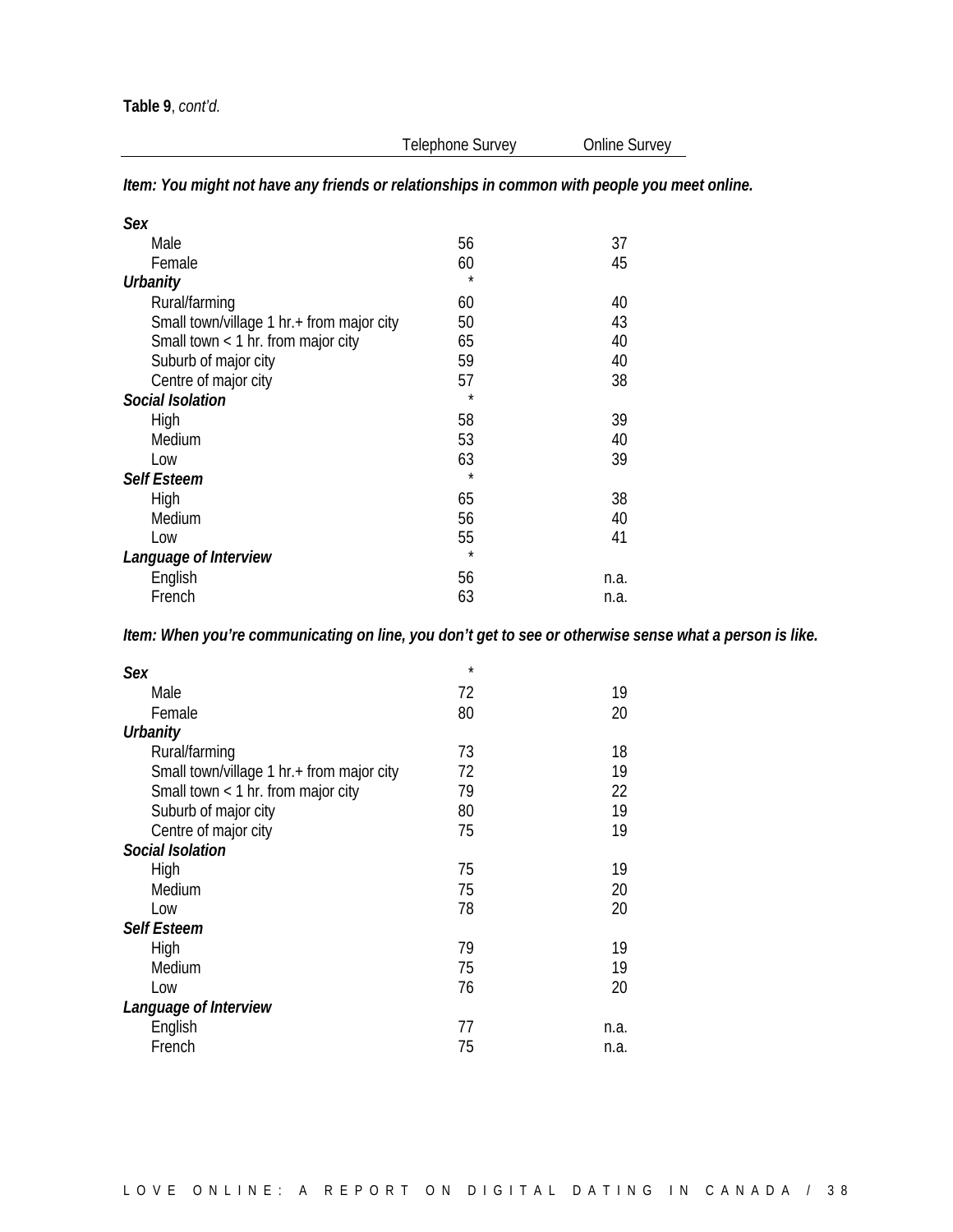| Telephone Survey                                                                     | Online Survey                             |  |  |
|--------------------------------------------------------------------------------------|-------------------------------------------|--|--|
| Item: Some of the people who use online dating services might be a little desperate. |                                           |  |  |
| $\star$                                                                              |                                           |  |  |
| 67                                                                                   | 51                                        |  |  |
| 76                                                                                   | 61                                        |  |  |
|                                                                                      |                                           |  |  |
| 65                                                                                   | 54                                        |  |  |
| 70                                                                                   | 54                                        |  |  |
| 71                                                                                   | 54                                        |  |  |
| 74                                                                                   | 55                                        |  |  |
| 73                                                                                   | 53                                        |  |  |
|                                                                                      |                                           |  |  |
| 67                                                                                   | 53                                        |  |  |
| 72                                                                                   | 55                                        |  |  |
| 74                                                                                   | 55                                        |  |  |
| $\star$                                                                              |                                           |  |  |
| 78                                                                                   | 56                                        |  |  |
| 70                                                                                   | 53                                        |  |  |
| 68                                                                                   | 55                                        |  |  |
| $\star$                                                                              |                                           |  |  |
| 75                                                                                   | n.a.                                      |  |  |
| 66                                                                                   | n.a.                                      |  |  |
|                                                                                      | Small town/village 1 hr.+ from major city |  |  |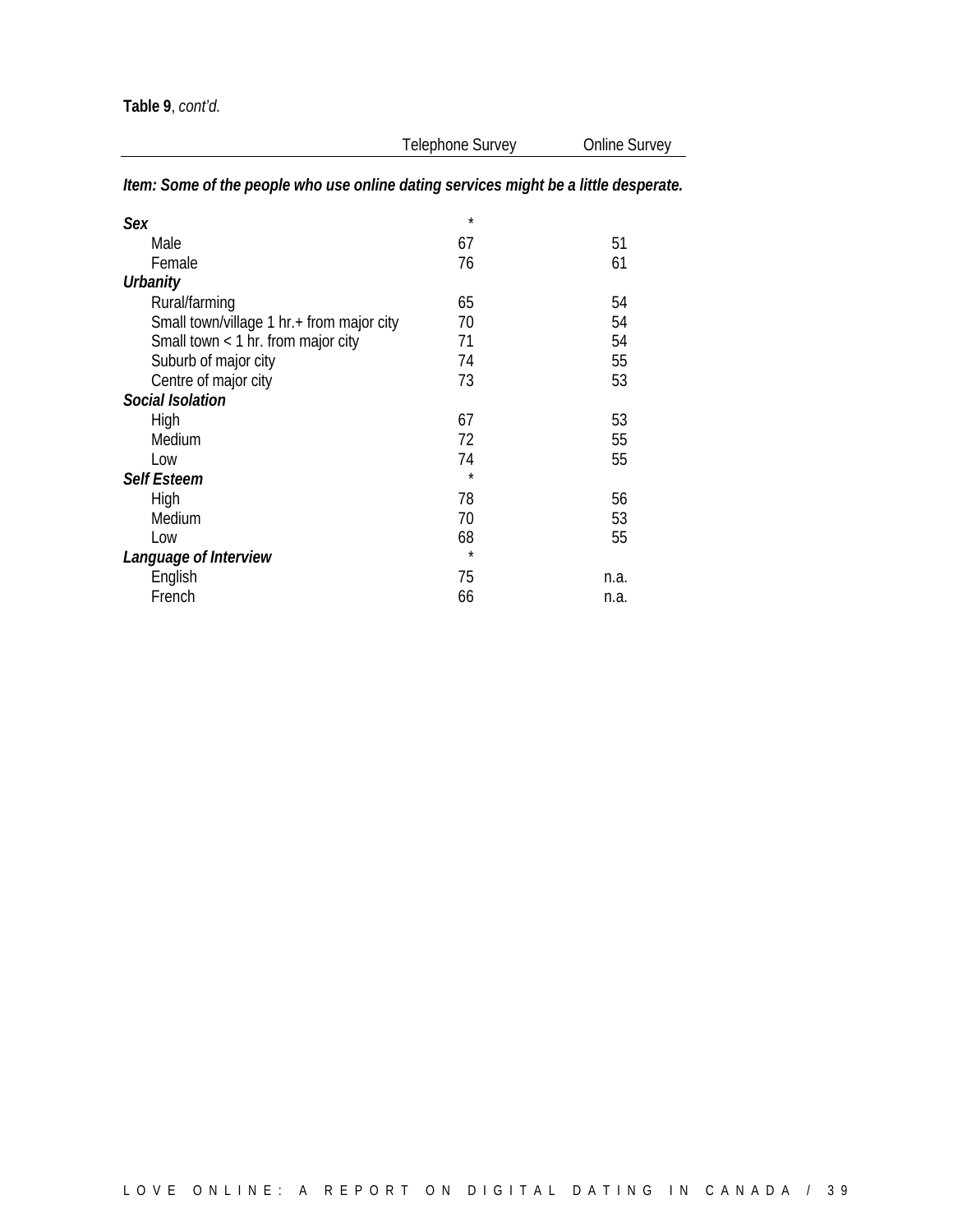### **9. Observation, Contact, Meeting, and Misrepresentation**

As noted above, some people read online personal ads merely for fun, out of curiosity, or to engage in erotic verbal fantasies with no intention of meeting their correspondents. Specifically, over a third of our online survey respondents said "chatting and flirting" are important reasons why they use online dating services. There are no big differences among various categories of the online dating population in their tendency to use online dating for chatting and flirting.

Chatters and flirters aside, other people actually meet one or more correspondents face-to-face. Let us now see how often people establish contact with others through online dating services and how often they meet face-toface. We then discuss misrepresentation in online contacts.

*Observation and Contact*. Respondents in the online survey were asked how many people they had contacted by e-mail or other means as a result of an online personal ad or dating service. They were also asked how many people had contacted them. Figure 6 shows the results of these queries. Nearly a quarter of respondents never initiated a contact. Over a third initiated 1-5 contacts. Nearly a fifth initiated 6-10 contacts and just over a fifth initiated more than 10 contacts.

Respondents were somewhat more likely to be contacted by others than to initiate contact. Thus, the median number of respondent-initiated contacts was 4 while the median number of other-initiated contacts was 5. For people who have been in contact with others, more than 80% of contacts took place within the past year and another 10% took place within the past two years. There were practically no differences between men and women in the number of contacts they initiated. However, women were more likely than men to be contacted by others. Thus, nearly 16% of men but only about 12% of women had never been contacted. At the other extreme, 3% of men but nearly 12% of women had been contacted more than 50 times.



#### **FIGURE 6: CONTACTS RESULTING FROM ONLINE DATING**

Initiated by Others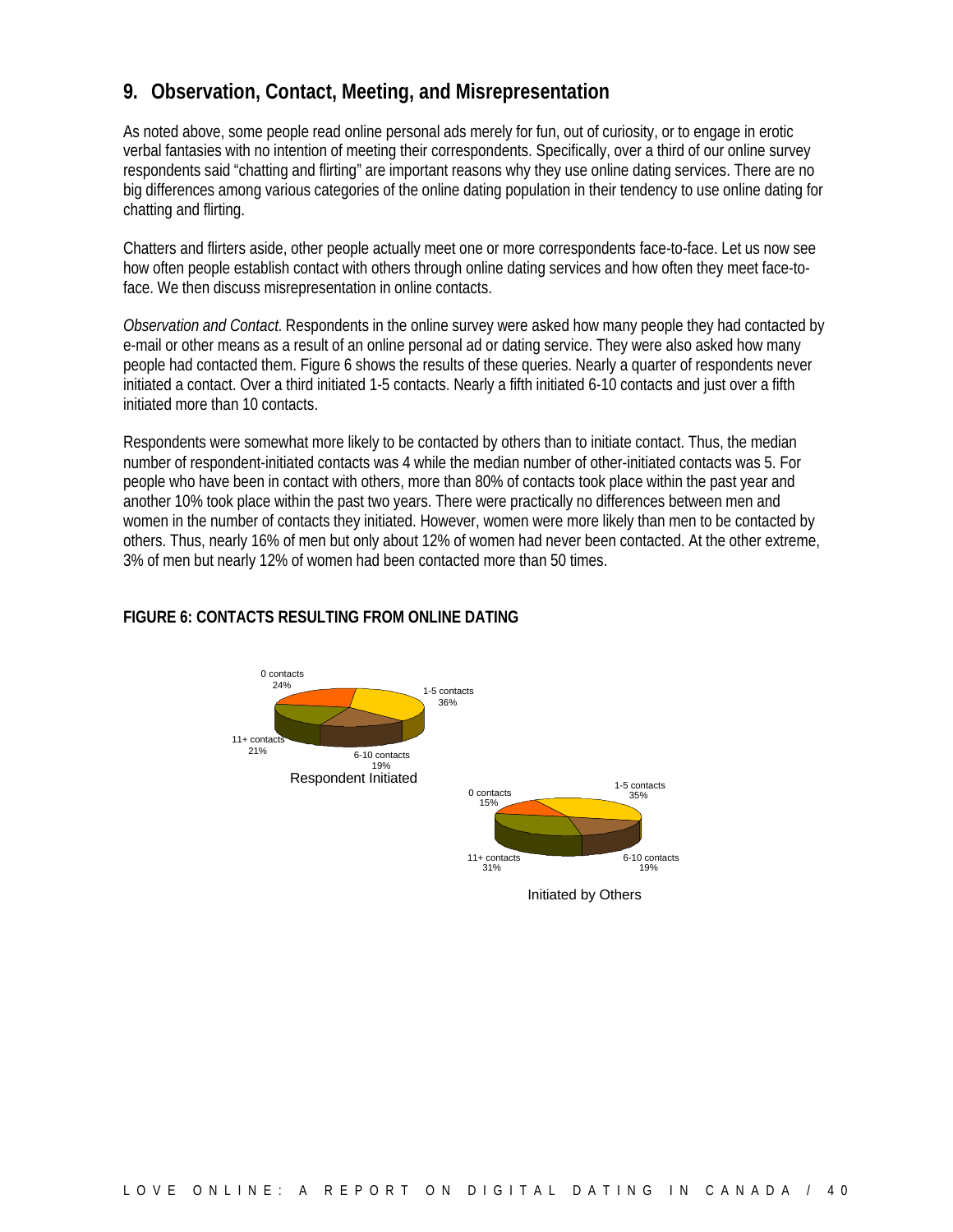*Meeting*. We asked respondents how many people they had asked to meet in person as a result of online dating and how many people had asked to meet them. The results are summarized in Figure 7. About a quarter of respondents said they requested no meetings with others and about half said they requested meetings with 1 to 5 other people. The remainder said they requested meetings with more than five other people. The figures are much the same for meetings requested by others. In both cases, the median number of requested meetings is 2. About 2% more men than women asked to meet others and 8% more women than men were asked to meet by others.



#### **FIGURE 7: REQUESTED MEETINGS RESULTING FROM ONLINE DATING**

How many people actually meet face-to-face as a result of using online dating services? As Figure 8 shows, a third of respondents reported no face-to-face meetings as a result of online dating. Nearly half reported 1 to 5 face-to-face meetings and nearly a fifth reported more than five face-to-face meetings. The median number of face-to-face meetings is 2. Men reported fewer than 2% more face-to-face meetings than women.

About two-thirds of online daters exchanged pictures and 86% talked on the phone before agreeing to go out on a date. Some 55% of respondents spoke on the phone three or more times before first getting together with someone they met online. Only 2% of respondents met face-to-face the same day they established contact. About a third met within a week and a quarter within two weeks of first contact, the remaining 40% taking more than two weeks to meet. This suggests that most respondents approach online dating cautiously, taking the time to collect information and grow comfortable before going out on a first date. On the other hand, a minority is quick – in our judgment, perhaps too quick – to date.

#### **FIGURE 8: FACE-TO-FACE MEETINGS RESULTING FROM ONLINE DATING**

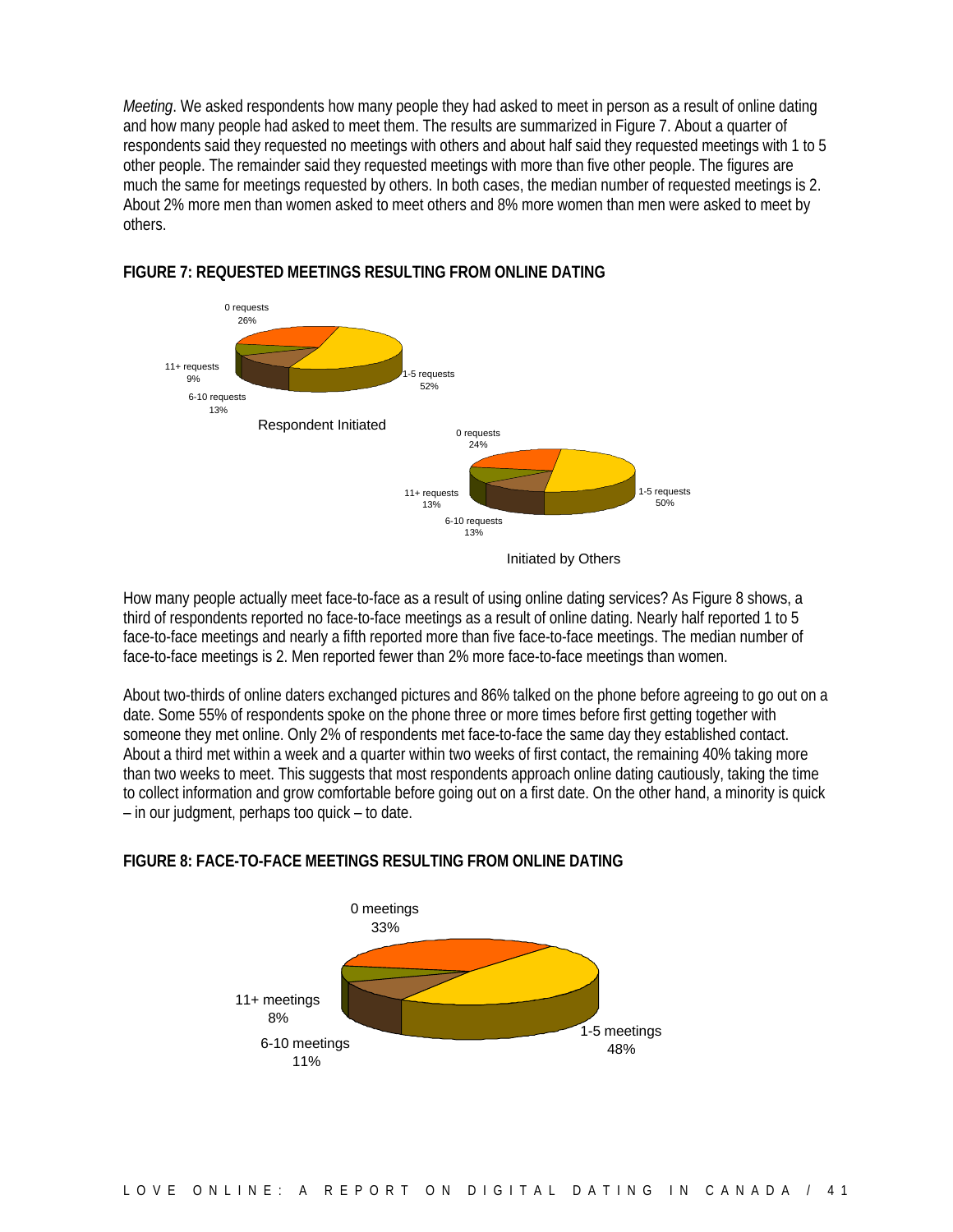*Misrepresentation*. People do not always give accurate information when they place personal ads online. Some people misrepresent themselves to stimulate interest. In the online survey, people who had placed personal ads were asked if they had ever given inaccurate information about their appearance, job, education, income, age, marital status, interests and hobbies, and whether they have children. Multiple responses were allowed. Over a quarter of respondents said they had misrepresented themselves. This is a somewhat smaller percentage than we expected to find. We were also somewhat surprised not to discover big differences between men and women in their propensity to misrepresent themselves. The only sex difference worth mentioning is that slightly more men than women (11% vs. 8%) misrepresented their marital status. Age is the number one issue people misrepresent. Fourteen per cent of respondents said they had misrepresented their age. Tied for the number two spot as topics of misrepresentation are marital status and appearance (10% each).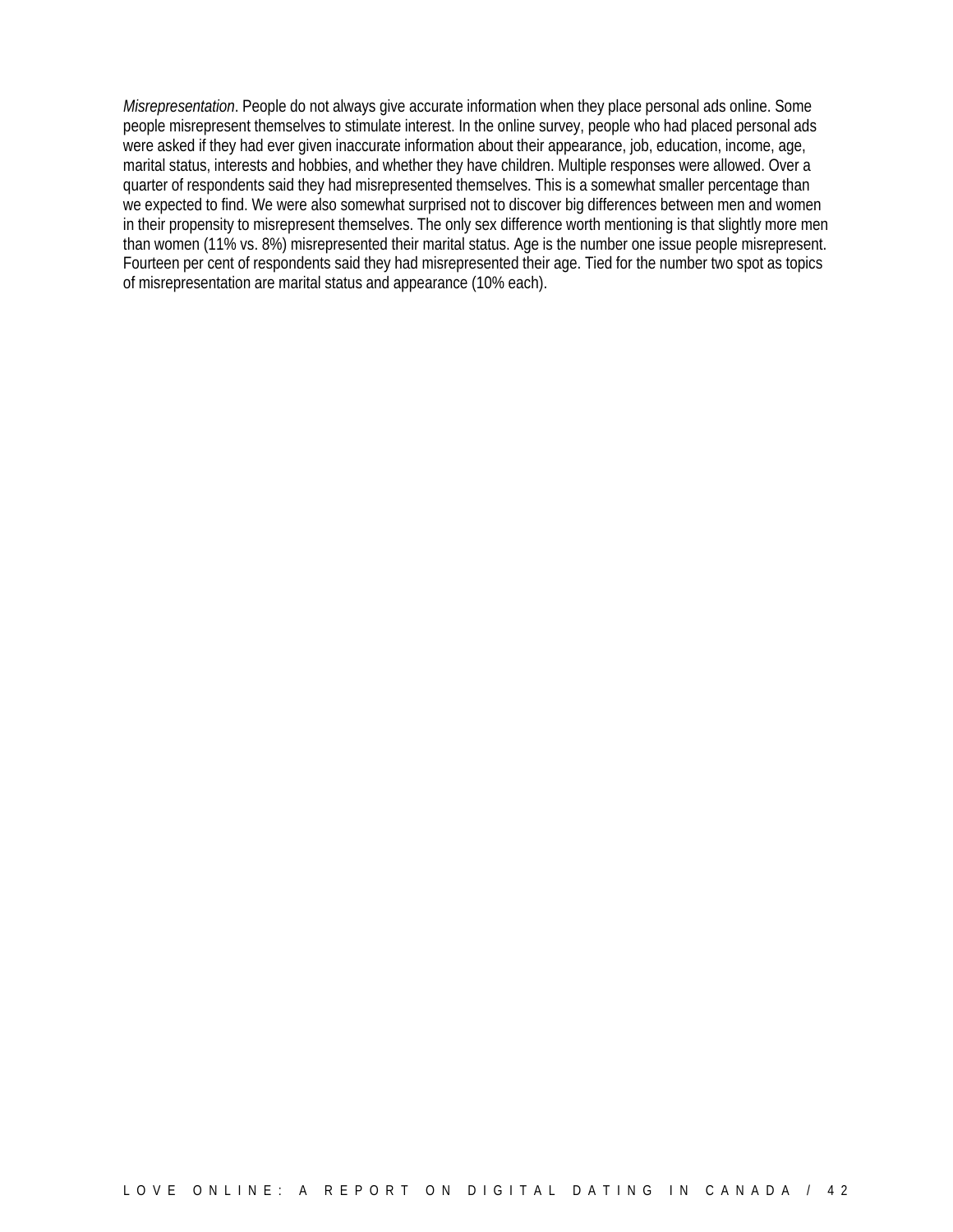### **10. Some Consequences of Online Dating**

We asked respondents about the kinds of relationships they formed with people they met online. Multiple responses were allowed.

Of those who met other online daters face-to-face, 63% had sex with at least one person they met online. Having sex with a person first encountered online is somewhat more likely for men than women (66% vs. 58%) and for Canadians living in the East than those living in the West. Thus, 69% of Atlantic Canadians, 67% of (mainly Anglophone) Quebecers, 65% of Ontarians, but only 60% of respondents from the Prairies and British Columbia say they have had sex with someone they met online. A higher proportion of gay men (79%) than heterosexuals (62%) and lesbians (61%) said they had sex with people they meet online. As far as age is concerned, it is people in their 40s who are most likely to have sex with someone they met online (67%) and people under the age of 25 who are least likely to do so (58%).

Sex aside, 60% of those who met other online daters face-to-face formed at least one long-term friendship. Twenty-seven per cent met at least one person they regarded as a "partner." And 3% met someone they eventually married. The probability of marrying someone whom one first encounters online falls with age. The people most likely to marry a person first encountered online are in their 20s. The people least likely to do so are more than 39 years old. The probability of marrying an online date is not associated with one's income or education. However, the people most likely to marry someone they met online tend to live in small towns near major cities or in the suburbs of major cities. Such people compose 25% of online daters but 56% of online daters who married someone they met through an online dating service.

What pre-dating practices are associated with the establishment of long-term relationships among online daters? We asked respondents: "How many, if any, of the people that you have met as a result of on-line dating have become a long-term friend, a partner or a spouse?" Table 10 shows how various pre-dating practices are associated with people who formed different kinds of relationships.

Table 10 demonstrates that people who form long-term relationships are more likely to take a long time to get to know other people online. They are also more likely to engage in a protracted exchange of information and emotion before the first date. Specifically, people who find long-term friends, partners, and spouses online are more likely than others to send photos to people they eventually date, see photos of those people, talk to them on the phone ten or more times, and wait more than a month before first meeting them. It may be that daters looking for long-term relationships are generally more selective than daters looking for casual relationships. It may also be that people who spend more time getting to know others before meeting them face-to-face inadvertently increase the chance of finding a good match and therefore forming a long-term relationship. In either case, the duration and intensity of predating "courtships" is likely to be greater for people who eventually form long-term relationships.

Despite the apparently high "success rate" of online daters, 42% of people who went out on a date with someone they met online reported at least one bad experience on a date. For 38% of people who went out on a date, the bad experience merely involved "disappointment" at least once. Another 33% simply "felt uncomfortable" at least once. More seriously, 10% said they felt "frightened" at least once and 26% said they were "pestered" at least once after a date. (Multiple responses were allowed.)

#### **Table 10 Online Practices Leading to Long-Term Relationships (in per cent)**

|                                   | No Long-term<br>Relationship | Long-Term<br>Friend | Partner or<br><b>Spouse</b> |  |
|-----------------------------------|------------------------------|---------------------|-----------------------------|--|
| Saw photo (% "yes")               | 61                           | 68                  | 61                          |  |
| Sent you photo (% "yes")          | 66                           | 76                  | 75                          |  |
| Talked on phone 10+ times         |                              |                     | 14                          |  |
| Met 1 month + after first contact |                              | 16                  | 16                          |  |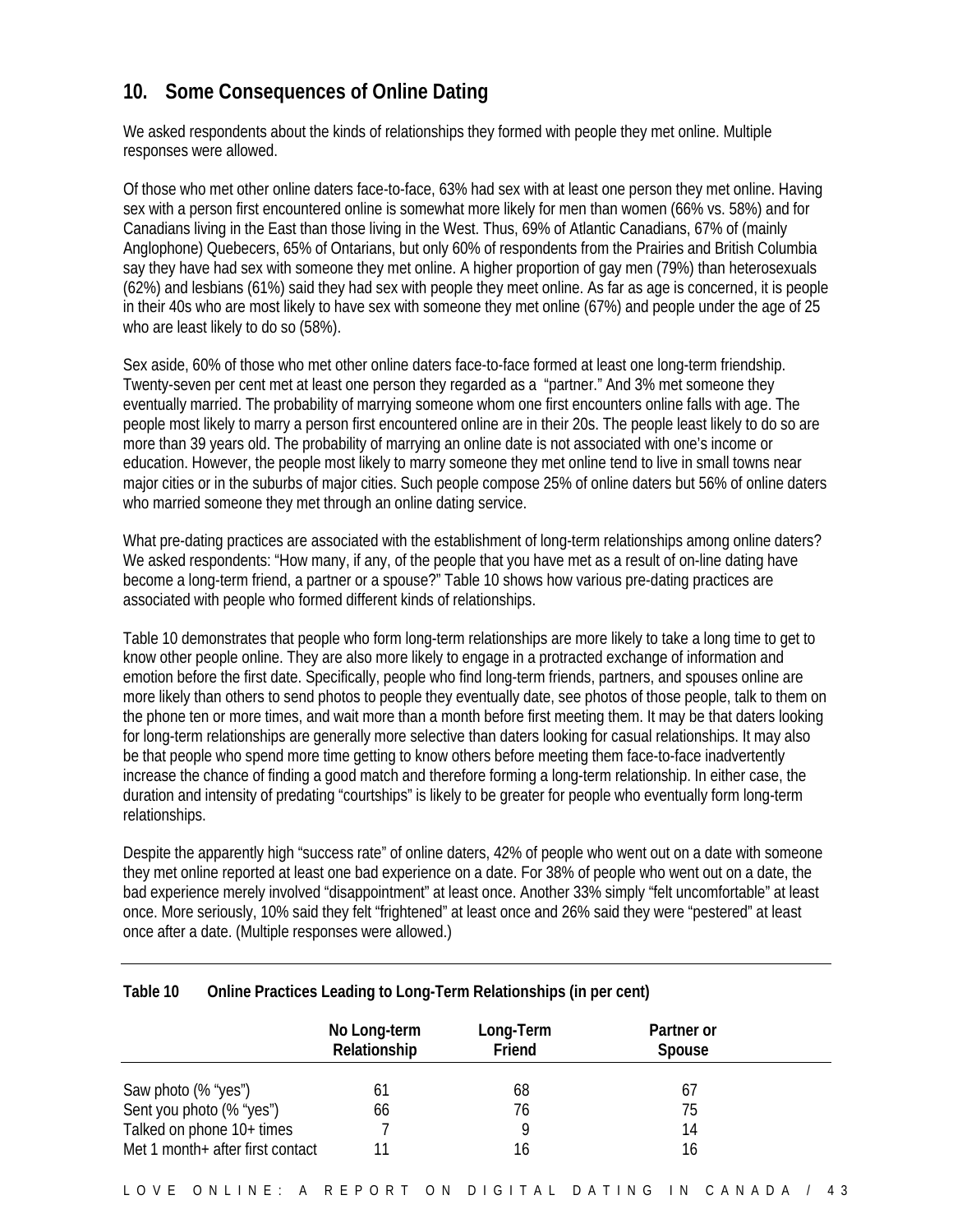It is important to note that the 10% of daters who said they were frightened at least once on a date were not frightened enough to change their positive opinion about online dating in general. That is clear from Table 11, which shows no difference in attitude toward online dating between people who were frightened and those who were never frightened. The same finding – no difference in attitude toward online dating – held for the 26% of daters who reported being pestered at least once after a date. It also held for men and women considered separately. We conclude that, in the great majority of cases, the more serious negative experiences reported by our respondents were not all that serious.

They were almost certainly less common than the kinds of negative experiences people have during conventional dates. For example, a recent nationwide survey of dating in Canadian universities found that, in the year preceding the survey, more than half the men and women who dated were insulted or sworn at by a date and more than half experienced a date throwing, smashing or kicking something. Nearly 12% of men and 20% of women were pushed, grabbed or shoved by a date in the year preceding the survey (DeKeseredy and Schwartz, 1998: 60). Seen in this context, it is quite possible that online dating is safer than conventional dating. That was certainly the strong consensus of the 11 online daters we interviewed in depth. "It just seems safer doing it this way…Online dating gives you more control," said one woman in her 40s from northern Ontario. When asked whether she would recommend online dating to others, a woman in her 30s from Calgary replied: "Oh, definitely, yes. Because it's safe…It's risk free. You can get to know somebody anonymously before you meet them."

#### **Table 11 Per cent of People Who Met for a Date and Were Frightened at Least Once by Attitude Toward Online Dating**

|                                                                                                                            | <b>Not Frightened</b> | Frightened |
|----------------------------------------------------------------------------------------------------------------------------|-----------------------|------------|
| Attitude toward online dating:                                                                                             |                       |            |
| I don't see it as a particularly effective means by which to meet people.                                                  | b                     | b          |
| I think that it is catching on as a popular means for people to be<br>able to contact people whom they might like to date  | 21                    | 22         |
| I think that it is catching on as a popular means for people to be<br>able to contact people whom they might like to date. | 51                    | 49         |
| I think that it is a great way to meet people whom they might like to date                                                 | 22                    | 24         |
| Total                                                                                                                      | 100                   | 100        |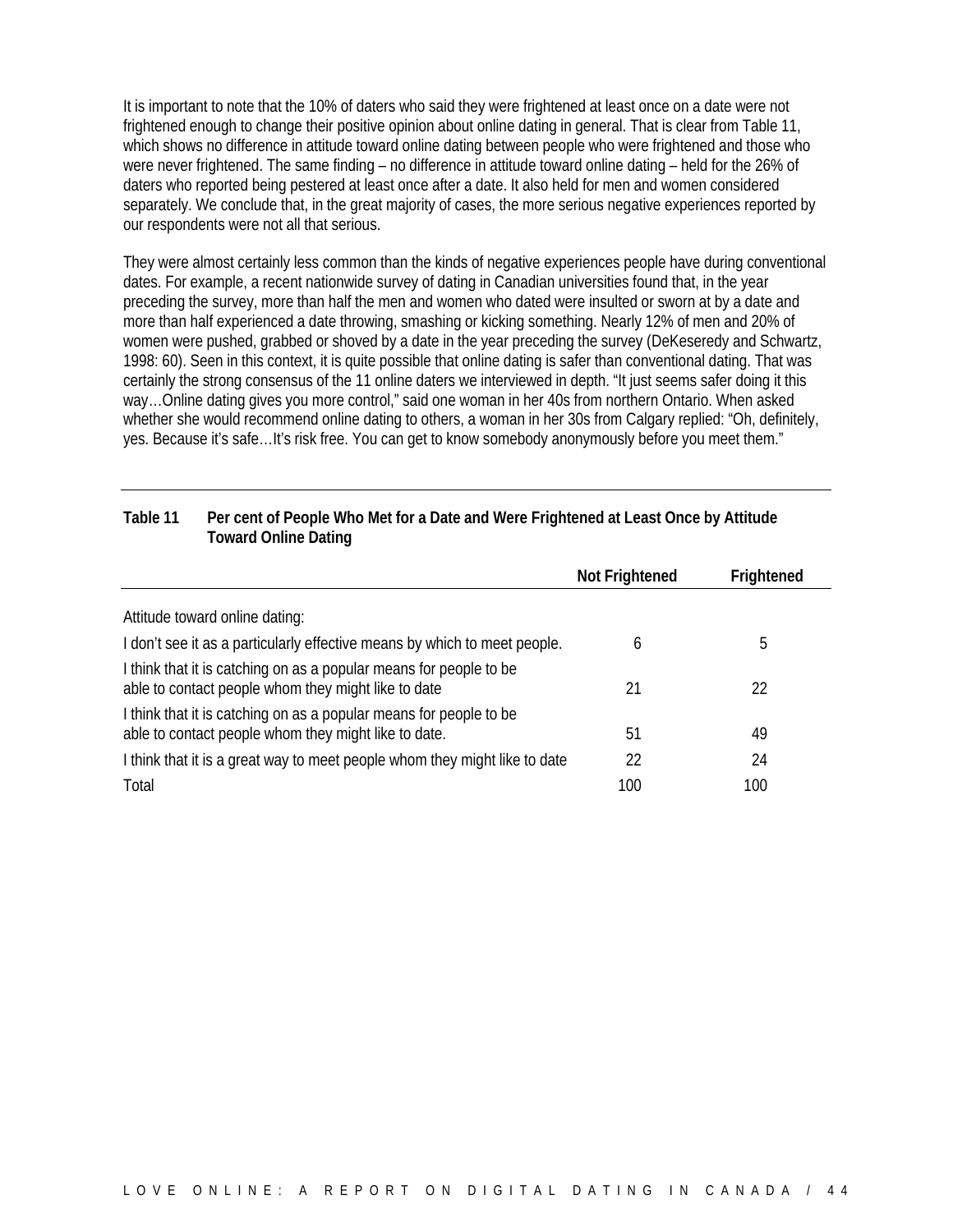### **11. Inhibitions Limiting the Use of Online Dating**

Generalizing from our telephone survey, we noted above that 13% of adult Canadian Internet users have visited an online dating site. This does not, however, mean that they have all done so with the intention of finding a date. That intention has motivated 8% of adult Canadian Internet users. About 4% have made contact with another person via an online dating service. But only 2% have actually met someone face-to-face as a result of using such a service. As these figures illustrate, there is a gap between curiosity and action. A big part of that gap results from people's inhibitions about using online dating services. In this section, we examine some of those inhibitions.

For purposes of our analysis, we find it useful to compare three groups: (1) Internet users who have never visited an online dating site (87% of the people in our telephone survey); (2) users of online dating services who have never gone out on a date as a result of using such a service (38% of the people in our online survey); and (3) users of online dating services who *have* gone out on a date as a result of using such a service (62% of the people in our online survey).<sup>5</sup>

*Internet users who have never visited an online dating site*. In the telephone survey, we presented respondents with a list of five possible reasons why they may not have used an online dating service. We asked them to rank the importance of each reason on a scale from 0 to 6. Multiple responses were allowed. Two main reasons for never using an online dating service emerged: perceived lack of control and perceived lack of effectiveness. Specifically, the top reason people gave for not using an online dating service was because they want to see a potential date before actually dating the person (89% of respondents cited this as a very important reason). The third most frequently cited reason was because they feel they cannot trust people they meet online (64% regarded this as very important). We interpret both these reasons as "lack of control" factors. The second most important reason people gave for not using online dating services was utilitarian; they feel there are better ways to meet people. Some 85% of respondents regarded this as a very important reason for not using online dating services. We found less embarrassment or stigma about using online dating than we expected. Only 30% of respondents said "embarrassment" was a very important reason for not using online dating services. "Embarrassment" ranked fifth out of the five reasons we listed for non-use.

*Non-daters who have visited an online dating site*. We asked people who had visited an online dating site, but who had not dated as a result of doing so, why they had not gone out on a date. Multiple responses were allowed. Most of their reasons were pragmatic. Leading the list was "no one interests me" (44% gave this as a very important reason). The reason next most frequently mentioned as very important was that online dating "is too risky." As in the telephone survey, "embarrassment" ranked last as a reason for not dating.

*Online daters*. Our third group is composed of people who have actually gone out on a date as a result of visiting an online dating site. Most of them were very matter-of-fact about their experience with online dating. Nearly three-quarters reported that they have told their friends about online dating, while more than 40% said they have told family members or co-workers. Why did some respondents not tell others about their experience with online dating? Mainly because they regard such matters as personal or simply because the subject had not come up – not because they view it as embarrassing.

 $\overline{a}$ 

<sup>5</sup> Because of the different statistical assumptions we must make about the telephone and online surveys, we decided not to combine the 13% of respondents from the telephone survey who have visited an online dating site with groups (2) and (3). Instead, we dropped them for this part of our analysis.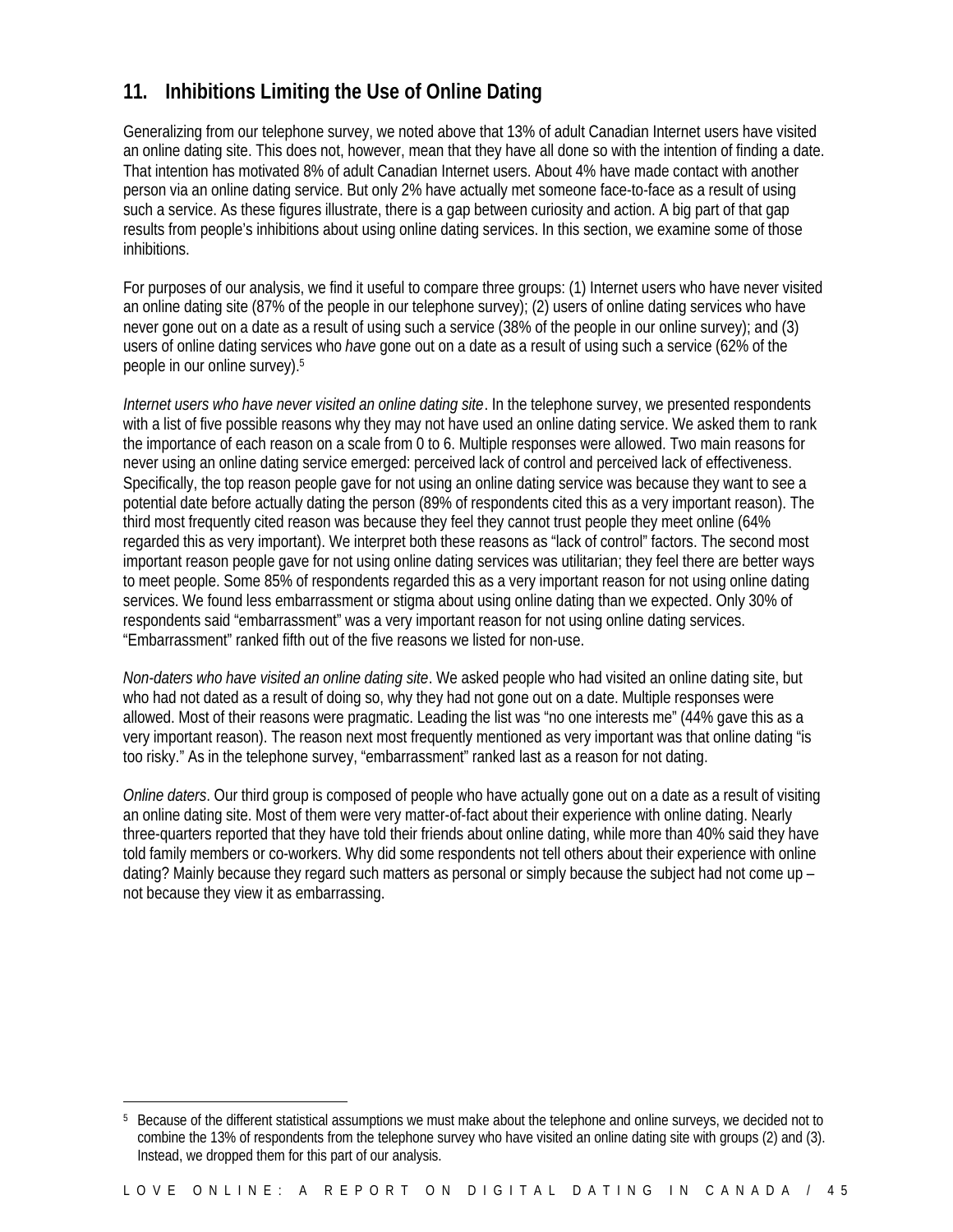Having friends or acquaintances who use an online dating service seems to remove much of the resistance to online dating, especially if their experiences are positive. That is the main conclusion we draw from Table 12. The first row of Table 12 shows that the percentage of people with a friend or acquaintance who visited an online dating site increased from 26% (for Internet users who have never visited on online dating site) to 56% (for people who have visited an online dating site but never dated anyone as a result) to 77% (for people who have dated as a result of using an online dating service). Interestingly, respondents report that the great majority of their friends and acquaintances who have used online dating have had positive experiences (Table 12, row 2). Yet these positive experiences have influenced only half of Internet users who have not visited an online dating site to develop a more positive attitude toward online dating (Table 12, row 3). Only a quarter of them would recommend online personal ads to a friend who asked for advice about finding a companion (Table 12, row 4). Note, however, that this last percentage more than doubles for people whose friends had positive experiences using online dating (Table 12, row 5). So if having a friend who uses online dating makes one more favourably disposed to online dating, having a friend whose experience using online dating is positive makes one even more enthusiastic.

Summing up our discussion of inhibitions limiting the use of online dating, we note there is less stigma associated with online dating than we expected to find – additional evidence, we conclude, that online dating is becoming mainstream. More people are not exploring online dating for two main reasons. The first is pragmatic. A considerable number of people do not think it would be effective while another sizeable group simply has not yet found anyone who interests them online. The second reason for non-use has to do with perceived risk. A substantial number of Canadians do not use online dating services because they feel it decreases their control of the dating situation. Increasing their sense of control would go a long way toward making online dating more popular. The next section is therefore devoted to the question of how people's sense of control can be increased.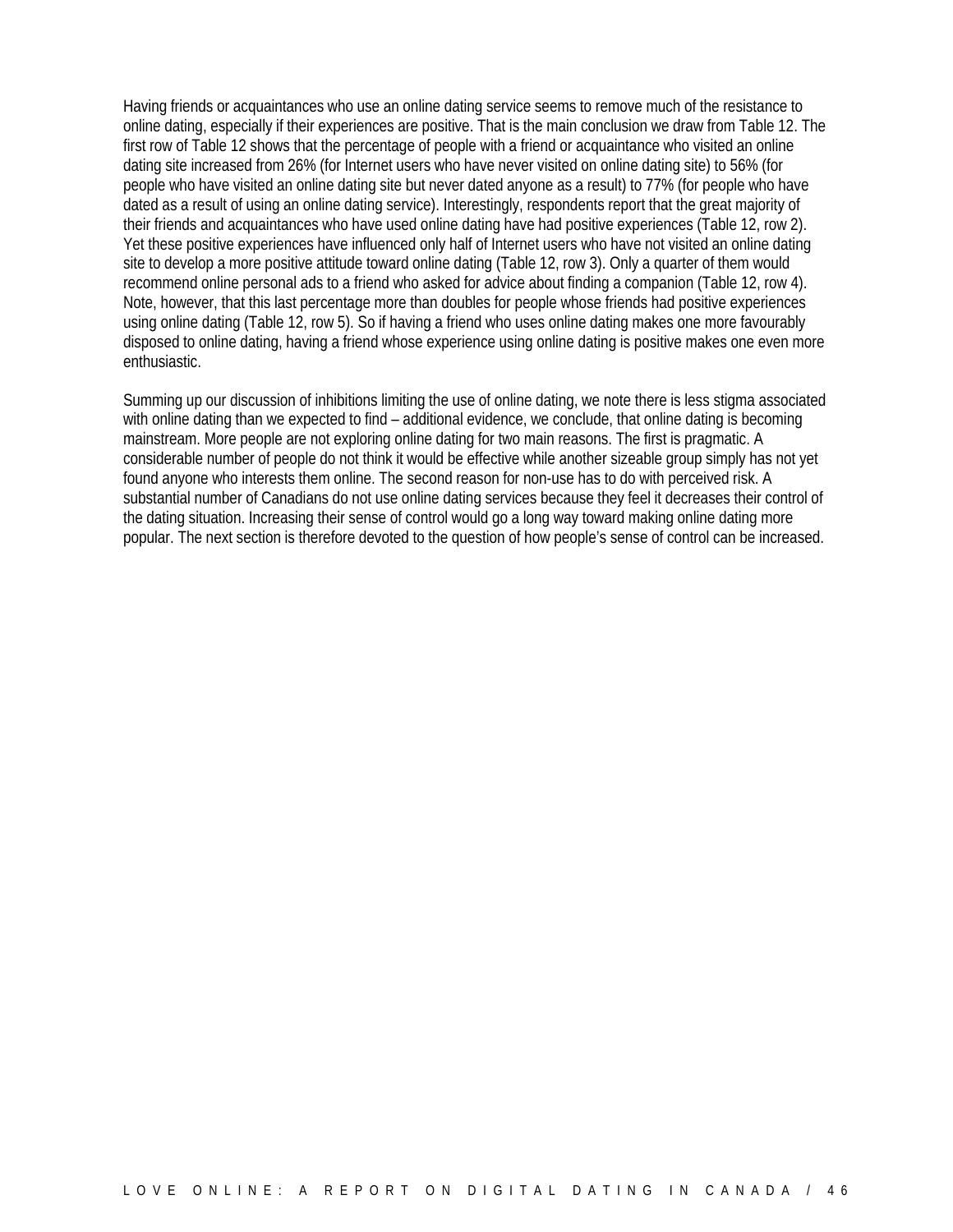|                                                                                                                                                                                                                                    | <b>Non-visitors</b> | <b>Visiting Non-daters</b> | <b>Daters</b> |
|------------------------------------------------------------------------------------------------------------------------------------------------------------------------------------------------------------------------------------|---------------------|----------------------------|---------------|
| <i>Item</i> : How many of your friends or acquaintances have<br>used on-line dating services? (per cent "one or more")                                                                                                             | 26                  | 56                         | 77            |
| <i>Item</i> : Thinking of your friend or friends who used online<br>dating services, from their perspective<br>was the experience positive? (per cent "yes")                                                                       | 66                  | 79                         | 80            |
| <i>Item</i> : Thinking of what you learned from this person (or<br>these people), how have your attitudes towards online<br>dating changed? (per cent "became more favourable")                                                    | 50                  | 88                         | 87            |
| <i>Item</i> : If a friend of yours asked you for advice about<br>finding a companion, would you recommend online<br>dating? (per cent "yes")                                                                                       | 26                  | 80                         | 90            |
| <i>Item</i> : If a friend of yours asked you for advice about finding<br>a companion, would you recommend online dating?<br>(per cent "yes" for respondents whose attitudes towards<br>online dating became more favourable due to |                     |                            |               |
| friend's online dating experience)                                                                                                                                                                                                 | 53                  | 88                         | 95            |

### **Table 12 The Influence of Friends on Non-visitors, Visiting Non-daters and Daters (in per cent)**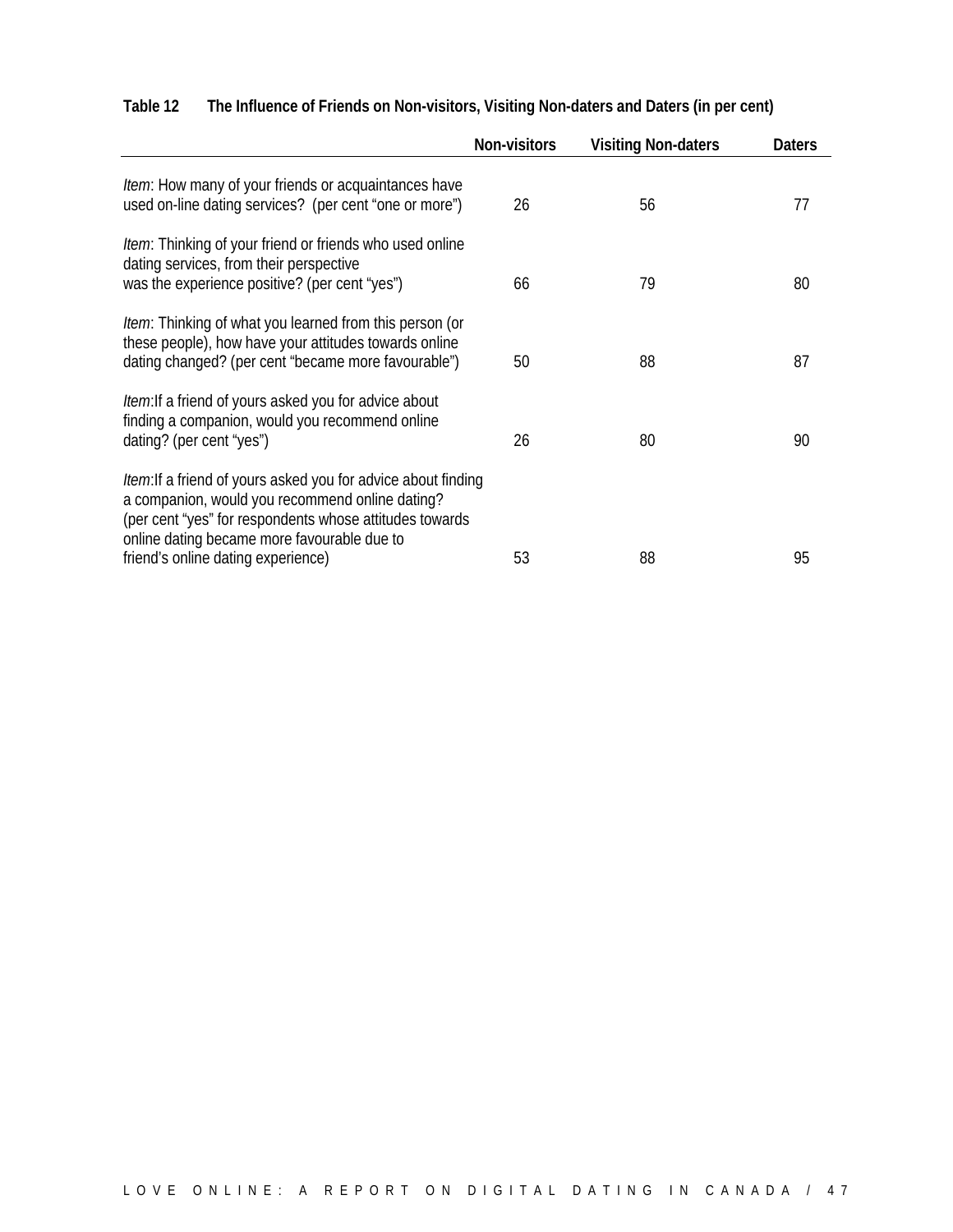### **12. How to Ensure a Safe Date**

Misrepresentation is not uncommon in face-to-face interaction, but at least when we sit across from people we can judge them by their tone of voice, body language, use of space, facial expressions, and general appearance. These cues are absent online. Similarly, when people go out on a conventional first date, they are often reasonably well acquainted with their date or they have the assurance of a friend or a relative that the person is worth knowing and is not a nuisance or a threat. Typically, less certainty characterizes a first date between people who meet online.

How can clients increase their sense of control and feeling of safety? We believe a combination of technical innovations and the promotion of a few common-sense rules can do much to accomplish this goal. Specifically:

- ÿ *Clients should use non-identifying e-mail addresses*. People pay online dating services for the ability to select potential dates and establish initial contact with them. However, once rapport has been established, people typically exchange personal e-mail addresses and circumvent the online dating service entirely. This creates a problem for some clients, who may subsequently wish to end communication with a particular person but cannot do so because that person has their e-mail address. In our surveys we asked people about negative experiences they might have had using online dating services. The problem of unwanted communication was one issue that emerged from the responses. If more clients used non-identifying e-mail, such as that available at no charge from MSN's "Hotmail" (2001) site, this problem could be nearly eliminated. Clients could block unwanted e-mail or change their anonymous e-mail address and give their new address only to people with whom they wished to establish or maintain contact.
- ÿ *Clients should use broadband communication via webcam*. For many people, part of the mystique and fun of online dating is its anonymity. For others, however, anonymity is a problem, especially after they have established contact with a potential date and the question of meeting face-to-face arises. Fast Internet connections (which are increasingly widespread) and Web cameras (which are inexpensive) could help overcome this problem. These technologies facilitate communication and allow people to gain a richer understanding of one another than is possible through text-only interaction. On the basis of this understanding, potential daters might decide not to pursue the relationship. Alternatively, they might decide to meet face-to-face, feeling more secure about meeting than would otherwise be possible. Over the next couple of years, these new technologies are likely to become widely available. Clients of online dating services could increase their sense of security by adopting them.
- ÿ *Clients should heed the "Safe Dating Tips" that are available on the Web and promoted by some online dating services* (e.g., Jobel, 2001). Among other things, these tips urge clients to:
	- − *Agree to a first meeting only after reaching a high comfort level*. It may be self-evident to most people that they should feel comfortable before agreeing to meet a stranger face-to-face. However, some people are more easily manipulated than others, and need to be reminded that *they* are in control. Excessive eagerness on the part of the potential date, the use of inappropriate language, insistence on meeting in a secluded or private place, etc., may suggest a problem. Reaching a high comfort level may take up to six weeks, as several of the people we interviewed in-depth emphasized.
	- − *Arrange for a first meeting in a public place, during the day, and with a defined time limit*. Meeting at a café for a half-hour mid-morning coffee is a safe first date. If things progress well, arrangements can be made for longer and more intimate meetings. If not, it is relatively easy to extricate oneself from a date that takes place in public during the day and that has been predefined as lasting no more than 30 minutes.
	- − *Adopt a guarded approach to revealing personal information*. To avoid unwanted contact, one's telephone number, home address, and place of work should be treated as confidential information. This information is best kept to oneself until trust has been established.

Adopting these technical innovations and common-sense rules would enhance people's ability to screen out potentially problematic dates. They could make online dating even more comfortable and safer than conventional dating.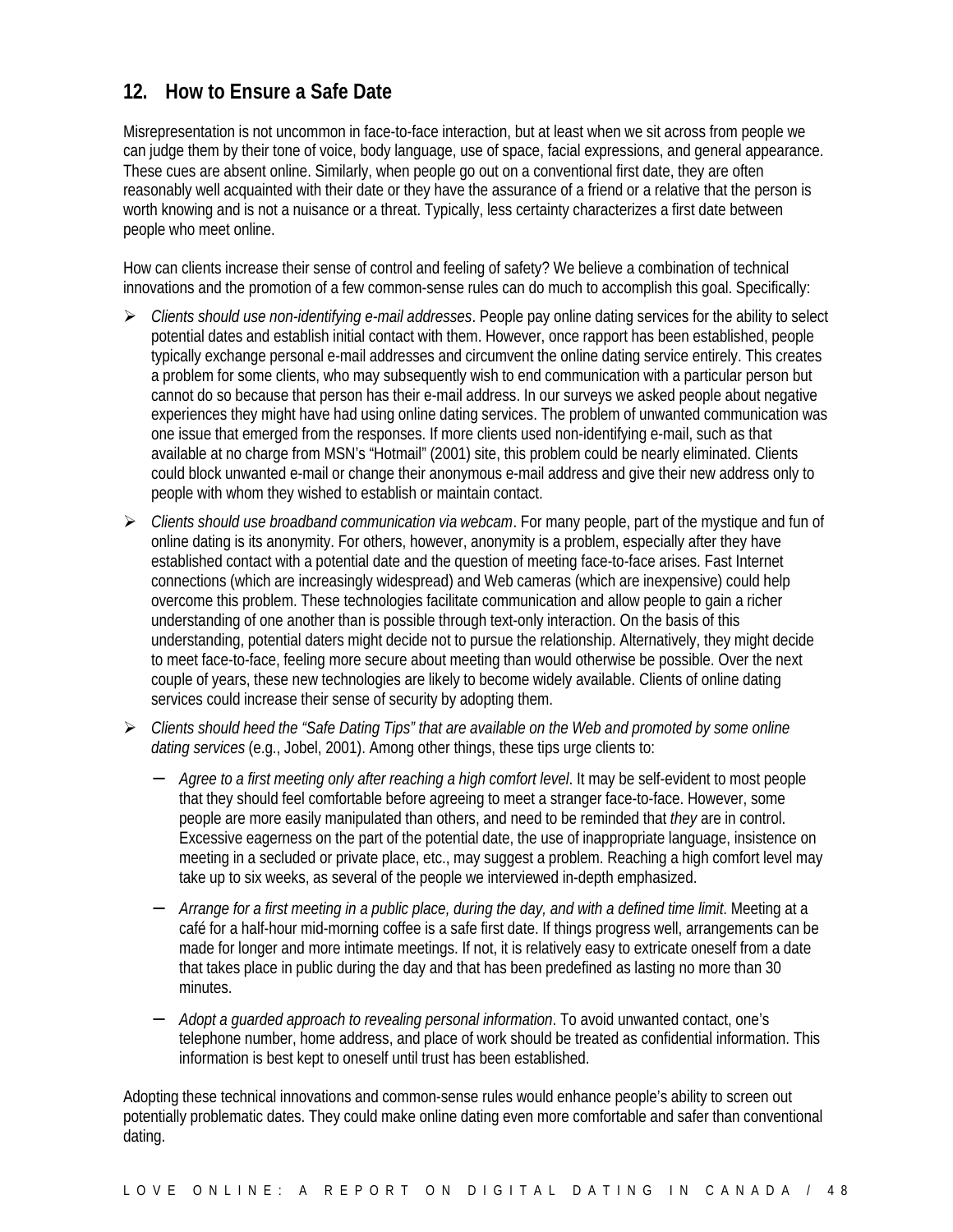### **13. Conclusion: The Future of Online Dating**

People have always advertised their availability for intimate relations with others, as well as their romantic and sexual preferences. Our dress, comportment, talk, and willingness to enter various social contexts that serve as dating markets advertise our availability and our preferences.

Online dating differs from conventional dating partly in that it changes the signals people use in their "advertisements." Online dating requires that people state explicitly, in written communication, what is conventionally implied visually and verbally. Some people may think this removes the mystery at the heart of romance. They may regard online dating as a cold and mechanical outgrowth of the computer age. However, many other people find online dating more exciting than conventional dating – and at least as romantic.

Especially to the growing number of single people who are geographically mobile, facing mounting job pressures, and finding it less acceptable to initiate workplace romances, online dating also seems to be more efficient and less expensive than conventional dating strategies. The comparative advantages of online dating were repeatedly stressed in our in-depth interviews:

- ÿ From Toronto: **"**Well, I'm not a big fan of the bar scene and there really are no other alternatives available to me at this time other than being set up through friends. And I've had bad experiences with what I guess you'd call the traditional way. You know, one of my very good male friends, his wife set me up with one of her girlfriends and now she's mad at me, because I didn't like the person she set me up with. So, that puts a strain on my relationship with my male friend. I've had more of those types of things than I've had online."
- $\triangleright$  From Calgary: "There are many more men than women using online dating. I was inundated after I put my photo up."
- ÿ From Vancouver: "Online dating is much better…I'm not a bar person and when I go to the athletic club I'm going there to work out."
- $\triangleright$  From the Hamilton area: "Recently with all my time on the road, it's a good way to meet people away from my hometown."
- $\triangleright$  From northern Ontario: "There is such a huge... number of men out there [but] I really don't know where to go, living in a fairly small city, to meet people. But I've also heard that about people living in Toronto."
- $\triangleright$  From Montreal: "I go to the gym almost on a daily basis. I know everybody in my gym. And I guess it's because I see them every day I decided not to get involved with them…At least on the Internet if you don't like a person you don't have to speak to that person again but at the gym you have to see that person again and if you go out with that person and it doesn't work out you still have to see his face again next week…People I meet online I feel more comfortable with. They're easier to get along with."

For these and related reasons, online dating has gone mainstream. "Going mainstream" implies growth in numbers. It also suggests that online dating attracts "regular" people, or at least regular people who use the Internet. Furthermore, we have every reason to believe that the popularity of online dating will grow as more people get connected to the Internet, the advantages of online dating become better known, and dating services help overcome its disadvantages.

In the next decade, online dating is bound to grow for technological reasons too. Consider, for example, the impact of peripheral devices that allow *tactile* interaction between remotely connected PC users. Such devices are already on the market (see, for example, "Digital Sexsations," 2001). Computer industry experts confidently expect these devices to become more sophisticated as bandwidth and microchip capacity grow (Kurzweil, 1999). These peripherals will make it possible for people not just to meet and communicate online, but also to have virtual dates, thus stimulating the growth of the online dating industry by giving new meaning to the expression, "keeping in touch."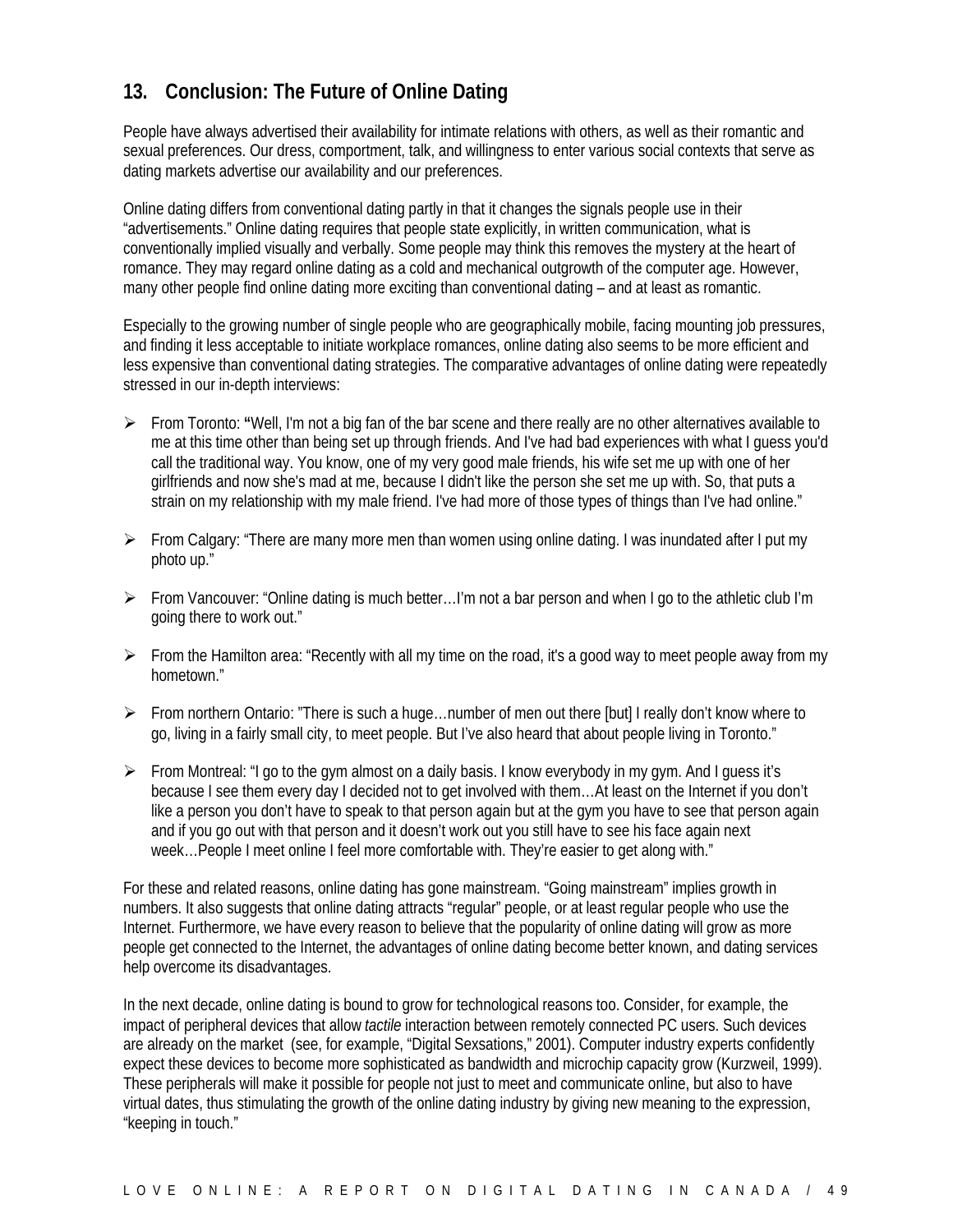Most of the data presented in this report come from two surveys funded by MSN.CA:

- 1. A telephone survey of 1,200 randomly selected Canadians living outside the northern territories (400 in Quebec and 800 in the rest of the country) was conducted between 7 and 29 November 2000. The authors of this report were chiefly responsible for questionnaire design and solely responsible for data analysis. Fieldwork was conducted by COMPAS Inc. The response rate was 35.4%. For 19 out of 20 samples this size, the maximum margin of error is  $\pm$  2.8%. Where appropriate, we have reported statistical significance for relationships at the .05 probability level. When reporting estimates of frequencies and percentages for the population, we weighted responses to take account of oversampling in Quebec. When reporting associations between variables, we did not weight responses since associations are normally unaffected by oversampling and because a larger sample increases the reliability of findings.
- 2. Webpersonals, Canada's main online dating service, hosted an online survey on their sites on 31 November and 5 December 2000. Members and visitors to the Webpersonals sites were presented with a pop-up window when they logged on to the site. It asked them if they were willing to participate in the survey and informed them the survey was restricted to Canadian residents. 16,070 people answered at least one question and 6,581 people completed the questionnaire. For purposes of this report, we analyzed data from all respondents who completed the questionnaire. We construe this as a response rate of 41.0%  $([6,581/16,070]$  \* 100 = 41.0%). Again, the authors of this report were chiefly responsible for questionnaire design and solely responsible for data analysis. We do not report statistical significance for relationships discovered in the online survey for two reasons. First, in a sample this large, statistical significance is so common it is often unenlightening. Second, the respondents in the online survey were self-selected, not randomly selected, so tests of statistical significance are not justified. From respondents who completed the main survey, we selected 185 men and 105 women who said online dating is "a great way to meet people" and said they are willing to be interviewed in depth by telephone. Eleven individuals were subsequently selected at random from this group of 290. They participated in 20-minute taped interviews from which we quote in this report. Fieldwork was conducted by COMPAS Inc. The authors of this report designed the interview schedule and analyzed the results.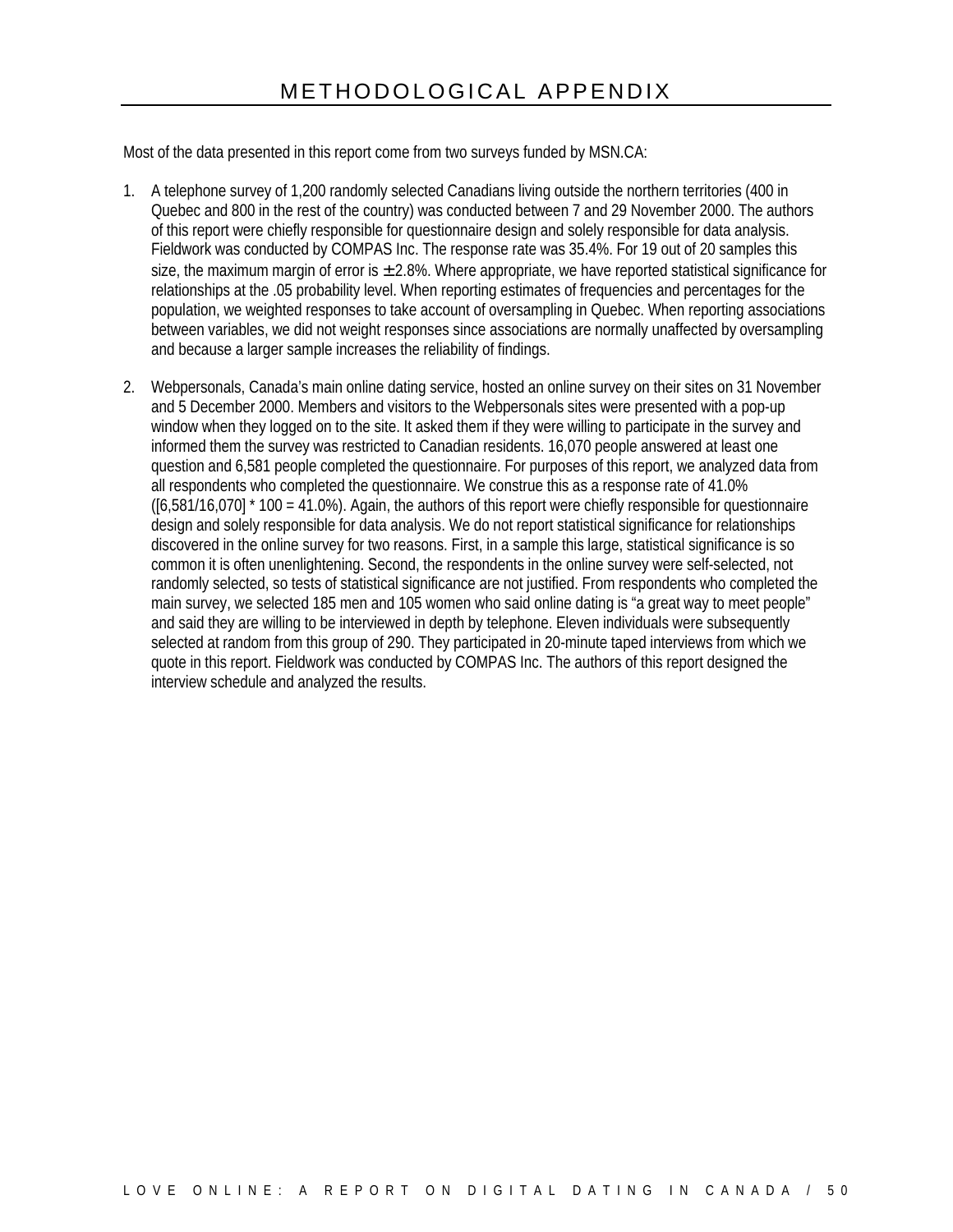Aberle, D.F. et al. 1950. "The Functional Prerequisites of a Society." *Ethics* 60:100-111

Bibby, Reginald. 2001. "Religion." In Robert J. Brym, ed. *New Society: Sociology for the 21st Century*, 3rd ed. (Toronto: Harcourt Canada)

Briscoe, Connie. 2000. "Mr.right.com." *Essence* 31, 4: 112-14

"Click and Connect: New Study Shows that the Internet Has Re-Defined the Social Interactions of Canadians, by Helping Start New Relationships." 2000. *Ipsos-Reid Media Center*. 2 October

Crary, David. 2000. "Weary Christian Singles Also Find Love on Internet." *Florida Times Union* 1 September: B-4

"DatingClub.com Reaches One Million Members on Eve of Third Anniversary On Internet." 2000. *Business Wire* 24 July

DeKeseredy, Walter S. and Martin D. Schwartz. 1998. *Woman Abuse on Campus: Results from the Canadian National Survey*. Thousand Oaks CA: Sage

Dibbell, Julian. 1993. "A Rape in Cyberspace." *The Village Voice* 21 December: 36-42. On the World Wide Web at http://www.levity.com/julian/bungle.html (23 December 2000)

"Digital Sexsations." 2001. On the World Wide Web at http://www.digitalsexsations.com/homepage.html (6 January)

Dickinson, P. and J. Ellison. 2000. *Plugging In: The Increase of Household Internet Use Continues into 1999* (Ottawa: Ministry of Industry)

"Face of the Web Study Pegs Global Internet Population at More than 300 Million." 2000. On the World Wide Web at http://www.angusreid.com/media/content/displaypr.cfm?id\_to\_view=1001 (22 December)

"Global Internet Statistics (by Language)." 2000. On the World Wide Web at http://www.glreach.com/globstats/index.php3 (22 December)

Griffin, Ñynthia E. Amanda Kooser,Victoria Nea. 2000. "Million-Dollar Ideas." *Business Start-Ups* January. On the World Wide Web at http://www.entrepreneur.com/Magazines/MA\_SegArticle/0,1539,267808----1-,00.html (23 December)

Hall, M., et al. 1998. *Caring Canadians: Highlights from the 1997 National Survey of Giving, Volunteering and Participating* (Ottawa: Statistics Canada)

Hampton, Keith N. and Barry Wellman. 1999. "Netville On-Line and Off-Line: Observing and Surveying a Wired Suburb." *American Behavioral Scientist* 43: 475-92

Hampton, Keith N. and Barry Wellman. 2000. "Examining Community in the Digital Neighbourhood: Early Results from Canada's Wired Suburb," in Toru Ishida and Katherine Isbister, eds*. Digital Cities: Technologies, Experiences, and Future Perspectives* (Heidelberg, Germany: Springer-Verlag)

"Hotmail." 2001. On the World Wide Web at http://lc3.law5.hotmail.passport.com/cgi-bin/login (6 January)

"ICQ.com." On the World Wide Web at http://web.icq.com/ (22 December)

"Internet Dating Leads to Marriage of Handicapped Couple." 2000. *Xinhua News Agency* (14 July)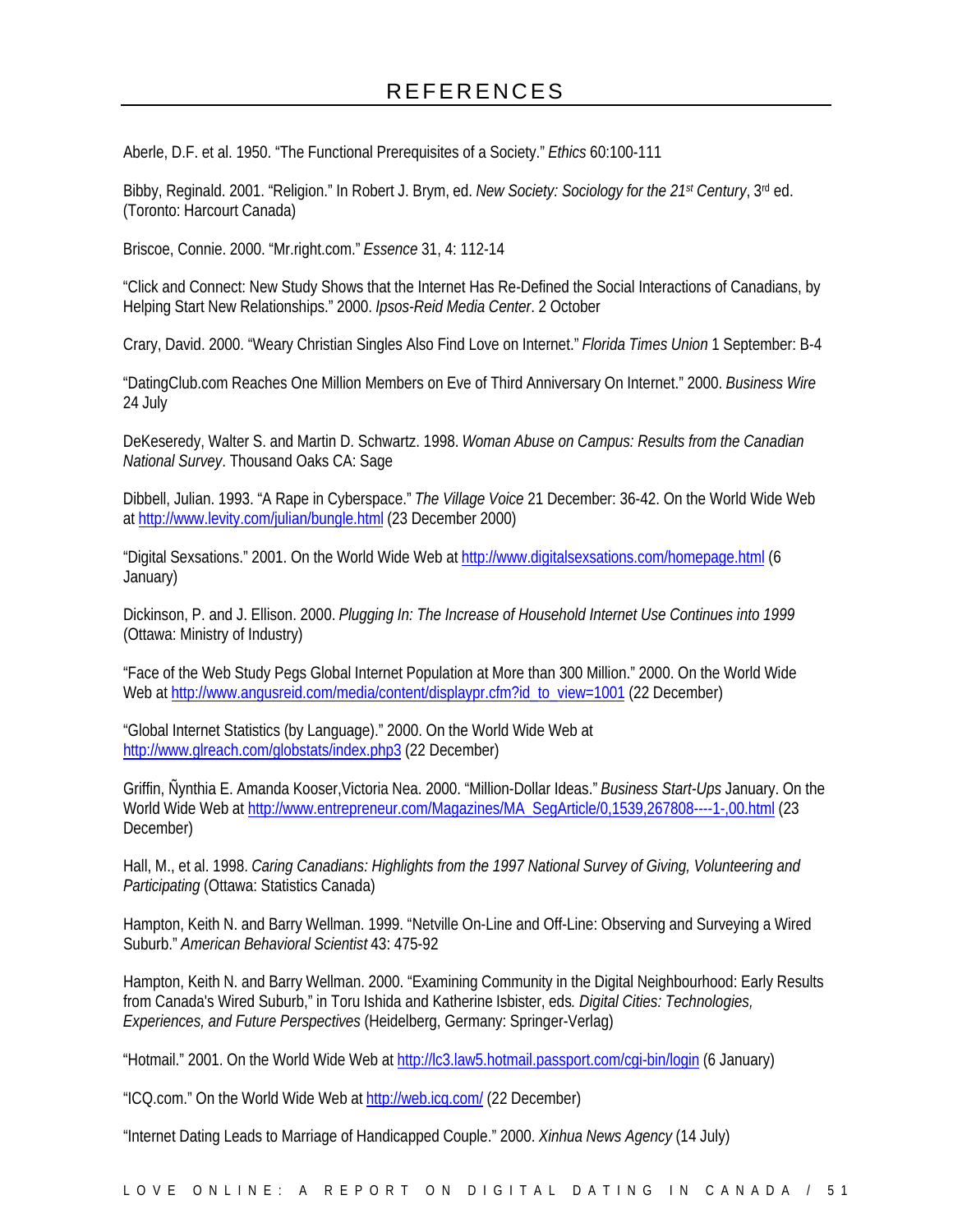"Internet Growth." 2000. On the World Wide Web at http://citywideguide.com/InternetGrowth.html (22 December)

Jobel, George C. 2001. "Datesafely.com." On the World Wide Web at http://www.datesafely.com/ (6 January)

Klement, Jo Anne. 1997. "Love at First Byte: Internet Romance is Cheaper, Less Stressful Than a Blind Date." *The Salt Lake Tribune* (8 September) B1

Kurzweil, Ray. 1999. *The Age of Spiritual Machines: When Computers Exceed Human Intelligence* (New York: Viking Penguin)

"Liszt's Usenet NewsGroups Directory." 2000. On the World Wide Web at http://www.liszt.com/news/ (23 December)

Luck, Adam and Emily Milich. 2000. "Lonely Heart Britain Floods Dating Firms." *Sunday Times* 2GN Edition,13 August: 9

Mandel, Michele. 1999. "The Dating Game: Your Place or Mine?" 1999. *Toronto Sun* 24 September. On the World Wide Web at http://www.canoe.ca/CNEWSLifeSexSurvey/six.html (22 December 2000)

"Market Overview." 2000. On the World Wide Web at http://corporate.udate.com/udatecorp.asp?MenuItem=3,0 (23 December)

McLaughlin, Margaret L., Kerry K. Osborne, and Christine B. Smith. 1995. "Standards of Conduct on Usenet." In Steven G. Jones, ed. *CyberSociety* (Thousand Oaks CA: Sage)

"MediaMetrix's July 2000 Statistics Confirm uDate.com as the Fastest Growing Online Matchmaking Site." *PR Newswire* 23 August

"Mild Labor: The World at Work and Play." 1999. *Wired*. 7, 12: 144

MSN.CA. 2000a. *Internet Dating In-Depth Interviews* (Toronto)

MSN.CA. 2000b. *Internet Dating Online Survey* (Toronto)

MSN.CA. 2000c. *Internet Dating Telephone Survey* (Toronto)

"The MUD Connector." 2000. On the World Wide Web at http://www.mudconnect.com/ (22 December)

Rogers, Scott. 2000. Team Director, Webpersonals.com. Personal communication (15 September)

Schor, Juliet B. 1992. *The Overworked American: The Unexpected Decline of Leisure* (New York: Basic Books)

Statistics Canada. n.d. *1996 Census Public Use Microdata File on Individuals* (Ottawa: Statistics Canada)

Statistics Canada. 1999. "General Social Survey: Time Use." *The Daily* 9 November. On the World Wide Web at http://www.statcan.ca/Daily/English/991109/d991109a.htm (23 December 2000).

Statistics Canada. 2000a. "Average Total Income by Selected Family Types." On the World Wide Web at http://www.statcan.ca/english/Pgdb/People/Families/famil05a.htm (18 December)

Statistics Canada. 2000b. "Labour Force Characteristics for Both Sexes, Aged 15 and Over." On the World Wide Web at

http://www.statcan.ca/english/econoind/lfsadj.htm (20 December)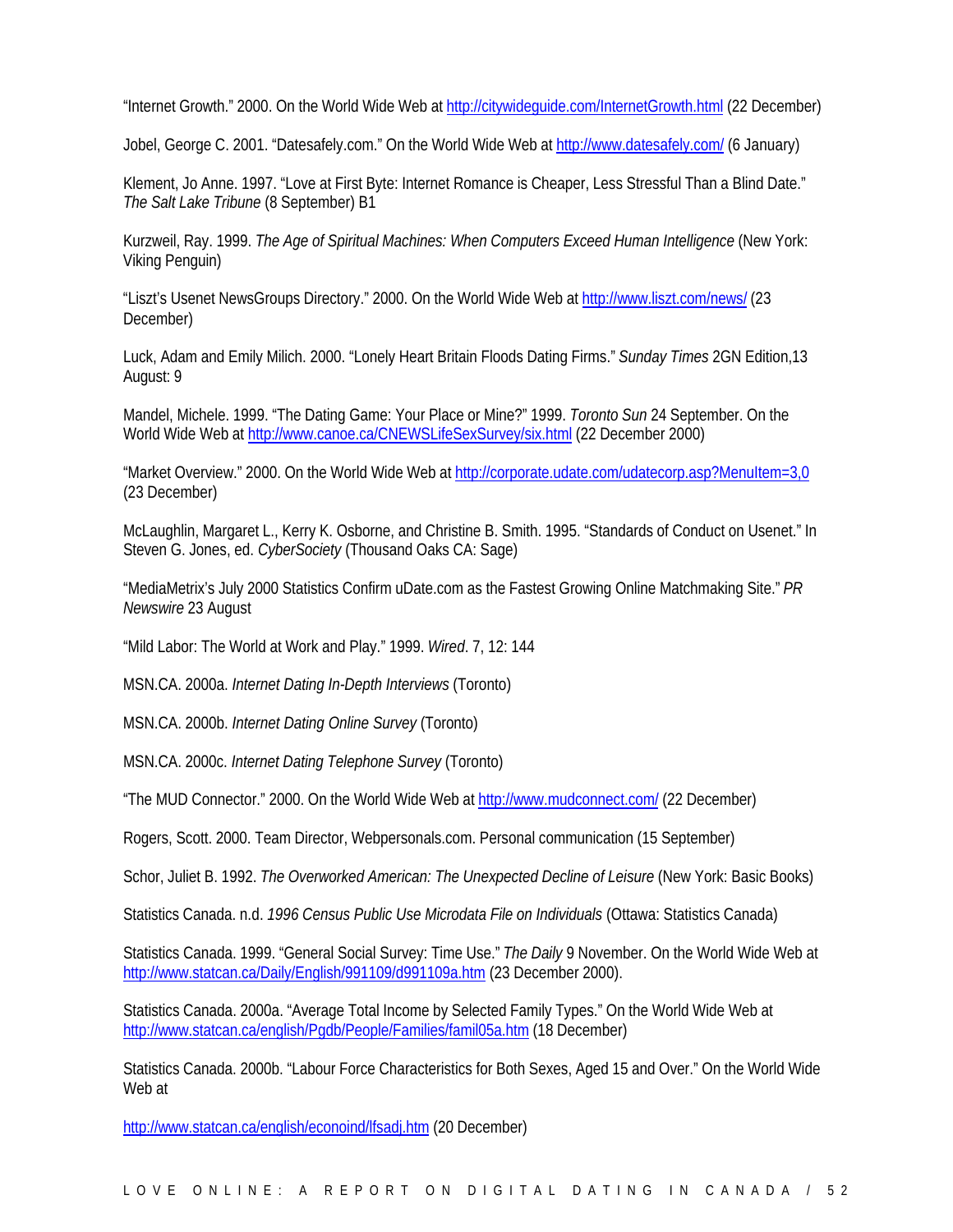Statistics Canada. 2000c. "Population." On the World Wide Web at http://www.statcan.ca/english/Pgdb/People/Population/demo02.htm (15 December)

Statistics Canada. 2000d. "Population by Marital Status and Sex." On the World Wide Web at http://www.statcan.ca/english/Pgdb/People/Families/famil01.htm (23 December)

Statistics Canada. 2000e. "Population by mother tongue, 1996 Census." In the World Wide Web at http://WWW.StatCan.CA/english/Pgdb/People/Population/demo18b.htm (23 January 2001)

Statistics Canada. 2000f. "Population by Sex and Age." On the World Wide Web at http://www.statcan.ca/english/Pgdb/People/Population/demo10a.htm (17 December)

Statistics Canada. 2000g. "Population 15 Years and Over by Highest Level of Schooling, 1996 Census." On the World Wide Web at http://www.statcan.ca/english/Pgdb/People/Education/educ43a.htm (17 December)

Statistics Canada. 2000h. "Population 5 Years and Over by Mobility Status, 1991 and 1996 Censuses." On the World Wide Web at http://www.statcan.ca/english/Pgdb/People/Population/demo42a.htm (18 December)

Sudweeks, Fay, Margaret McLaughlin, and Sheizaf Rafaeli, eds. 1999. *Network and Netplay: Virtual Groups on the Internet* (Menlo Park CA: AAAI Press)

Turkle, Sherry. 2001. "Identity in the Age of the Internet." In Robert J. Brym, ed. *Society in Question: Sociological Readings for the 21st Century* , 3rd ed. (Toronto: Harcourt Canada)

"u.Date.com Reports Record 309% Growth in Third Quarter Revenues." 2000. On the World Wide Web at http://www.stockgenie.com/udatrel.htm (23 December)

Wellman, Barry and Keith N. Hampton. 1999. "Living Networked in a Wired World," *Contemporary Sociology* 28: 648-54

Wellman, Barry et al. 1996. "Computer Networks as Social Networks: Collaborative Work, Telework, and Virtual Community." *Annual Review of Sociology* 22: 213-38

"The World's Online Populations." 2000. *CyberAtlas*. On the World Wide Web at http://cyberatlas.internet.com/big\_picture/demographics/article/0,1323,5911\_151151,00.html (22 December)

"Worldwide Internet Users to Pass 500 Million Next Century." 2000. *CyberAtlas*. On the World Wide Web at http://cyberatlas.internet.com/big\_picture/demographics/article/0,1323,5911\_200001,00.html (22 December)